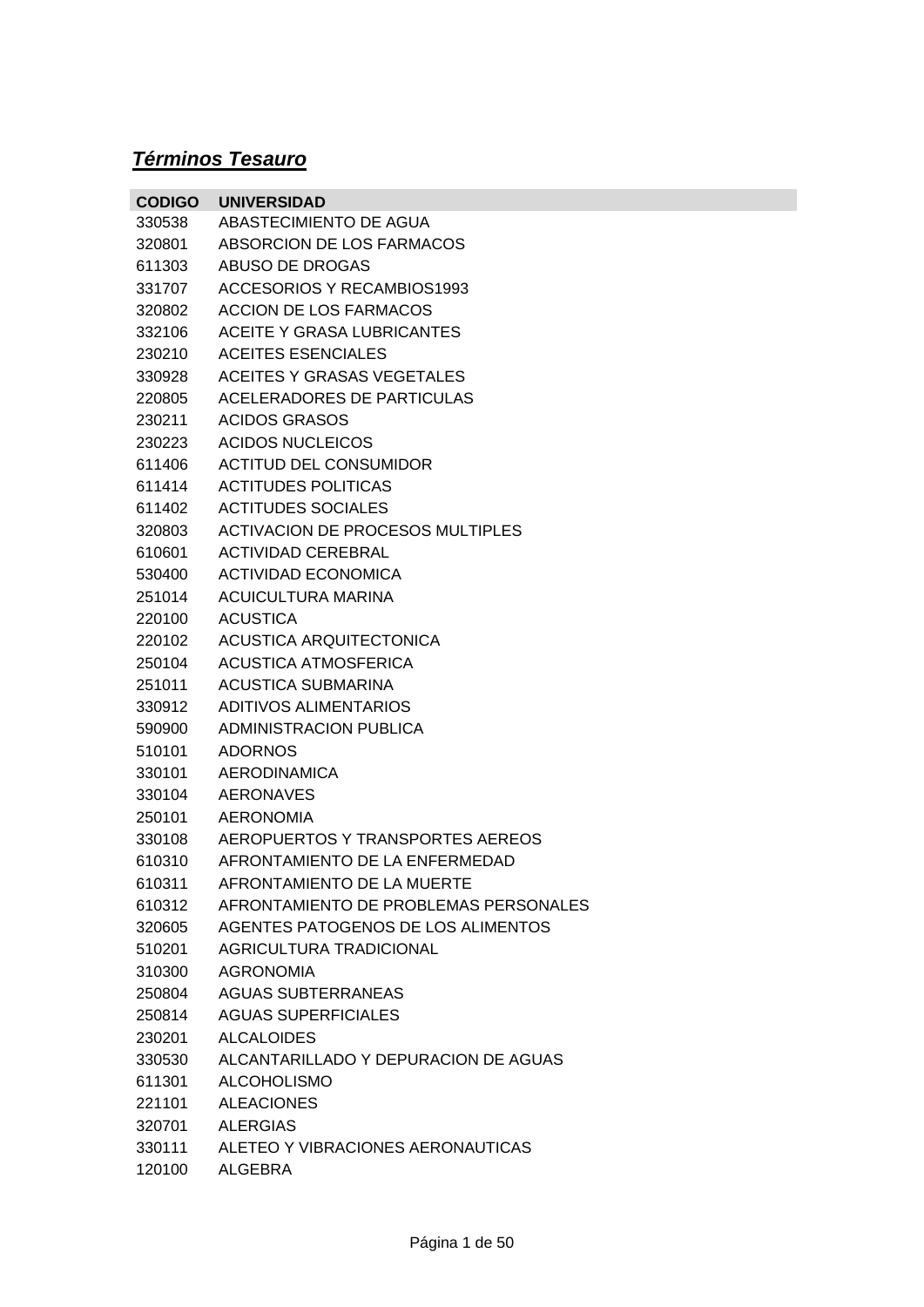| 110202 | ALGEBRA DE BOOLE                            |
|--------|---------------------------------------------|
| 120109 | ALGEBRA DE LIE                              |
|        | 120201 ALGEBRA DE OPERADORES                |
|        | 120104 ALGEBRA DIFERENCIAL                  |
|        | 120107 ALGEBRA HOMOLOGICA                   |
| 120110 | <b>ALGEBRA LINEAL</b>                       |
| 120112 | ALGEBRAS NO ASOCIATIVAS                     |
|        | 120203 ALGEBRAS Y ESPACIOS DE BANACH        |
|        | 332601 ALGODON                              |
|        | 241707 ALGOLOGIA                            |
|        | 330921 ALIMENTOS PROTEINICOS                |
|        | 330927 ALIMENTOS SINTETICOS                 |
|        | 330937 ALIMENTOS TRANSGENICOS               |
|        | 332114 ALMACENAMIENTO DE PETROLEO Y GAS     |
| 230319 | <b>ALQUILOS METALICOS</b>                   |
|        | 221303 ALTAS PRESIONES                      |
|        | 221304 ALTAS TEMPERATURAS                   |
|        | 331501 ALUMINIO                             |
|        | 230202 AMINOACIDOS                          |
|        | 120213 ANALISIS ARMONICO                    |
|        | 230102 ANALISIS BIOQUIMICO                  |
|        | 320119 ANALISIS CLINICOS                    |
|        | 120205 ANALISIS COMBINATORIO                |
|        | 230103 ANALISIS CROMATOGRAFICO              |
|        | 120701 ANALISIS DE ACTIVIDADES              |
|        | 120903 ANALISIS DE DATOS                    |
|        | 250622 ANALISIS DE DIAGRAFIAS               |
|        | 120603 ANALISIS DE ERRORES                  |
|        | 320901 ANALISIS DE FARMACOS                 |
|        | 230416 ANALISIS DE MACROMOLECULAS           |
|        | 230115 ANALISIS DE POLIMEROS                |
| 250919 | ANALISIS DEL TIEMPO METEOROLOGICO           |
| 332702 | <b>ANALISIS DEL TRAFICO</b>                 |
| 520703 | ANALISIS DEMOGRAFICO                        |
| 230104 | ANALISIS ELECTROQUIMICO                     |
| 580206 | ANALISIS ESTADISTICO EN PEDAGOGIA           |
| 630503 | ANALISIS ESTADISTICO EN SOCIOLOGIA          |
|        | 610604 ANALISIS EXPERIMENTAL DE LA CONDUCTA |
| 120212 | ANALISIS GLOBAL                             |
| 620202 | ANALISIS LITERARIO                          |
| 230111 | ANALISIS MICROQUIMICO                       |
| 120909 | <b>ANALISIS MULTIVARIANTE</b>               |
| 120600 | ANALISIS NUMERICO                           |
|        | 610506 ANALISIS POR ESCALAS EN PSICOLOGIA   |
| 230116 | ANALISIS RADIOQUIMICO                       |
| 120412 | ANALISIS TENSORIAL                          |
| 120200 | ANALISIS Y ANALISIS FUNCIONAL               |
| 120905 | ANALISIS Y DISEÑO DE EXPERIMENTOS           |
| 110201 | <b>ANALOGIA</b>                             |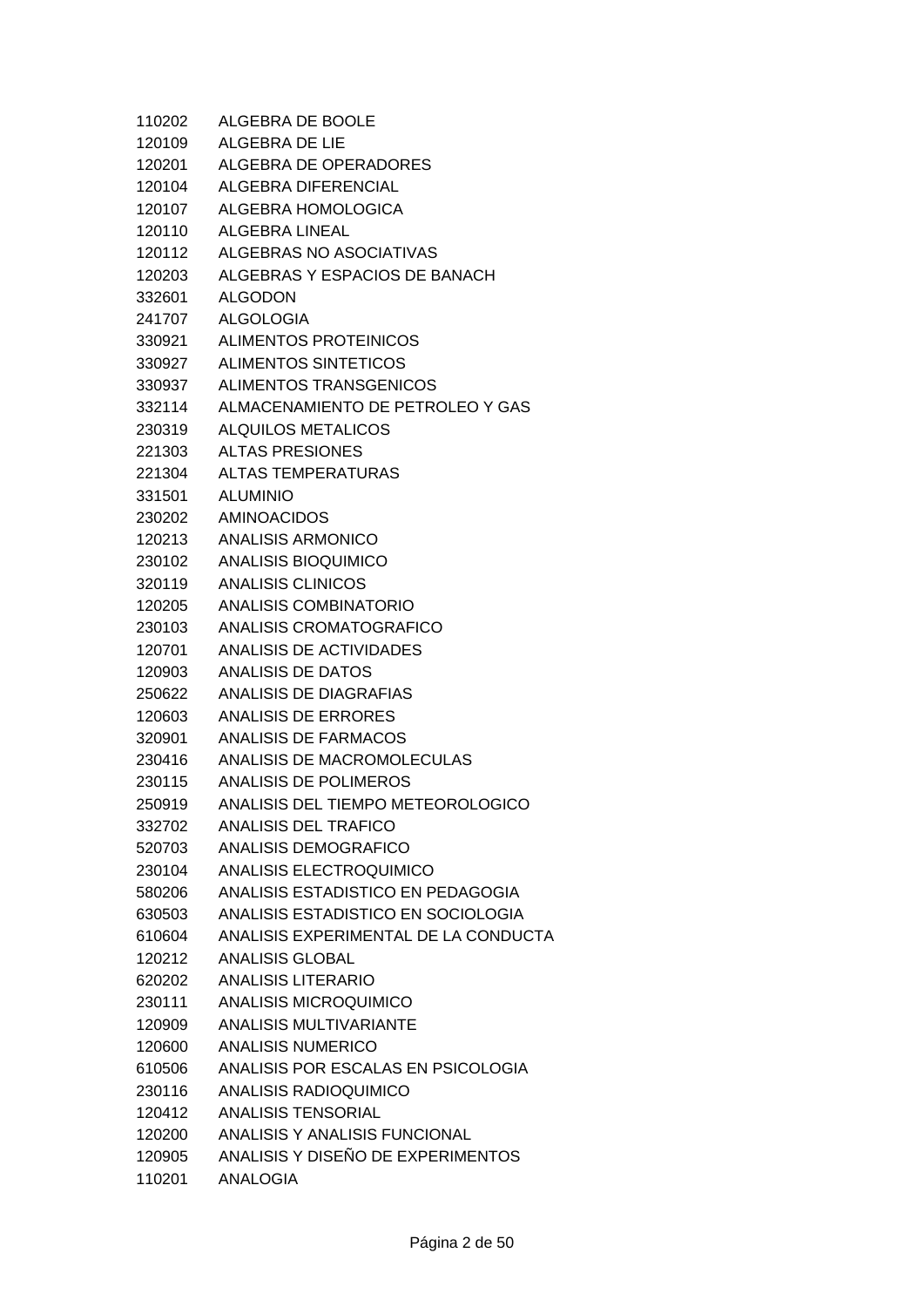| 240101 | ANATOMIA ANIMAL                          |
|--------|------------------------------------------|
| 241002 | ANATOMIA HUMANA                          |
| 241012 | ANATOMIA SISTEMATICA                     |
| 241013 | ANATOMIA TOPOGRAFICA                     |
| 241711 | <b>ANATOMIA VEGETAL</b>                  |
| 310901 | ANATOMIA VETERINARIA                     |
| 320114 | <b>ANDROLOGIA</b>                        |
| 241102 | <b>ANESTESIOLOGIA</b>                    |
| 321303 | ANESTESIOLOGIA QUIRURGICA                |
| 320117 | ANGIOLOGIA                               |
| 330701 | <b>ANTENAS</b>                           |
| 210501 | ANTENAS TELESCOPICAS                     |
| 241401 | <b>ANTIBIOTICOS</b>                      |
| 241202 | <b>ANTICUERPOS</b>                       |
| 241209 | <b>ANTICUERPOS DE TEJIDOS</b>            |
| 241201 | ANTIGENOS                                |
| 230203 | <b>ANTIMETABOLITOS</b>                   |
| 330903 | ANTIOXIDANTES EN LOS ALIMENTOS           |
| 510000 | <b>ANTROPOLOGIA</b>                      |
| 510100 | ANTROPOLOGIA CULTURAL                    |
| 720200 | ANTROPOLOGIA FILOSOFICA                  |
| 240200 | ANTROPOLOGIA FISICA                      |
| 240207 | ANTROPOLOGIA MEDICA                      |
| 510300 | ANTROPOLOGIA SOCIAL                      |
| 240203 | ANTROPOMETRIA Y ANTROPOLOGIA FORENSE     |
| 331113 | <b>APARATOS CIENTIFICOS</b>              |
| 310401 | <b>APICULTURA</b>                        |
| 120803 | APLICACION DE LA PROBABILIDAD            |
| 332001 | APLICACIONES DE ISOTOPOS                 |
| 110100 | APLICACIONES DE LA LOGICA                |
| 330602 | APLICACIONES ELECTRICAS                  |
| 331317 | APLICACIONES MECANIZADAS                 |
| 720101 | <b>APORETICA</b>                         |
| 242001 | <b>ARBOVIRUS</b>                         |
| 240201 | ARCHIVOS ANTROPOLOGICOS                  |
| 510202 | <b>ARMAS</b>                             |
| 330910 | AROMA Y SABOR                            |
| 550501 | <b>ARQUEOLOGIA</b>                       |
| 620100 | <b>ARQUITECTURA</b>                      |
| 330406 | ARQUITECTURA DE ORDENADORES              |
| 331908 | <b>ARQUITECTURA NAVAL</b>                |
| 320702 | ARTERIOESCLEROSIS Y ATEROESCLEROSIS      |
| 620303 | ARTES DECORATIVAS                        |
| 510206 | <b>ARTESANIA</b>                         |
| 610303 | ASESORAMIENTO Y ORIENTACION EDUCATIVAS   |
| 610300 | ASESORAMIENTO Y ORIENTACION PSICOLOGICAS |
| 210301 | ASTRONOMIA DE POSICION                   |
| 250401 | ASTRONOMIA GEODESICA                     |
| 210300 | <b>ASTRONOMIA OPTICA</b>                 |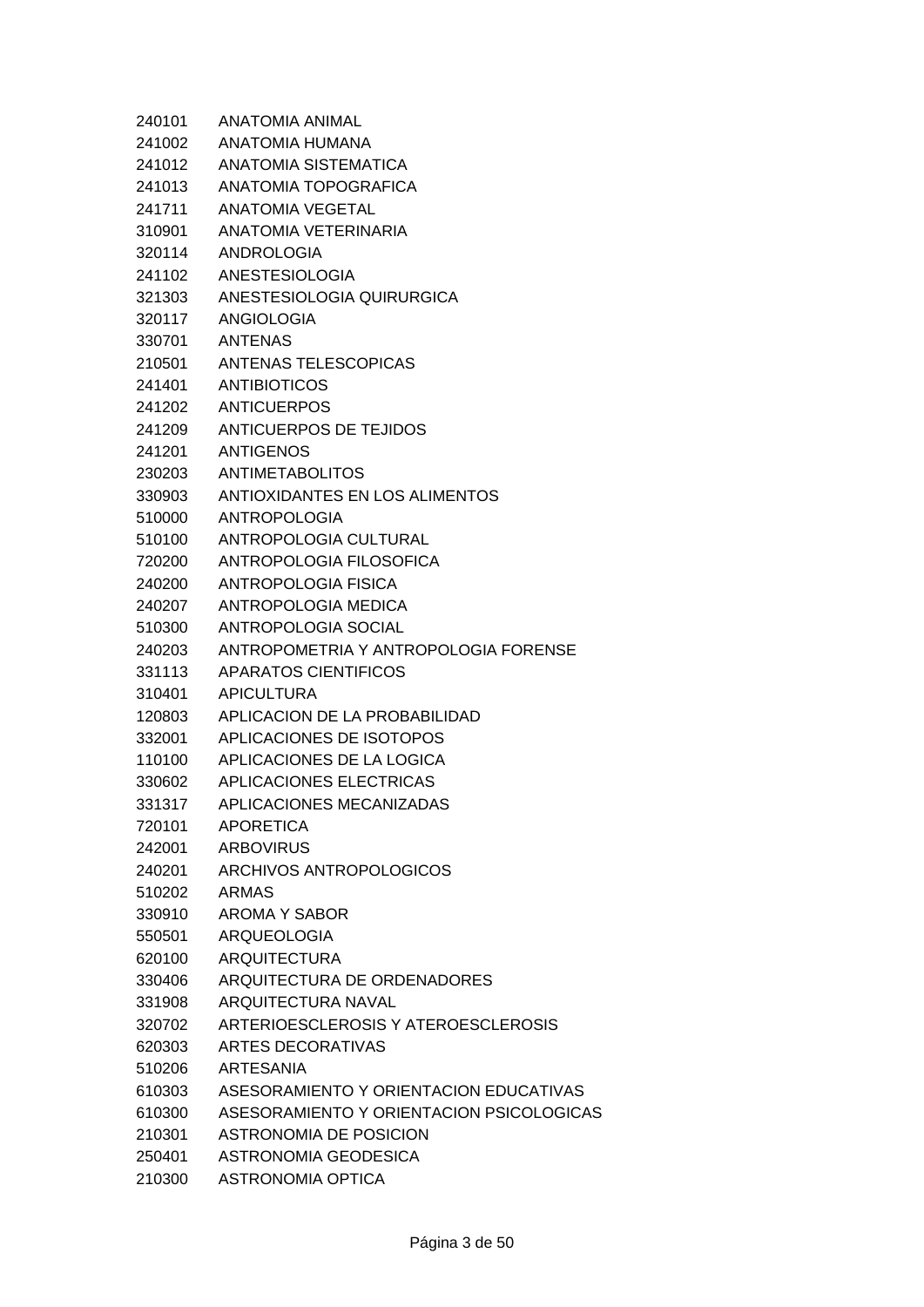| 210000 | ASTRONOMIA Y ASTROFISICA              |
|--------|---------------------------------------|
| 210403 | ATMOSFERA PLANETARIA                  |
| 220711 | ATOMO DE HELIO                        |
| 220712 | ATOMO DE HIDROGENO                    |
| 220704 | ATOMOS CON Z MAYOR QUE 2              |
| 330702 | <b>AUDIOELECTRONICA</b>               |
| 250113 | <b>AURORAS</b>                        |
| 331703 | AUTOBUSES CAMIONES Y REMOLQUES        |
| 331601 | AUTOCLAVES Y CALDERAS                 |
| 331702 | <b>AUTOMOVILES</b>                    |
| 330513 | <b>AUTOPISTAS</b>                     |
| 310409 | AVICULTURA                            |
| 531002 | AYUDA EXTERIOR                        |
| 531003 | AYUDA INTERNACIONAL                   |
| 330926 | AZUCAR                                |
| 331808 | AZUFRE                                |
| 310801 | <b>BACTERIAS</b>                      |
| 241405 | <b>BACTERIOFAGIA</b>                  |
| 242002 | <b>BACTERIOFAGOS</b>                  |
| 241404 | <b>BACTERIOLOGIA</b>                  |
| 221306 | <b>BAJAS TEMPERATURAS</b>             |
| 531001 | <b>BALANZA DE PAGOS</b>               |
| 631105 | <b>BARRIOS DEGRADADOS</b>             |
| 120312 | <b>BASES DE DATOS</b>                 |
| 330901 | <b>BEBIDAS ALCOHOLICAS</b>            |
| 330918 | BEBIDAS NO ALCOHOLICAS                |
| 570113 | <b>BIBLIOMETRIA</b>                   |
| 631011 | <b>BIENESTAR SOCIAL</b>               |
| 570103 | <b>BILINGUISMO</b>                    |
| 240601 | <b>BIOACUSTICA</b>                    |
| 250203 | <b>BIOCLIMATOLOGIA</b>                |
| 240602 | <b>BIOELECTRICIDAD</b>                |
| 240603 | <b>BIOENERGETICA</b>                  |
| 240401 | <b>BIOESTADISTICA</b>                 |
| 710306 | <b>BIOETICA</b>                       |
| 240600 | <b>BIOFISICA</b>                      |
| 250501 | <b>BIOGEOGRAFIA</b>                   |
| 250509 | <b>BIOGEOGRAFIA BOTANICA</b>          |
| 550100 | <b>BIOGRAFIAS</b>                     |
| 240700 | <b>BIOLOGIA CELULAR</b>               |
| 240210 | <b>BIOLOGIA DE POBLACIONES</b>        |
| 251102 | <b>BIOLOGIA DE SUELOS</b>             |
| 241000 | <b>BIOLOGIA HUMANA</b>                |
| 241500 | <b>BIOLOGIA MOLECULAR</b>             |
| 241501 | BIOLOGIA MOLECULAR DE MICROORGANISMOS |
| 241502 | <b>BIOLOGIA MOLECULAR DE PLANTAS</b>  |
| 240213 | <b>BIOLOGIA RACIAL</b>                |
| 240400 | <b>BIOMATEMATICAS</b>                 |
| 240604 | <b>BIOMECANICA</b>                    |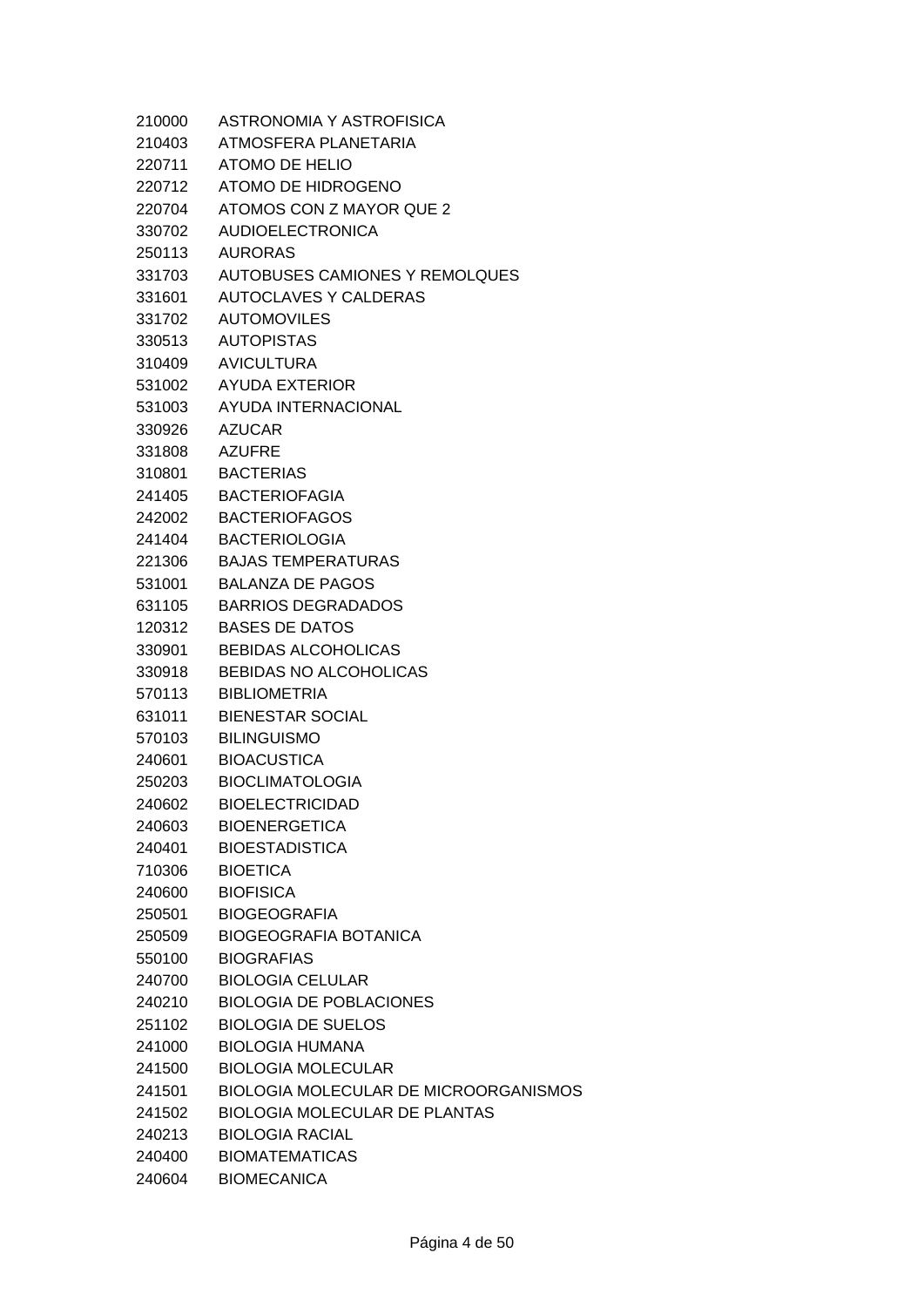| 240500 | <b>BIOMETRIA</b>                                         |
|--------|----------------------------------------------------------|
| 240605 | <b>BIOOPTICA</b>                                         |
| 230200 | <b>BIOQUIMICA</b>                                        |
| 230234 | <b>BIOQUIMICA DE ALIMENTOS</b>                           |
| 240126 | BIOQUIMICA DE LA TAXONOMIA ANIMAL                        |
| 230241 | <b>BIOQUIMICA DE LIPIDOS ALIMENTARIOS</b>                |
| 230240 | <b>BIOQUIMICA DE PIGMENTOS ALIMENTARIOS</b>              |
| 230239 | <b>BIOQUIMICA DE PRODUCTOS LACTEOS</b>                   |
| 251101 | <b>BIOQUIMICA DE SUELOS</b>                              |
| 230226 | <b>BIOQUIMICA FISICA</b>                                 |
| 230216 | <b>BIOQUIMICA INMUNOLOGICA</b>                           |
| 230221 | <b>BIOQUIMICA MOLECULAR</b>                              |
| 230236 | <b>BIOQUIMICA VEGETAL</b>                                |
| 330932 | BIOQUIMICA Y MICROBIOLOGIA DE LOS PROCESOS FERMENTATIVOS |
| 230205 | <b>BIOSINTESIS</b>                                       |
| 333000 | <b>BIOTECNOLOGIA</b>                                     |
| 333003 | <b>BIOTECNOLOGIA DE ALIMENTOS</b>                        |
| 333001 | <b>BIOTECNOLOGIA DE MICROALGAS</b>                       |
| 333002 | BIOTECNOLOGIA DE PRODUCTOS NATURALES                     |
| 331325 | BOMBAS Y EQUIPOS PARA MANIPULACION DE LIQUIDOS           |
| 241700 | <b>BOTANICA</b>                                          |
| 241703 | <b>BOTANICA GENERAL</b>                                  |
| 241705 | <b>BOTANICA MARINA</b>                                   |
| 251004 | BOTANICA OCEANOGRAFICA                                   |
| 310402 | <b>BOVINOS</b>                                           |
| 241701 | <b>BRIOLOGIA</b>                                         |
| 331902 | <b>BUQUES</b>                                            |
| 331903 | <b>BUQUES DE NAVEGACION INTERIOR</b>                     |
| 331907 | <b>BUQUES MERCANTES</b>                                  |
| 630601 | <b>BUROCRACIA</b>                                        |
| 120204 | CALCULO DE VARIACIONES                                   |
| 520701 | CALCULO DEMOGRAFICO                                      |
| 120218 | CALCULO OPERACIONAL                                      |
| 110212 | CALCULO PROPOSICIONAL                                    |
| 221404 | <b>CALIBRACION DE UNIDADES</b>                           |
| 250811 | CALIDAD DE LAS AGUAS                                     |
| 631009 | CALIDAD DE VIDA                                          |
| 331207 | <b>CALIZAS</b>                                           |
| 250209 | <b>CAMBIO CLIMATICO</b>                                  |
| 221307 | CAMBIO DE FASE                                           |
| 630700 | <b>CAMBIO Y DESARROLLO SOCIAL</b>                        |
| 221301 | <b>CAMBIOS DE ESTADO</b>                                 |
| 120105 | CAMPOS ANILLOS Y ALGEBRAS                                |
| 221201 | CAMPOS ELECTROMAGNETICOS                                 |
| 221206 | CAMPOS GRAVITACIONALES                                   |
| 210201 | <b>CAMPOS INTERPLANETARIOS</b>                           |
| 210406 | <b>CAMPOS MAGNETICOS PLANETARIOS</b>                     |
| 330518 | <b>CANALES INTERIORES</b>                                |
| 520604 | CARACTERISTICAS BIOLOGICAS DE LA POBLACION               |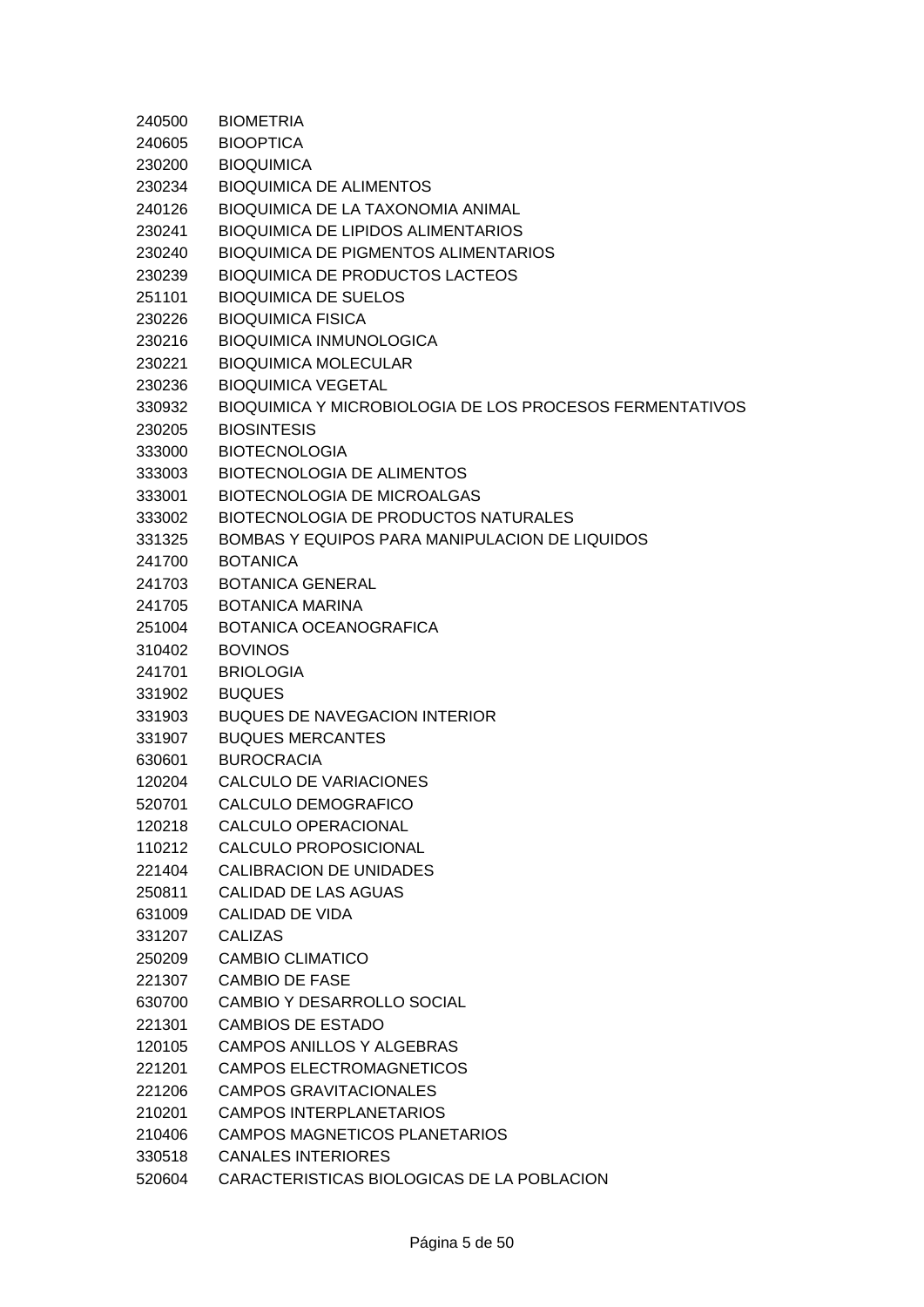| 520600 | CARACTERISTICAS DE LA POBLACION                 |
|--------|-------------------------------------------------|
| 520605 | CARACTERISTICAS EPIDEMIOLOGICAS DE LA POBLACION |
| 520610 | CARACTERISTICAS SOCIOECONOMICAS DE LA POBLACION |
| 332115 | CARACTERIZACION DE CARBONES                     |
| 230305 | <b>CARBONO</b>                                  |
| 320703 | <b>CARCINOGENESIS</b>                           |
| 320501 | <b>CARDIOLOGIA</b>                              |
| 330102 | <b>CARGAS AERODINAMICAS</b>                     |
| 330114 | <b>CARGAS DE ATERRIZAJE</b>                     |
| 330529 | <b>CARRETERAS</b>                               |
| 251103 | <b>CARTOGRAFIA DE SUELOS</b>                    |
| 250402 | CARTOGRAFIA GEODESICA                           |
| 250502 | CARTOGRAFIA GEOGRAFICA                          |
| 630901 | <b>CASTAS</b>                                   |
| 221001 | <b>CATALISIS</b>                                |
| 320805 | CATALISIS AUTOCATALISIS E INMUNOCATALISIS       |
| 520501 | <b>CAUSAS DE MORTALIDAD</b>                     |
| 510207 | CAZA                                            |
| 230402 | <b>CELULOSA</b>                                 |
| 520704 | <b>CENSOS DE POBLACION</b>                      |
| 550502 | <b>CERAMOLOGIA</b>                              |
| 230233 | <b>CERAS</b>                                    |
| 330905 | <b>CERVEZA</b>                                  |
| 310314 | <b>CESPED</b>                                   |
| 120703 | <b>CIBERNETICA</b>                              |
| 120300 | CIENCIA DE LOS ORDENADORES                      |
| 590000 | <b>CIENCIA POLITICA</b>                         |
| 310000 | <b>CIENCIAS AGRARIAS</b>                        |
| 550500 | CIENCIAS AUXILIARES DE LA HISTORIA              |
| 320100 | <b>CIENCIAS CLINICAS</b>                        |
| 250100 | CIENCIAS DE LA ATMOSFERA                        |
| 320600 | CIENCIAS DE LA NUTRICION                        |
| 250000 | CIENCIAS DE LA TIERRA Y DEL ESPACIO             |
| 240000 | <b>CIENCIAS DE LA VIDA</b>                      |
| 620000 | CIENCIAS DE LAS ARTES Y LAS LETRAS              |
| 251200 | <b>CIENCIAS DEL ESPACIO</b>                     |
| 530000 | <b>CIENCIAS ECONOMICAS</b>                      |
| 250500 | <b>CIENCIAS GEOGRAFICAS</b>                     |
| 560000 | <b>CIENCIAS JURIDICAS Y DERECHO</b>             |
| 320000 | <b>CIENCIAS MEDICAS</b>                         |
| 330000 | <b>CIENCIAS TECNOLOGICAS</b>                    |
| 310900 | <b>CIENCIAS VETERINARIAS</b>                    |
| 330510 | <b>CIMIENTOS</b>                                |
| 620301 | <b>CINEMATOGRAFIA</b>                           |
| 221003 | <b>CINETICA QUIMICA</b>                         |
| 220301 | <b>CIRCUITOS</b>                                |
| 220307 | <b>CIRCUITOS INTEGRADOS</b>                     |
| 330728 | <b>CIRCUITOS NEURONALES</b>                     |
| 321300 | <b>CIRUGIA</b>                                  |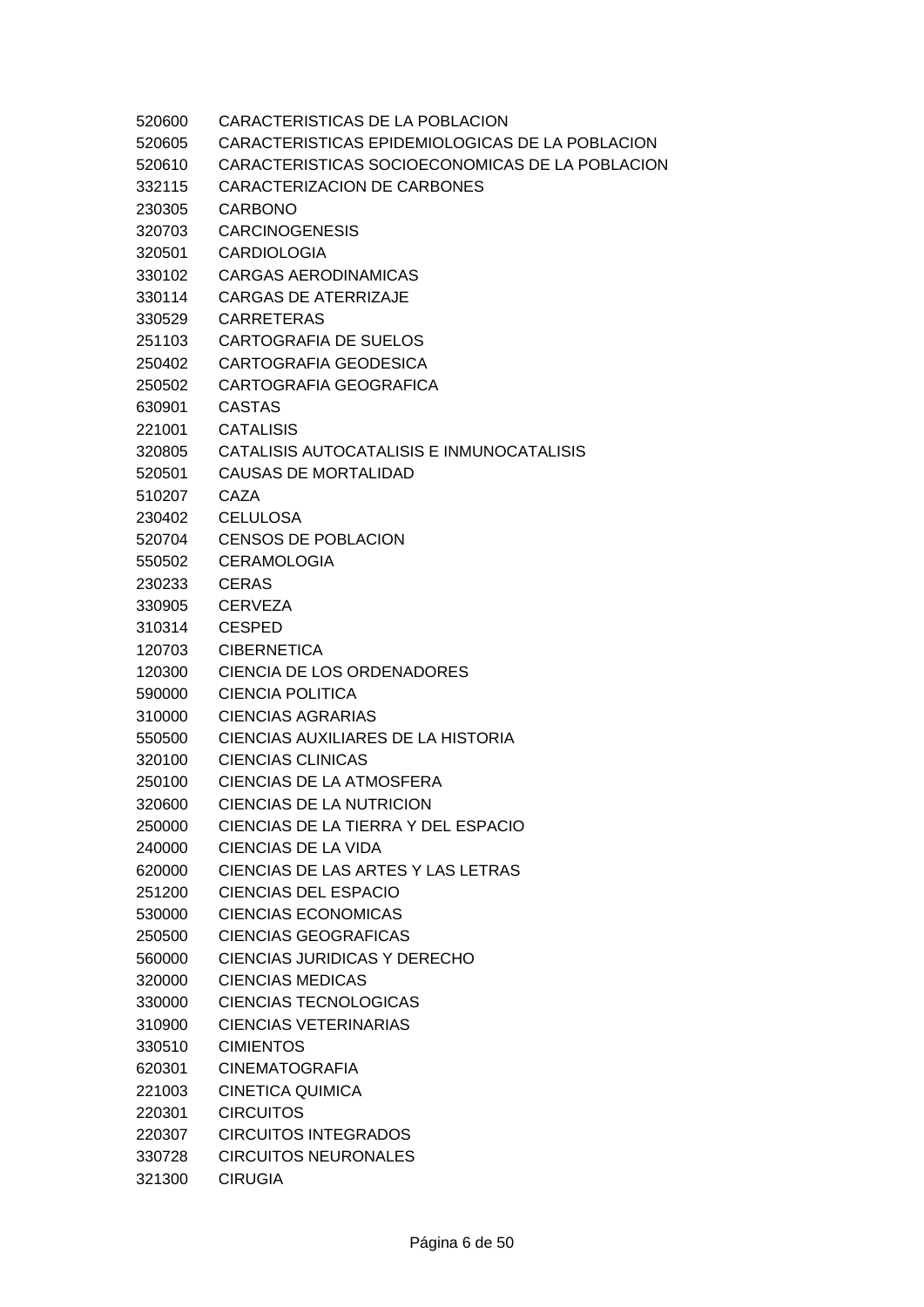| 321301 | <b>CIRUGIA ABDOMINAL</b>                        |
|--------|-------------------------------------------------|
| 321307 | CIRUGIA CARDIACA                                |
| 321305 | CIRUGIA DE GARGANTA NARIZ Y OIDOS               |
| 321314 | <b>CIRUGIA DE TRASPLANTES</b>                   |
| 321306 | <b>CIRUGIA EXPERIMENTAL</b>                     |
| 321318 | CIRUGIA MAXILOFACIAL                            |
| 321309 | <b>CIRUGIA OCULAR</b>                           |
| 321310 | <b>CIRUGIA ORTOPEDICA</b>                       |
| 321304 | <b>CIRUGIA OSEA</b>                             |
| 321302 | <b>CIRUGIA PLASTICA</b>                         |
| 321319 | <b>CIRUGIA PULMONAR</b>                         |
| 321316 | <b>CIRUGIA UROLOGICA</b>                        |
| 321317 | <b>CIRUGIA VASCULAR</b>                         |
| 310910 | <b>CIRUGIA VETERINARIA</b>                      |
| 240702 | <b>CITOGENETICA</b>                             |
| 240904 | <b>CITOGENETICA ANIMAL</b>                      |
| 240704 | <b>CITOLOGIA</b>                                |
| 240104 | <b>CITOLOGIA ANIMAL</b>                         |
| 241003 | CITOLOGIA HUMANA                                |
| 241712 | <b>CITOLOGIA VEGETAL</b>                        |
| 630106 | CIVILIZACIONES Y CARACTERES NACIONALES          |
| 630905 | <b>CLASES SOCIALES</b>                          |
| 251105 | <b>CLASIFICACION DE SUELOS</b>                  |
| 250200 | <b>CLIMATOLOGIA</b>                             |
| 250201 | <b>CLIMATOLOGIA ANALITICA</b>                   |
| 250202 | <b>CLIMATOLOGIA APLICADA</b>                    |
| 250208 | CLIMATOLOGIA DE MONTAÑA                         |
| 250206 | <b>CLIMATOLOGIA FISICA</b>                      |
| 250207 | <b>CLIMATOLOGIA REGIONAL</b>                    |
| 331502 | <b>COBRE</b>                                    |
| 120308 | CODIGO Y SISTEMAS DE CODIFICACION               |
| 710202 | CODIGOS DE CONDUCTA ETICA                       |
| 332901 | <b>CODIGOS DE EDIFICACION</b>                   |
| 710201 | <b>CODIGOS DE VALORES</b>                       |
| 230208 | <b>COENZIMAS</b>                                |
| 121002 | <b>COHOMOLOGIA</b>                              |
| 120712 | <b>COLAS</b>                                    |
| 330908 | COLORANTES EN LA ALIMENTACION                   |
| 220903 | <b>COLORIMETRIA</b>                             |
| 332704 | COMBINACION DE SISTEMAS DE TRANSPORTE           |
| 330105 | <b>COMBUSTIBLES DE AERONAVES</b>                |
| 530404 | <b>COMERCIO EXTERIOR</b>                        |
| 530403 | <b>COMERCIO INTERIOR</b>                        |
| 210401 | <b>COMETAS</b>                                  |
| 240102 | <b>COMPORTAMIENTO ANIMAL</b>                    |
| 611403 | COMPORTAMIENTO COLECTIVO                        |
| 240211 | <b>COMPORTAMIENTO DE LOS PRIMATES</b>           |
| 530802 | COMPORTAMIENTO DEL CONSUMIDOR                   |
| 310312 | COMPORTAMIENTO DEL SUELO EN CULTIVOS ROTATORIOS |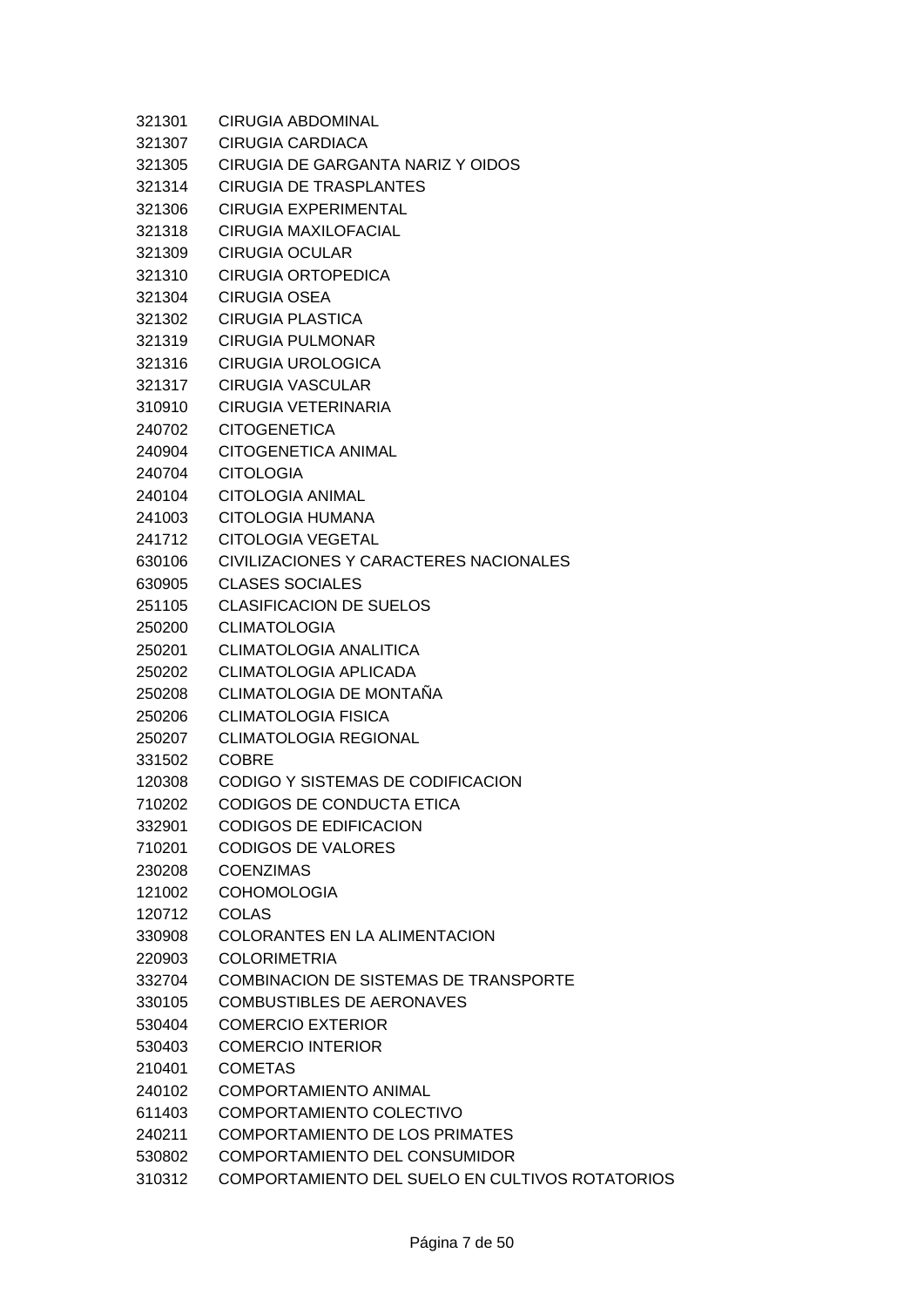| 610905 | COMPORTAMIENTO EN LA ORGANIZACION           |
|--------|---------------------------------------------|
| 590502 | COMPORTAMIENTO POLITICO                     |
| 320902 | COMPOSICION DE FARMACOS                     |
| 240204 | <b>COMPOSICION DEL CUERPO</b>               |
| 210112 | <b>COMPOSICION ESTELAR</b>                  |
| 331302 | <b>COMPRESORES DE AIRE</b>                  |
| 330109 | COMPRESORES Y TURBINAS                      |
| 230307 | <b>COMPUESTOS COORDINADOS</b>               |
| 230327 | <b>COMPUESTOS DE AZUFRE</b>                 |
| 230304 | <b>COMPUESTOS DE BORO</b>                   |
| 230306 | <b>COMPUESTOS DE CLORO</b>                  |
| 230310 | <b>COMPUESTOS DE FLUOR</b>                  |
| 230322 | <b>COMPUESTOS DE FOSFORO</b>                |
| 230320 | <b>COMPUESTOS DE NITROGENO</b>              |
| 230317 | <b>COMPUESTOS DE PLOMO</b>                  |
| 230325 | <b>COMPUESTOS DE SODIO</b>                  |
| 230308 | <b>COMPUESTOS DEFICIENTES DE ELECTRONES</b> |
| 230610 | <b>COMPUESTOS HETEROCICLICOS</b>            |
| 230321 | <b>COMPUESTOS ORGANOMETALICOS</b>           |
| 120303 | <b>COMPUTACION ANALOGICA</b>                |
| 120313 | <b>COMPUTACION DIGITAL</b>                  |
| 120902 | <b>COMPUTACION EN ESTADISTICA</b>           |
| 120316 | COMPUTACION HIBRIDA                         |
| 240103 | <b>COMUNICACION ANIMAL</b>                  |
| 611418 | <b>COMUNICACION SIMBOLICA</b>               |
| 332511 | COMUNICACIONES POR FIBRA OPTICA             |
| 332506 | <b>COMUNICACIONES POR SATELITE</b>          |
| 630800 | <b>COMUNICACIONES SOCIALES</b>              |
| 332902 | <b>COMUNICACIONES URBANAS</b>               |
| 331802 | <b>CONCENTRACION DE MENAS</b>               |
| 530901 | <b>CONCENTRACION ECONOMICA</b>              |
| 220201 | <b>CONDUCTIVIDAD</b>                        |
| 330605 | <b>CONDUCTORES AISLADOS</b>                 |
| 221120 | <b>CONDUCTORES METALICOS</b>                |
| 220809 | <b>CONFINAMIENTO DE PLASMA</b>              |
| 631010 | CONFLICTO SOCIAL Y ADAPTACION               |
| 630401 | <b>CONFLICTOS INTERNACIONALES</b>           |
| 590605 | <b>CONFLICTOS RELIGIOSOS</b>                |
| 590606 | <b>CONFLICTOS SOCIALES</b>                  |
| 330916 | CONGELACION-DESECACION DE ALIMENTOS         |
| 330913 | <b>CONSERVACION DE ALIMENTOS</b>            |
| 310601 | CONSERVACION DE FLORESTAS                   |
| 251106 | <b>CONSERVACION DE SUELOS</b>               |
| 330931 | CONSERVACION POSTRECOLECCION                |
| 330906 | CONSERVAS NO VEGETALES                      |
| 330933 | <b>CONSERVAS VEGETALES</b>                  |
| 221401 | <b>CONSTANTES FISICAS</b>                   |
| 240205 | CONSTITUCION DEL CUERPO                     |
| 330502 | <b>CONSTRUCCION DE AEROPUERTOS</b>          |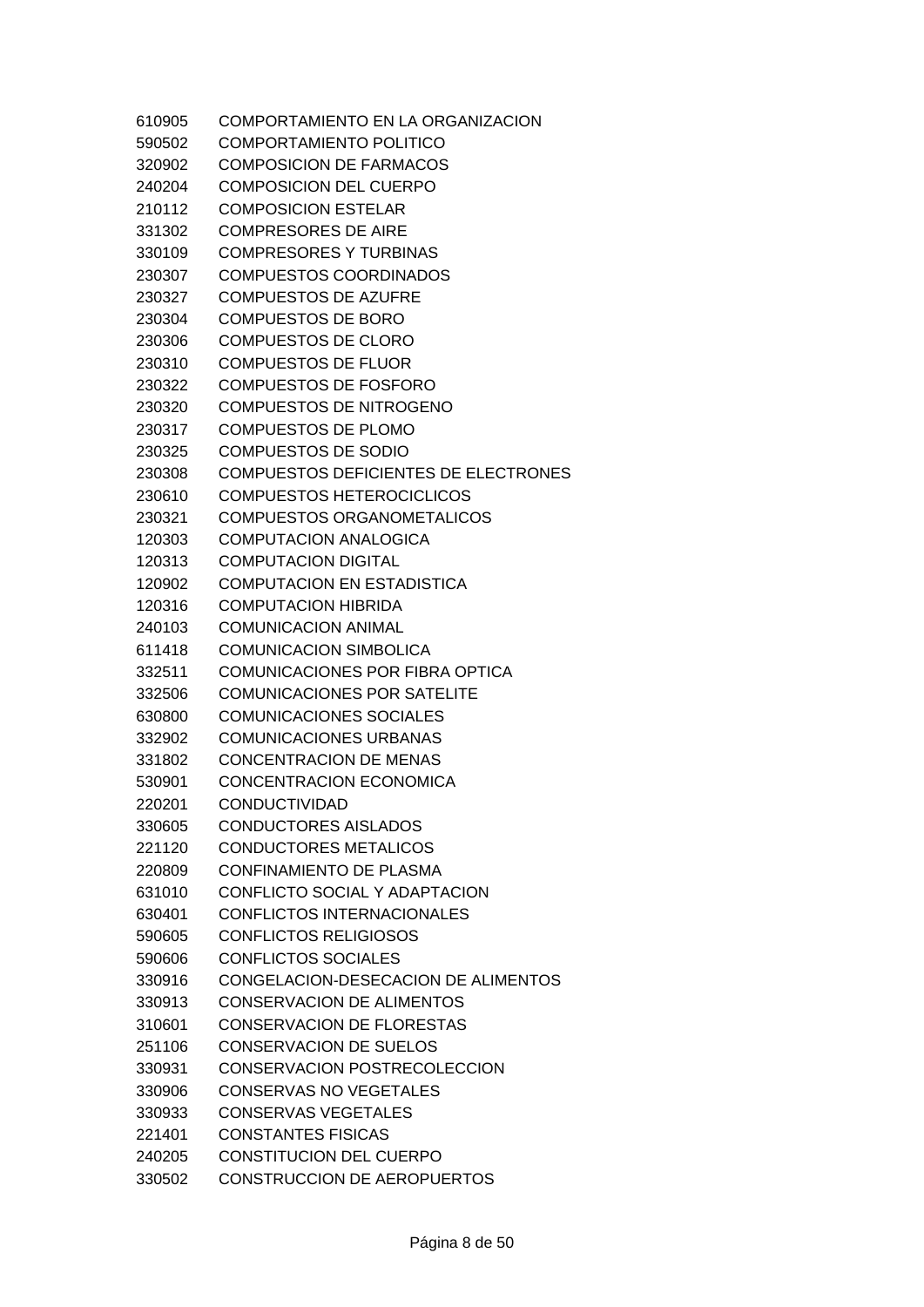| 120601 | <b>CONSTRUCCION DE ALGORITMOS</b>                |
|--------|--------------------------------------------------|
| 630502 | CONSTRUCCION DE MODELOS SOCIOLOGICOS             |
| 610507 | <b>CONSTRUCCION DEL TEST</b>                     |
| 331912 | <b>CONSTRUCCION NAVAL</b>                        |
| 310203 | CONSTRUCCIONES AGROPECUARIAS                     |
| 330539 | <b>CONSTRUCCIONES DE MADERA</b>                  |
| 330520 | <b>CONSTRUCCIONES LIGERAS</b>                    |
| 330521 | <b>CONSTRUCCIONES METALICAS</b>                  |
| 330512 | <b>CONSTRUCCIONES PESADAS</b>                    |
| 330524 | CONSTRUCCIONES PREFABRICADAS                     |
| 530401 | CONSUMO AHORRO E INVERSION                       |
| 120301 | CONTABILIDAD AUTOMATIZADA                        |
| 530303 | CONTABILIDAD DE LA RENTA NACIONAL                |
| 530300 | CONTABILIDAD ECONOMICA                           |
| 530301 | CONTABILIDAD FINANCIERA                          |
| 530305 | <b>CONTABILIDAD SOCIAL</b>                       |
| 250902 | CONTAMINACION ATMOSFERICA                        |
| 310804 | CONTROL AMBIENTAL DE ENFERMEDADES DE LAS PLANTAS |
| 310802 | CONTROL BIOLOGICO DE ENFERMEDADES DE LAS PLANTAS |
| 120319 | CONTROL DE INVENTARIOS                           |
| 330801 | CONTROL DE LA CONTAMINACION ATMOSFERICA          |
| 330811 | CONTROL DE LA CONTAMINACION DEL AGUA             |
| 310603 | CONTROL DE LA EROSION                            |
| 310315 | <b>CONTROL DE MALEZAS</b>                        |
| 332407 | CONTROL DE VEHICULOS ESPACIALES                  |
| 310803 | CONTROL QUIMICO DE ENFERMEDADES DE LAS PLANTAS   |
| 220709 | <b>CONVERSION DE ENERGIA</b>                     |
| 221405 | <b>CONVERSION DE UNIDADES</b>                    |
| 330402 | CONVERTIDORES ANALOGICO-DIGITALES                |
| 120206 | CONVEXIDAD Y DESIGUALDADES                       |
| 590101 | <b>COOPERACION INTERNACIONAL</b>                 |
| 210100 | COSMOLOGIA Y COSMOGONIA                          |
| 250301 | <b>COSMOQUIMICA</b>                              |
| 611101 | <b>CREATIVIDAD</b>                               |
| 240109 | <b>CRECIMIENTO ANIMAL</b>                        |
| 221103 | <b>CRECIMIENTO DE CRISTALES</b>                  |
| 520707 | <b>CRECIMIENTO DE LA POBLACION</b>               |
| 310403 | <b>CRIA ANIMAL</b>                               |
| 631001 | CRIMINALIDAD                                     |
| 221037 | <b>CRISTALES LIQUIDOS</b>                        |
| 221104 | <b>CRISTALOGRAFIA</b>                            |
| 620201 | <b>CRITICA DE TEXTOS</b>                         |
| 120614 | <b>CUADRATURA</b>                                |
| 310404 | <b>CUIDADO Y EXPLOTACION ANIMAL</b>              |
| 321600 | <b>CUIDADOS INTENSIVOS</b>                       |
| 240701 | <b>CULTIVO CELULAR</b>                           |
| 240705 | <b>CULTIVO DE TEJIDOS</b>                        |
| 310307 | <b>CULTIVOS DE FORRAJES</b>                      |
| 310306 | <b>CULTIVOS EXTENSIVOS</b>                       |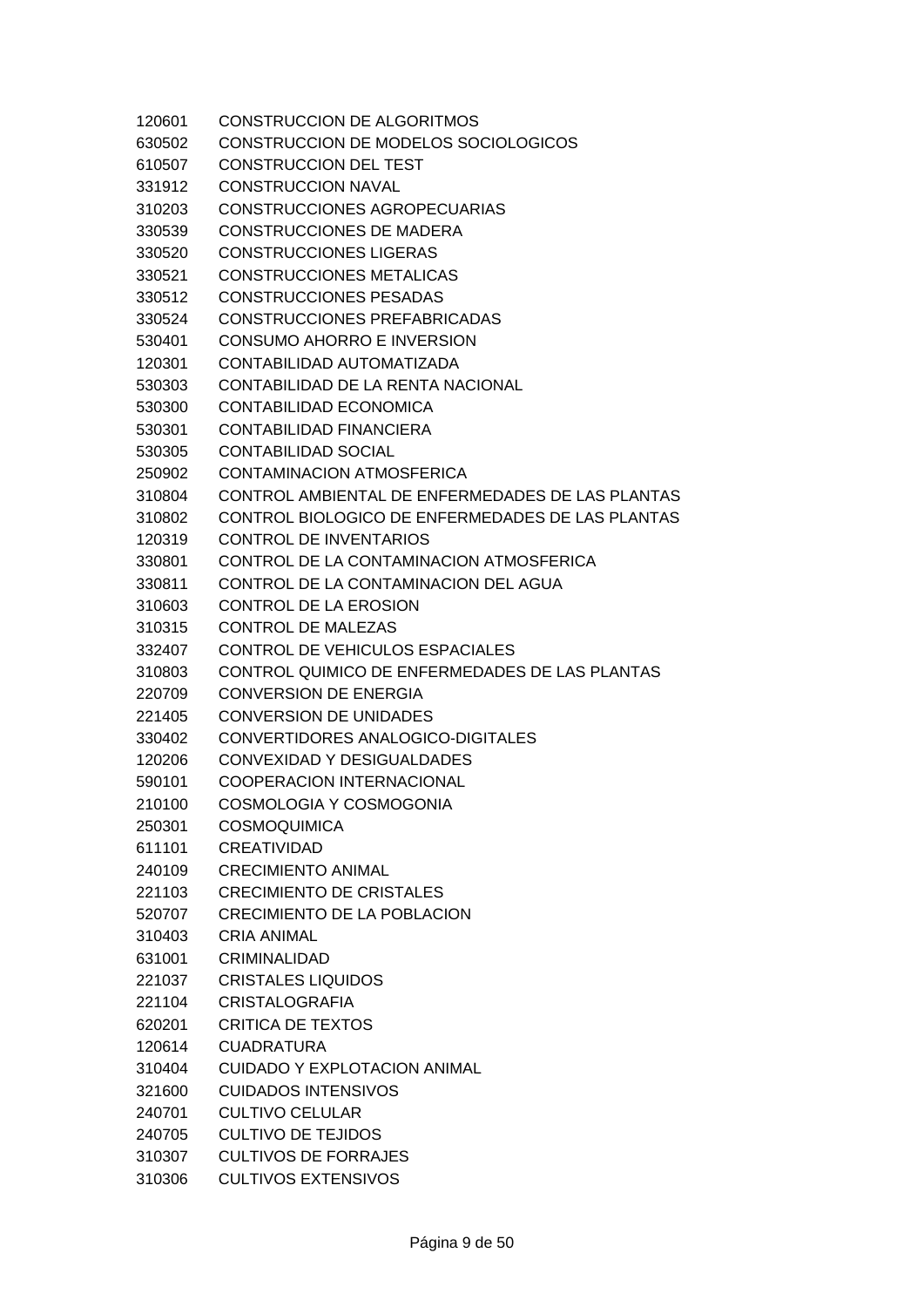| 611102 | CULTURA Y PERSONALIDAD                        |
|--------|-----------------------------------------------|
| 210102 | <b>CUMULOS</b>                                |
| 620302 | DANZA Y COREOGRAFIA                           |
| 510103 | DANZAS Y FIESTAS                              |
| 710301 | DECLARACIONES INTERNACIONALES DE DERECHOS     |
| 610103 | <b>DEFICIENCIA MENTAL</b>                     |
| 610203 | DEFICIENCIA MENTAL DEL NIÑO Y DEL ADOLESCENTE |
| 320604 | DEFICIENCIAS ALIMENTARIAS                     |
| 241411 | DEGRADACION DE RESIDUOS VEGETALES             |
| 631002 | <b>DELINCUENCIA</b>                           |
| 540302 | <b>DEMOGEOGRAFIA</b>                          |
| 520000 | <b>DEMOGRAFIA</b>                             |
| 520200 | <b>DEMOGRAFIA GENERAL</b>                     |
| 520300 | DEMOGRAFIA GEOGRAFICA                         |
| 520400 | DEMOGRAFIA HISTORICA                          |
| 520303 | <b>DEMOGRAFIA LOCAL</b>                       |
| 520304 | DEMOGRAFIA REGIONAL                           |
| 520305 | <b>DEMOGRAFIA RURAL</b>                       |
| 520306 | DEMOGRAFIA URBANA                             |
| 221106 | <b>DENDRITAS</b>                              |
| 241702 | <b>DENDROLOGIA</b>                            |
| 560501 | DERECHO ADMINISTRATIVO                        |
| 560301 | DERECHO AERONAUTICO                           |
| 560100 | DERECHO CANONICO                              |
| 560502 | <b>DERECHO CIVIL</b>                          |
| 560202 | DERECHO COMPARADO                             |
| 560201 | DERECHO COMUN ANGLOSAJON                      |
| 560504 | DERECHO CONSTITUCIONAL                        |
| 560204 | DERECHO DE LA ANTIGUEDAD                      |
| 560304 | DERECHO DE LOS FONDOS MARINOS                 |
| 560303 | DERECHO DEL ESPACIO EXTERIOR                  |
| 560509 | DERECHO DEL TRABAJO Y DE LA SEGURIDAD SOCIAL  |
| 560206 | <b>DERECHO ESTATUTARIO</b>                    |
| 560506 | <b>DERECHO FISCAL</b>                         |
| 560300 | <b>DERECHO INTERNACIONAL</b>                  |
| 560306 | DERECHO INTERNACIONAL PRIVADO                 |
| 560305 | DERECHO INTERNACIONAL PUBLICO                 |
| 560302 | <b>DERECHO MARITIMO</b>                       |
| 560503 | DERECHO MERCANTIL                             |
| 560205 | <b>DERECHO NATURAL</b>                        |
| 560505 | <b>DERECHO PENAL</b>                          |
| 560508 | <b>DERECHO PRIVADO</b>                        |
| 560401 | DERECHO PROCESAL                              |
|        | <b>DERECHO PUBLICO</b>                        |
| 560507 | <b>DERECHO Y LEGISLACION NACIONALES</b>       |
| 560500 |                                               |
| 590601 | <b>DERECHOS HUMANOS</b>                       |
| 230603 | DERIVADOS DEL BENCENO                         |
| 320106 | <b>DERMATOLOGIA</b>                           |

240105 DESARROLLO ANIMAL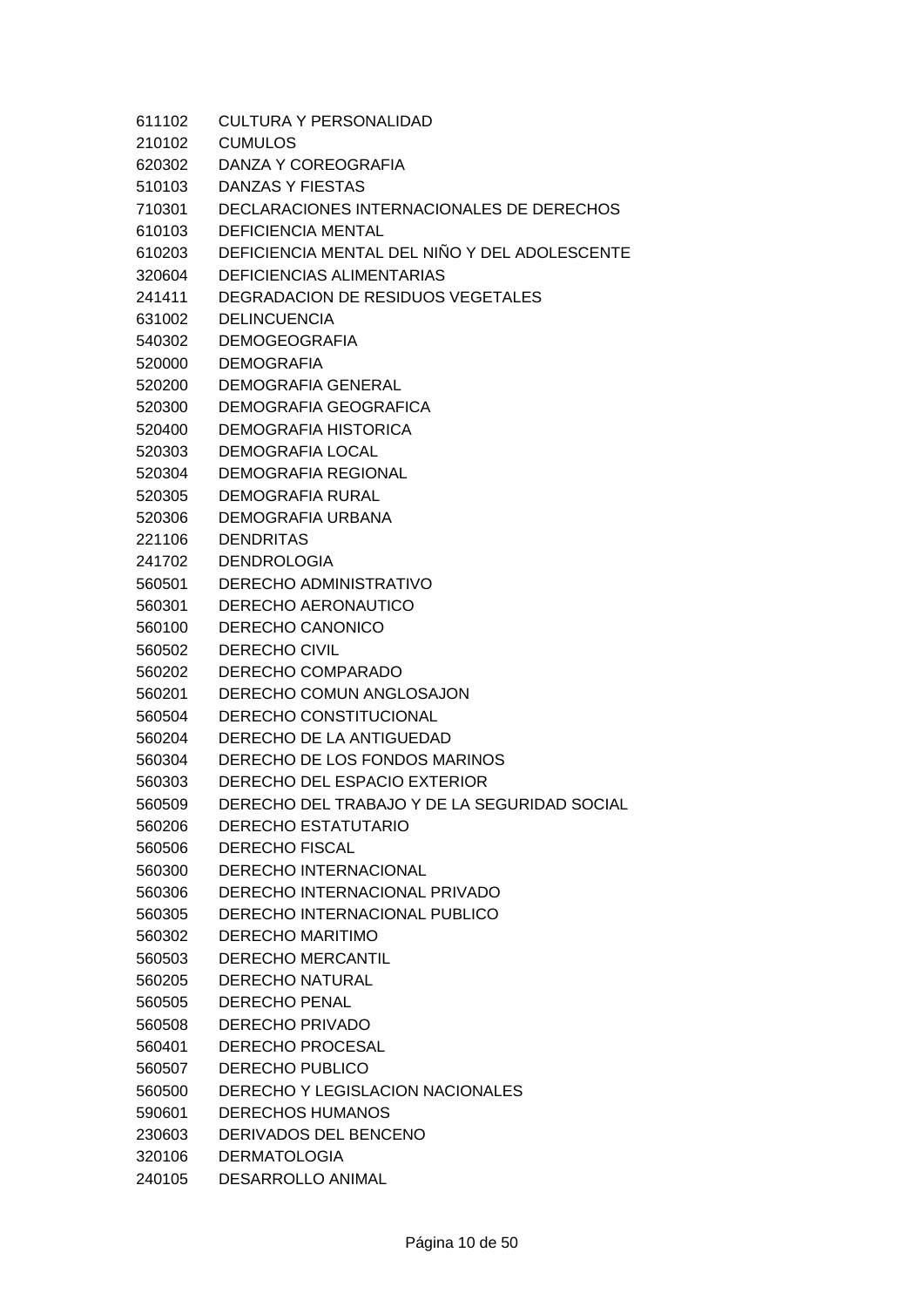| 611103 | DESARROLLO DE LA PERSONALIDAD                   |
|--------|-------------------------------------------------|
| 241302 | DESARROLLO DE LOS INSECTOS                      |
| 241004 | <b>DESARROLLO HUMANO</b>                        |
| 531214 | <b>DESARROLLO REGIONAL</b>                      |
| 630706 | DESARROLLO SOCIOECONOMICO                       |
| 240214 | <b>DESARROLLO SOMATICO</b>                      |
| 241715 | DESARROLLO VEGETAL                              |
| 630703 | <b>DESARROLLO Y POLITICA SOCIAL</b>             |
| 631014 | <b>DESEMPLEO</b>                                |
| 220714 | <b>DESINTEGRACION NUCLEAR</b>                   |
| 330308 | <b>DESIONIZACION</b>                            |
| 610101 | DESORDENES DEL COMPORTAMIENTO                   |
| 610102 | DESVIACIONES DEL COMPORTAMIENTO                 |
| 310503 | DETECCION DE LA PESCA                           |
| 220806 | DETECTORES DE PARTICULAS                        |
| 320115 | <b>DIAGNOSTICO POR IMAGEN</b>                   |
| 120710 | DIAGRAMAS DE FLUJO                              |
| 620304 | <b>DIBUJO Y GRABADO</b>                         |
| 221107 | <b>DIELECTRICOS</b>                             |
| 120611 | DIFERENCIACION NUMERICA                         |
| 250116 | <b>DIFUSION ATMOSFERICA</b>                     |
| 221108 | <b>DIFUSION EN SOLIDOS</b>                      |
| 320601 | <b>DIGESTION</b>                                |
| 250106 | <b>DINAMICA ATMOSFERICA</b>                     |
| 220409 | DINAMICA DE FLUIDOS MAGNETICOS                  |
| 310510 | DINAMICA DE POBLACIONES                         |
| 251015 | DINAMICA SEDIMENTARIA MARINA                    |
| 121013 | <b>DINAMICA TOPOLOGICA</b>                      |
| 530406 | DINERO Y BANCA                                  |
| 531110 | <b>DIRECCION DE VENTAS</b>                      |
| 611201 | <b>DISCRIMINACION</b>                           |
| 620101 | DISEÑO ARQUITECTONICO                           |
| 120309 | DISEÑO CON AYUDA DE ORDENADOR                   |
| 330703 | DISEÑO DE CIRCUITOS                             |
| 630203 | DISEÑO DE ENCUESTAS SOCIALES                    |
| 610502 | DISEÑO DE EXPERIMENTOS PSICOLOGICOS             |
| 330706 | DISEÑO DE FILTROS                               |
| 331315 | DISEÑO DE MAQUINAS                              |
| 332113 | DISEÑO DE REFINERIAS                            |
| 330411 | DISEÑO DE SISTEMAS DE CALCULO                   |
| 120325 | DISEÑO DE SISTEMAS SENSORES                     |
| 330416 | DISEÑO LOGICO                                   |
| 330727 | DISEÑO MICROELECTRONICO                         |
| 230801 | DISEÑO SINTESIS Y ESTUDIO DE NUEVOS FARMACOS    |
| 120318 | DISEÑO Y COMPONENTES DE SISTEMAS DE INFORMACION |
| 220402 | <b>DISPERSIONES</b>                             |
| 330418 | DISPOSITIVOS DE ALMACENAMIENTO                  |
| 330412 | DISPOSITIVOS DE CONTROL                         |
| 331119 | DISPOSITIVOS DE CRONOMETRAJE                    |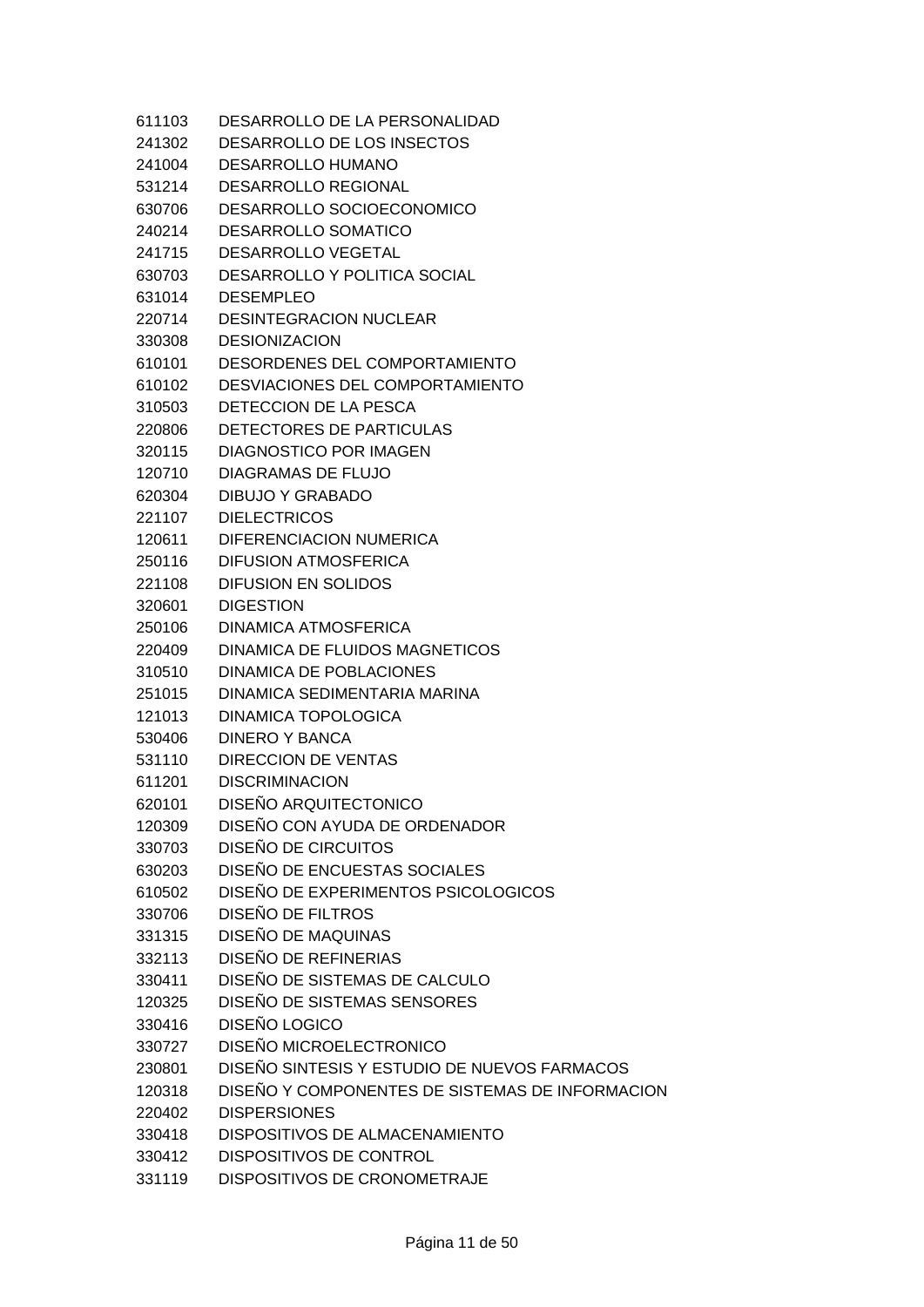| 221126 | DISPOSITIVOS DE ESTADO SOLIDO                         |
|--------|-------------------------------------------------------|
| 330713 | DISPOSITIVOS DE GRABACION                             |
| 330708 | <b>DISPOSITIVOS DE MICROONDAS</b>                     |
| 330710 | <b>DISPOSITIVOS DE RADAR</b>                          |
| 330723 | DISPOSITIVOS DE RAYOS X                               |
| 330715 | <b>DISPOSITIVOS DE SONAR</b>                          |
| 331901 | DISPOSITIVOS DE SUSTENTACION NEUMATICA                |
| 330413 | DISPOSITIVOS DE TRANSMISION DE DATOS                  |
| 331104 | <b>DISPOSITIVOS ELECTROOPTICOS</b>                    |
| 330709 | <b>DISPOSITIVOS FOTOELECTRICOS</b>                    |
| 330707 | <b>DISPOSITIVOS LASER</b>                             |
| 330714 | <b>DISPOSITIVOS SEMICONDUCTORES</b>                   |
| 330716 | <b>DISPOSITIVOS SONICOS</b>                           |
| 330717 | <b>DISPOSITIVOS TERMOELECTRICOS</b>                   |
| 330718 | <b>DISPOSITIVOS TERMOIONICOS</b>                      |
| 330722 | <b>DISPOSITIVOS ULTRASONICOS</b>                      |
| 530402 | <b>DISTRIBUCION</b>                                   |
| 332201 | <b>DISTRIBUCION DE ENERGIA</b>                        |
| 250309 | DISTRIBUCION DE OLIGOELEMENTOS                        |
| 540101 | <b>DISTRIBUCION DE RECURSOS NATURALES</b>             |
| 520602 | <b>DISTRIBUCION POR EDAD</b>                          |
| 120704 | <b>DISTRIBUCION Y TRANSPORTE</b>                      |
| 720800 | DOCTRINAS FILOSOFICAS                                 |
| 570106 | <b>DOCUMENTACION</b>                                  |
| 570102 | DOCUMENTACION AUTOMATIZADA                            |
| 120403 | <b>DOMINIOS CONVEXOS</b>                              |
| 310202 | <b>DRENAJES</b>                                       |
| 240106 | <b>ECOLOGIA ANIMAL</b>                                |
| 241303 | ECOLOGIA DE LOS INSECTOS                              |
| 241005 | <b>ECOLOGIA HUMANA</b>                                |
| 241713 | <b>ECOLOGIA VEGETAL</b>                               |
| 530200 | <b>ECONOMETRIA</b>                                    |
| 530601 | ECONOMIA DE LA INVESTIGACION Y DEL DESARROLLO         |
| 531216 | ECONOMIA DE RECURSOS NATURALES Y ANALISIS TERRITORIAL |
| 531010 | ECONOMIA DEL AREA AMERICANA                           |
| 531011 | ECONOMIA DEL AREA EUROPEA                             |
| 530600 | ECONOMIA DEL CAMBIO TECNOLOGICO                       |
| 530800 | <b>ECONOMIA GENERAL</b>                               |
| 531000 | ECONOMIA INTERNACIONAL                                |
| 330302 | ECONOMIA QUIMICA                                      |
| 531200 | <b>ECONOMIA SECTORIAL</b>                             |
| 120220 | ECUACIONES DIFERENCIALES EN DERIVADAS PARCIALES       |
| 120219 | ECUACIONES DIFERENCIALES ORDINARIAS                   |
| 120207 | ECUACIONES EN DIFERENCIAS                             |
| 120208 | <b>ECUACIONES FUNCIONALES</b>                         |
| 120215 | ECUACIONES INTEGRALES                                 |
| 251100 | <b>EDAFOLOGIA</b>                                     |
| 330517 | EDIFICIOS INDUSTRIALES Y COMERCIALES                  |
| 330526 | <b>EDIFICIOS PUBLICOS</b>                             |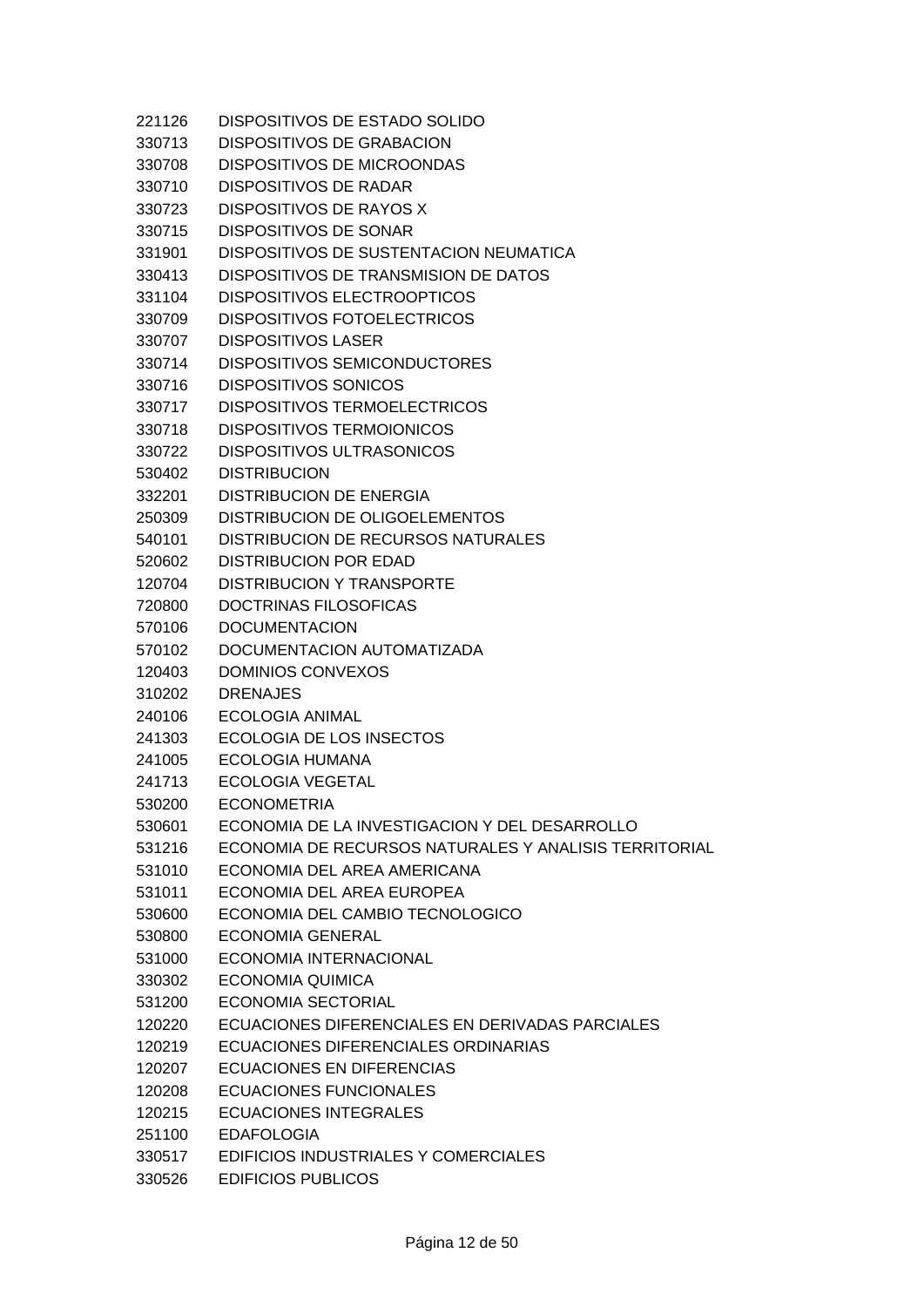| 580204 | <b>EDUCACION BASICA</b>                         |
|--------|-------------------------------------------------|
| 580201 | <b>EDUCACION DE ADULTOS</b>                     |
| 580205 | <b>EDUCACION ESPECIAL</b>                       |
| 580208 | <b>EDUCACION SUPERIOR</b>                       |
| 611304 | EFECTO DE LAS DROGAS                            |
| 250115 | EFECTOS DE LA RADIACION COSMICA EN LA ATMOSFERA |
| 250124 | EFECTOS DEL VIENTO SOLAR EN LA ATMOSFERA        |
| 210604 | EL SOL                                          |
| 330914 | <b>ELABORACION DE ALIMENTOS</b>                 |
| 220503 | <b>ELASTICIDAD</b>                              |
| 230404 | <b>ELASTOMEROS</b>                              |
| 590501 | <b>ELECCIONES</b>                               |
| 220203 | <b>ELECTRICIDAD</b>                             |
| 250107 | ELECTRICIDAD ATMOSFERICA                        |
| 221006 | <b>ELECTROLITOS</b>                             |
| 220200 | <b>ELECTROMAGNETISMO</b>                        |
| 331503 | <b>ELECTROMETALURGIA</b>                        |
| 220300 | <b>ELECTRONICA</b>                              |
| 221005 | <b>ELECTROQUIMICA</b>                           |
| 230303 | <b>ELEMENTOS ALCALINOS</b>                      |
| 230302 | ELEMENTOS ALCALINOTERREOS                       |
| 220302 | <b>ELEMENTOS DE CIRCUITOS</b>                   |
| 230329 | ELEMENTOS DE TRANSICION                         |
| 230309 | ELEMENTOS ELECTROPOSITIVOS                      |
| 230318 | <b>ELEMENTOS METALICOS</b>                      |
| 320607 | ELEMENTOS MINERALES EN LA ALIMENTACION          |
| 230328 | <b>ELEMENTOS SINTETICOS</b>                     |
| 230330 | ELEMENTOS TRANSURANIDOS                         |
| 330807 | <b>ELIMINACION DE RESIDUOS</b>                  |
| 330805 | ELIMINACION DE RESIDUOS RADIACTIVOS             |
| 630902 | <b>ELITES</b>                                   |
| 240901 | <b>EMBRIOLOGIA</b>                              |
| 240107 | EMBRIOLOGIA ANIMAL                              |
| 241006 | EMBRIOLOGIA HUMANA                              |
| 330720 | <b>EMISORES DE TELEVISION</b>                   |
| 610603 | <b>EMOCION</b>                                  |
| 530907 | <b>EMPRESAS DE SERVICIOS PUBLICOS</b>           |
| 530906 | <b>EMPRESAS PUBLICAS</b>                        |
| 221008 | <b>EMULSIONES</b>                               |
| 320502 | <b>ENDOCRINOLOGIA</b>                           |
| 241307 | ENDOCRINOLOGIA DE LOS INSECTOS                  |
| 320706 | <b>ENDOTOXINAS</b>                              |
| 250125 | <b>ENERGIA EOLICA</b>                           |
| 250608 | ENERGIA GEOTERMICA                              |
| 220715 | <b>ENERGIA NUCLEAR</b>                          |
| 210601 | <b>ENERGIA SOLAR</b>                            |
| 631003 | <b>ENFERMEDAD</b>                               |
| 320610 | ENFERMEDADES DE LA NUTRICION                    |
|        |                                                 |

320505 ENFERMEDADES INFECCIOSAS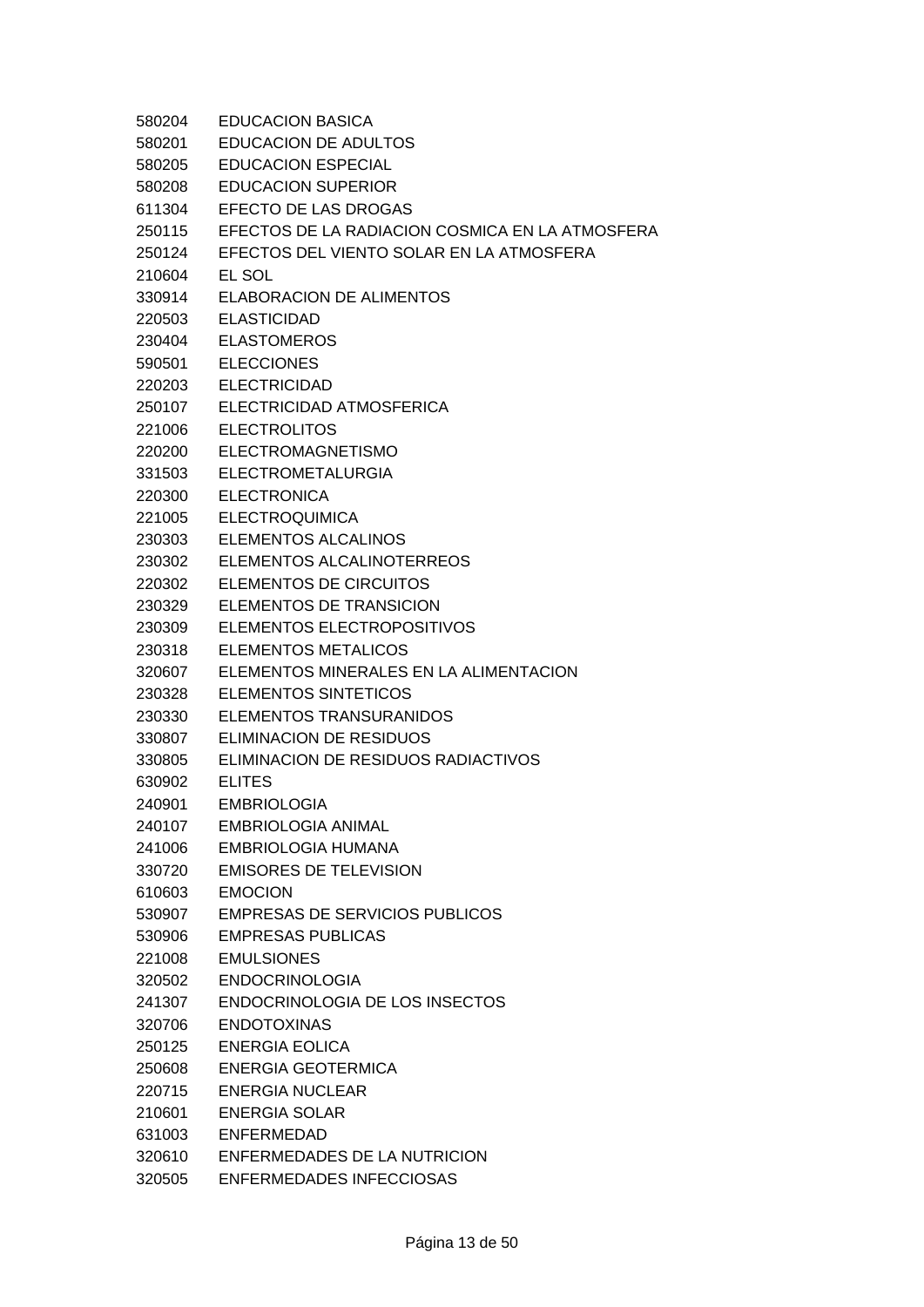| 320402 | ENFERMEDADES PROFESIONALES                 |
|--------|--------------------------------------------|
| 320508 | ENFERMEDADES PULMONARES                    |
| 331309 | <b>ENGRANAJES</b>                          |
| 332504 | <b>ENLACES DE MICROONDAS</b>               |
| 331212 | <b>ENSAYO DE MATERIALES</b>                |
| 120310 | ENSEÑANZA CON AYUDA DE ORDENADOR           |
| 570111 | ENSEÑANZA DE LENGUAS                       |
| 580108 | ENSEÑANZA PROGRAMADA                       |
| 242004 | <b>ENTEROVIRUS</b>                         |
| 241300 | <b>ENTOMOLOGIA</b>                         |
| 241301 | <b>ENTOMOLOGIA GENERAL</b>                 |
| 331602 | <b>ENVASES METALICOS Y CONTENEDORES</b>    |
| 520603 | ENVEJECIMIENTO DE LA POBLACION             |
| 240215 | <b>ENVEJECIMIENTO SOMATICO</b>             |
| 230209 | <b>ENZIMOLOGIA</b>                         |
| 320200 | <b>EPIDEMIOLOGIA</b>                       |
| 550503 | <b>EPIGRAFIA</b>                           |
| 720102 | <b>EPISTEMOLOGIA</b>                       |
| 221021 | <b>EQUILIBRIO DE FASES</b>                 |
| 530705 | <b>EQUILIBRIO ECONOMICO</b>                |
| 221002 | <b>EQUILIBRIO QUIMICO Y DE FASE</b>        |
| 221309 | <b>EQUILIBRIOS TERMODINAMICOS</b>          |
| 310405 | <b>EQUINOS</b>                             |
| 310204 | <b>EQUIPAMIENTOS AGRARIOS</b>              |
| 331310 | <b>EQUIPO DE CALEFACCION</b>               |
| 332108 | <b>EQUIPO DE CAMPOS PETROLIFEROS</b>       |
| 331603 | <b>EQUIPO DE DESTILACION</b>               |
| 331112 | EQUIPO DE FOTOGRAFIA Y CINEMATOGRAFIA      |
| 331108 | EQUIPO DE LABORATORIO                      |
| 331326 | EQUIPO DE REFRIGERACION                    |
| 332302 | <b>EQUIPO FERROVIARIO</b>                  |
| 331001 | <b>EQUIPO INDUSTRIAL</b>                   |
| 331323 | EQUIPO MECANICO DE TRANSMISION DE POTENCIA |
| 331322 | <b>EQUIPO NEUMATICO</b>                    |
| 331312 | EQUIPO Y MAQUINARIA INDUSTRIAL             |
| 331117 | <b>EQUIPOS DE VERIFICACION</b>             |
| 331105 | <b>EQUIPOS ELECTRICOS DE CONTROL</b>       |
| 250801 | EROSION DEL AGUA                           |
| 510304 | <b>ESCLAVITUD Y SERVIDUMBRE</b>            |
| 620309 | <b>ESCULTURA</b>                           |
| 121001 | <b>ESPACIOS ABSTRACTOS</b>                 |
| 120214 | <b>ESPACIOS DE HILBERT</b>                 |
| 121004 | <b>ESPACIOS FIBRADOS</b>                   |
| 120225 | <b>ESPACIOS LINEALES TOPOLOGICOS</b>       |
| 331006 | <b>ESPECIFICACIONES DE PROCESOS</b>        |
| 210303 | ESPECTROSCOPIA ASTROFISICA                 |
| 230101 | ESPECTROSCOPIA DE ABSORCION                |
| 230105 | ESPECTROSCOPIA DE EMISION                  |
| 230108 | ESPECTROSCOPIA DE INFRARROJOS              |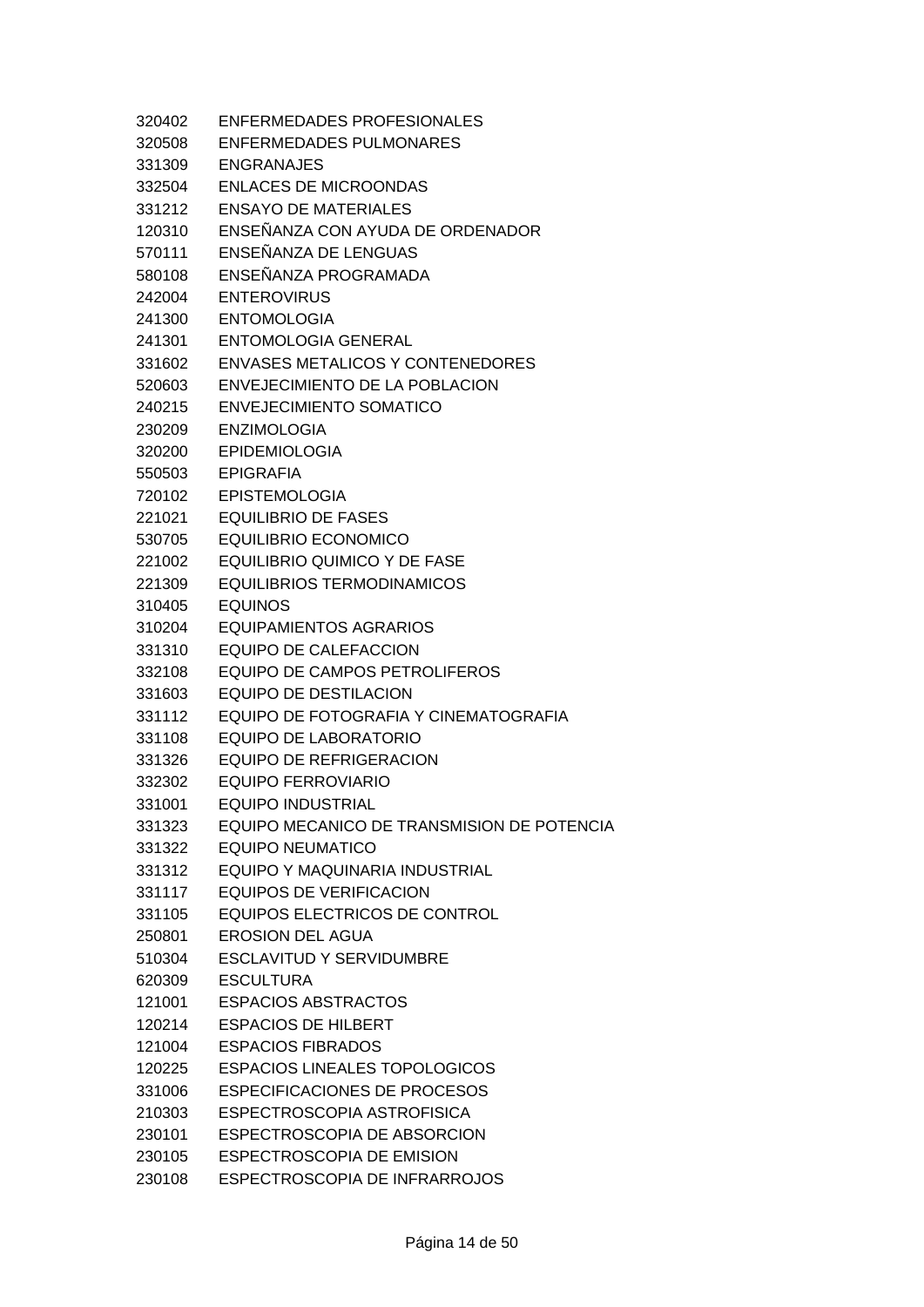| 230110 | <b>ESPECTROSCOPIA DE MASAS</b>             |
|--------|--------------------------------------------|
| 230113 | ESPECTROSCOPIA DE MICROONDAS               |
| 230120 | ESPECTROSCOPIA DE RAYOS X                  |
| 230109 | ESPECTROSCOPIA DE RESONANCIA MAGNETICA     |
| 221132 | ESPECTROSCOPIA DE SOLIDOS                  |
| 221007 | ESPECTROSCOPIA ELECTRONICA                 |
| 221135 | <b>ESPECTROSCOPIA EPR</b>                  |
| 220607 | ESPECTROSCOPIA MOLECULAR                   |
| 221020 | ESPECTROSCOPIA MOLECULAR EN QUIMICA FISICA |
| 220611 | ESPECTROSCOPIA MOLECULAR LASER             |
| 220921 | ESPECTROSCOPIA OPTICA                      |
| 220901 | ESPECTROSCOPIA OPTICA DE ABSORCION         |
| 220904 | ESPECTROSCOPIA OPTICA DE EMISION           |
| 230117 | ESPECTROSCOPIA RAMAN                       |
| 230422 | ESTABILIDAD DE LAS MACROMOLECULAS          |
| 330118 | ESTABILIDAD Y CONTROL DE AERONAVES         |
| 330923 | <b>ESTABILIZADORES DE ALIMENTOS</b>        |
| 120900 | <b>ESTADISTICA</b>                         |
| 120901 | ESTADISTICA ANALITICA                      |
| 530204 | <b>ESTADISTICA ECONOMICA</b>               |
| 520710 | <b>ESTADISTICAS DE POBLACION</b>           |
| 221027 | ESTADOS DE LA MATERIA                      |
| 220305 | ESTADOS ELECTRONICOS                       |
| 221110 | ESTADOS ELECTRONICOS EN LOS SOLIDOS        |
| 221123 | <b>ESTADOS NO CRISTALINOS</b>              |
| 320911 | ESTANDARIZACION DE FARMACOS                |
| 230616 | ESTEREOQUIMICA Y ANALISIS CONFORMACIONAL   |
| 520105 | ESTERILIDAD Y FECUNDIDAD                   |
| 330925 | <b>ESTERILIZACION DE ALIMENTOS</b>         |
| 230229 | <b>ESTEROIDES</b>                          |
| 720201 | <b>ESTETICA</b>                            |
| 620305 | ESTETICA DE LAS BELLAS ARTES               |
| 620203 | <b>ESTILO Y ESTETICA LITERARIOS</b>        |
| 570512 | ESTILO Y RETORICA                          |
| 520705 | <b>ESTIMACIONES DE POBLACION</b>           |
| 321313 | ESTOMATOLOGIA Y ORTODONCIA                 |
| 630907 | <b>ESTRATIFICACION SOCIAL</b>              |
| 250619 | <b>ESTRATIGRAFIA</b>                       |
| 550512 | ESTRATIGRAFIA HISTORICA                    |
| 210110 | <b>ESTRELLAS</b>                           |
| 210101 | <b>ESTRELLAS DOBLES</b>                    |
| 210114 | <b>ESTRELLAS VARIABLES</b>                 |
| 320716 | <b>ESTRES</b>                              |
| 250110 | ESTRUCTURA ATMOSFERICA                     |
| 221105 | ESTRUCTURA CRISTALINA                      |
| 240706 | ESTRUCTURA DE LA PARED CELULAR             |
| 230326 | ESTRUCTURA DE LOS COMPUESTOS INORGANICOS   |
| 530904 | ESTRUCTURA DE MERCADO                      |
| 230618 | ESTRUCTURA DE MOLECULAS ORGANICAS          |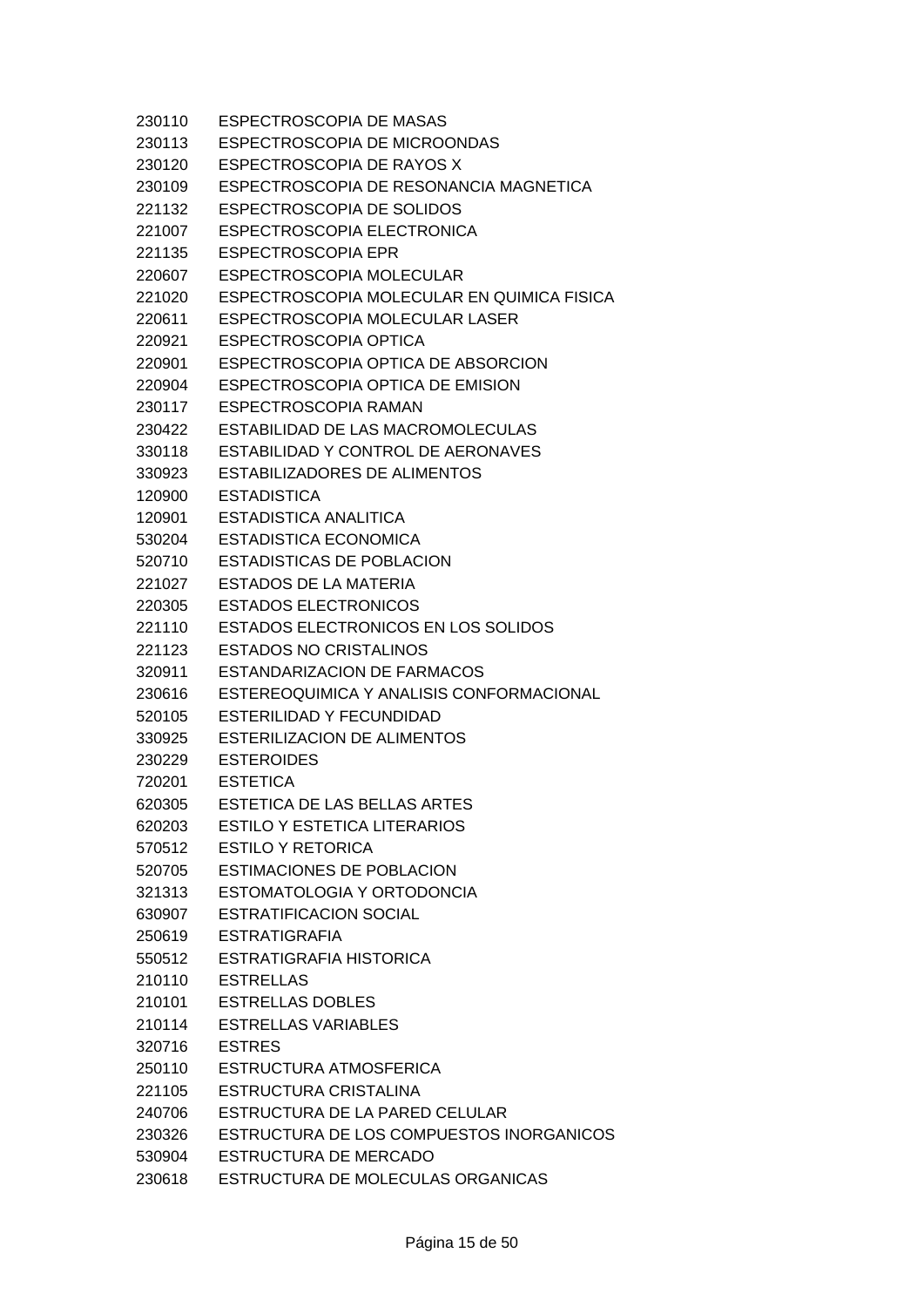| 230121 | ESTRUCTURA DE POLIPEPTIDOS Y PROTEINAS               |
|--------|------------------------------------------------------|
| 221042 | ESTRUCTURA ELECTRONICA Y ENLACES QUIMICOS DE SOLIDOS |
| 250708 | ESTRUCTURA LITOSFERICA                               |
| 220608 | <b>ESTRUCTURA MOLECULAR</b>                          |
| 220719 | <b>ESTRUCTURA NUCLEAR</b>                            |
| 611105 | ESTRUCTURA Y DINAMICA DE LA PERSONALIDAD             |
| 221039 | ESTRUCTURA Y REACTIVIDAD DE CATALIZADORES SOLIDOS    |
| 330106 | ESTRUCTURAS DE AERONAVES                             |
| 520606 | ESTRUCTURAS GENERALES DEMOGRAFICAS                   |
| 531106 | <b>ESTUDIO DE MERCADOS</b>                           |
| 611200 | ESTUDIO PSICOLOGICO DE CUESTIONES SOCIALES           |
| 570203 | <b>ESTUDIOS BIBLICOS</b>                             |
| 631101 | <b>ESTUDIOS DE COMUNIDADES</b>                       |
| 530704 | ESTUDIOS DE DESARROLLO ECONOMICO                     |
| 331007 | ESTUDIOS DE TIEMPO Y MOVIMIENTO                      |
| 531103 | <b>ESTUDIOS INDUSTRIALES</b>                         |
| 710000 | <b>ETICA</b>                                         |
| 710100 | ETICA CLASICA                                        |
| 710300 | <b>ETICA DE GRUPO</b>                                |
| 710200 | ETICA DE INDIVIDUOS                                  |
| 710304 | ETICA DE LA CIENCIA                                  |
| 710303 | <b>ETICA ECONOMICA</b>                               |
| 710204 | ETICA FILOSOFICA                                     |
| 710302 | <b>ETICA NACIONAL</b>                                |
| 710400 | ETICA PROSPECTIVA                                    |
| 710205 | <b>ETICA RELIGIOSA</b>                               |
| 710305 | ETICA TRANSNACIONAL                                  |
| 570202 | <b>ETIMOLOGIA</b>                                    |
| 510200 | ETNOGRAFIA Y ETNOLOGIA                               |
| 570502 | <b>ETNOLINGUISTICA</b>                               |
| 510105 | ETNOLINGUISTICA ANTROPOLOGICA                        |
| 240206 | <b>ETNOLOGIA</b>                                     |
| 510104 | <b>ETNOMUSICOLOGIA</b>                               |
| 240800 | <b>ETOLOGIA</b>                                      |
| 240801 | <b>ETOLOGIA ANIMAL</b>                               |
| 240803 | <b>ETOLOGIA DE INSECTOS</b>                          |
| 240804 | ETOLOGIA DE MAMIFEROS UNGULADOS                      |
| 240802 | ETOLOGIA HUMANA                                      |
| 580106 | EVALUACION DE ALUMNOS                                |
| 320903 | <b>EVALUACION DE FARMACOS</b>                        |
| 610907 | EVALUACION DEL RENDIMIENTO LABORAL                   |
| 610500 | EVALUACION Y DIAGNOSTICO EN PSICOLOGIA               |
| 250802 | <b>EVAPORACION</b>                                   |
| 630101 | <b>EVOLUCION CULTURAL</b>                            |
| 630701 | EVOLUCION DE LAS SOCIEDADES                          |
| 210111 | EVOLUCION ESTELAR Y DIAGRAMA HR                      |
| 520404 | EVOLUCION HISTORICA DE LA MORTALIDAD                 |
| 330509 | <b>EXCAVACIONES</b>                                  |
| 251201 | <b>EXOBIOLOGIA</b>                                   |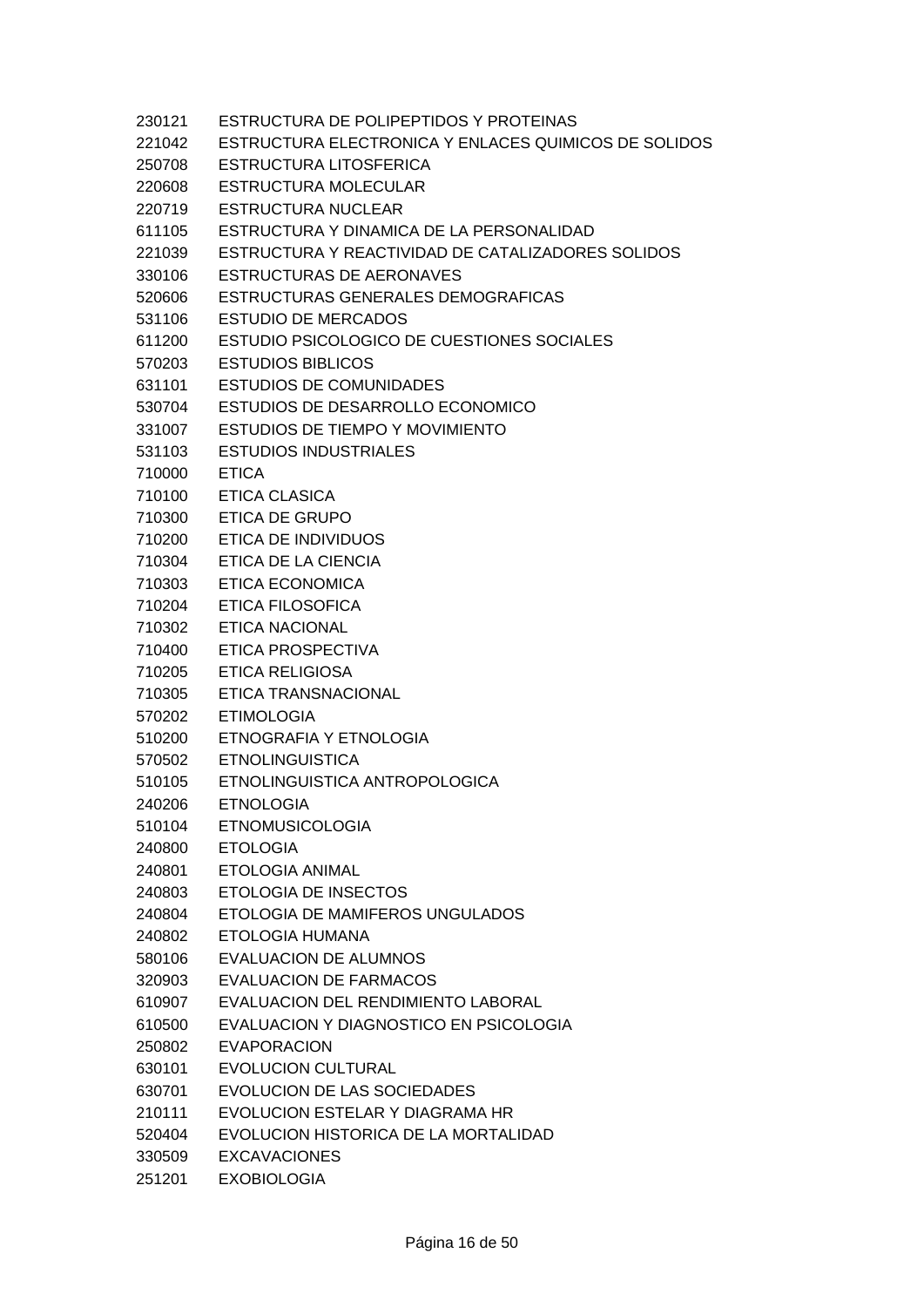| 250606 | <b>EXPLORACIONES GEOLOGICAS</b>                 |
|--------|-------------------------------------------------|
| 332003 | <b>EXPLOSIONES NUCLEARES</b>                    |
| 310303 | EXPLOTACION DE CULTIVOS                         |
| 310102 | <b>FABRICACION DE FERTILIZANTES</b>             |
| 630903 | <b>FAMILIA Y PARENTESCO</b>                     |
| 320800 | <b>FARMACODINAMIA</b>                           |
| 320905 | <b>FARMACOGNOSIA</b>                            |
| 320900 | <b>FARMACOLOGIA</b>                             |
| 320913 | FARMACOLOGIA EXPERIMENTAL                       |
| 230222 | FARMACOLOGIA MOLECULAR                          |
| 310908 | FARMACOLOGIA VETERINARIA                        |
| 320906 | <b>FARMACOPEAS</b>                              |
| 320904 | <b>FARMACOS NATURALES</b>                       |
| 320909 | <b>FARMACOS PSICOTROPICOS</b>                   |
| 320912 | <b>FARMACOS SINTETICOS</b>                      |
| 230228 | <b>FECULAS</b>                                  |
| 330924 | <b>FECULAS ALIMENTARIAS</b>                     |
| 220406 | <b>FENOMENOS DE ALTA PRESION</b>                |
| 221026 | FENOMENOS DE DISPERSION                         |
| 611202 | FENOMENOS DE GRUPOS MINORITARIOS                |
| 221019 | <b>FENOMENOS DE MEMBRANA</b>                    |
| 221033 | FENOMENOS DE TRANSPORTE                         |
| 221311 | FENOMENOS TERMODINAMICOS DE TRANSPORTE          |
| 230212 | <b>FERMENTACION</b>                             |
| 331606 | <b>FERRETERIA</b>                               |
| 520100 | <b>FERTILIDAD</b>                               |
| 310313 | FERTILIDAD DEL SUELO                            |
| 520102 | <b>FERTILIDAD GENERAL</b>                       |
| 520401 | FERTILIDAD Y TASA DE NUPCIALIDAD                |
| 330408 | <b>FIABILIDAD DE LOS ORDENADORES</b>            |
| 120715 | <b>FIABILIDAD DE SISTEMAS</b>                   |
| 220905 | <b>FIBRA OPTICA</b>                             |
| 230411 | <b>FIBRAS NATURALES</b>                         |
| 230424 | <b>FIBRAS SINTETICAS</b>                        |
| 332605 | <b>FIBRAS TEXTILES SINTETICAS</b>               |
| 241723 | <b>FIJACION BIOLOGICA DEL NITROGENO</b>         |
| 241722 | FIJACION Y MOVILIZACION BIOLOGICA DE NUTRIENTES |
| 510302 | FILIACION FAMILIA Y PARENTESCO                  |
| 550510 | <b>FILOLOGIA</b>                                |
| 550513 | <b>FILOLOGIA ARABE</b>                          |
| 550514 | FILOLOGIA ESPAÑOLA                              |
| 720000 | <b>FILOSOFIA</b>                                |
| 720403 | FILOSOFIA ACTUAL                                |
| 720401 | FILOSOFIA ANTIGUA                               |
| 720204 | FILOSOFIA DE LA ACCION                          |
| 720501 | FILOSOFIA DE LA BIOLOGIA                        |
| 720500 | FILOSOFIA DE LA CIENCIA                         |
| 720701 | FILOSOFIA DE LA CULTURA                         |
| 720504 | FILOSOFIA DE LA FISICA                          |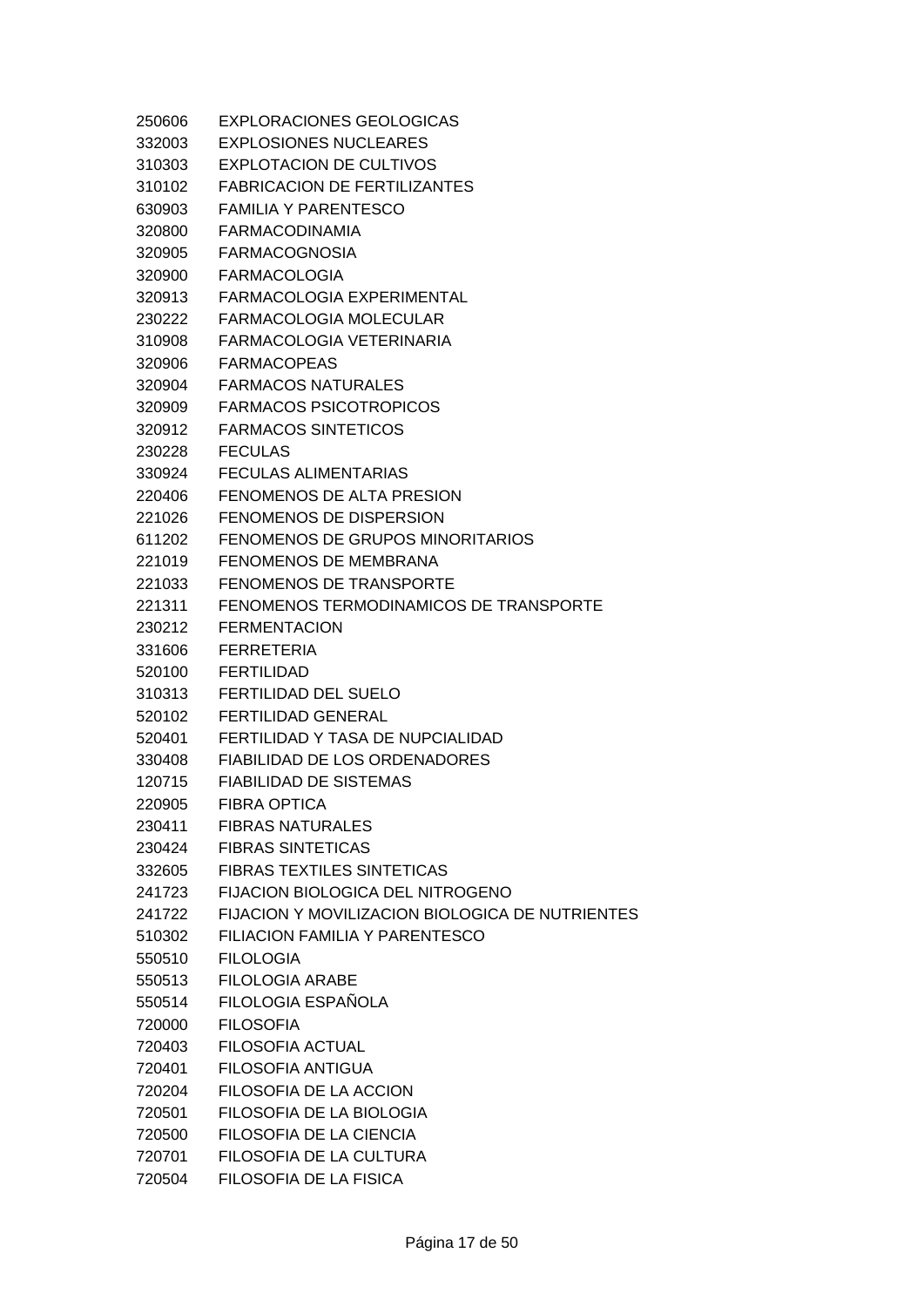| 720702 | FILOSOFIA DE LA HISTORIA                      |
|--------|-----------------------------------------------|
| 720205 | FILOSOFIA DE LA IMAGINACION                   |
| 720206 | FILOSOFIA DE LA INTERSUBJETIVIDAD             |
| 720502 | FILOSOFIA DE LA LOGICA                        |
| 720602 | FILOSOFIA DE LA MATERIA                       |
| 720600 | FILOSOFIA DE LA NATURALEZA                    |
| 720703 | FILOSOFIA DE LA TECNICA                       |
| 720601 | FILOSOFIA DE LA VIDA                          |
| 720208 | FILOSOFIA DE LA VOLUNTAD                      |
| 720505 | FILOSOFIA DE LAS CIENCIAS SOCIALES            |
| 720503 | FILOSOFIA DE LAS MATEMATICAS                  |
| 720100 | FILOSOFIA DEL CONOCIMIENTO                    |
| 560207 | FILOSOFIA DEL DERECHO                         |
| 720603 | FILOSOFIA DEL ESPACIO Y DEL TIEMPO            |
| 720207 | FILOSOFIA DEL LENGUAJE                        |
| 720300 | <b>FILOSOFIA GENERAL</b>                      |
| 720402 | <b>FILOSOFIA MODERNA</b>                      |
| 720704 | FILOSOFIA POLITICA                            |
| 720700 | <b>FILOSOFIA SOCIAL</b>                       |
| 531006 | <b>FINANZAS INTERNACIONALES</b>               |
| 220000 | <b>FISICA</b>                                 |
| 220703 | <b>FISICA ATOMICA</b>                         |
| 220700 | <b>FISICA ATOMICA Y NUCLEAR</b>               |
| 221500 | FISICA DE ALTAS ENERGIAS                      |
| 220401 | <b>FISICA DE COLOIDES</b>                     |
| 220400 | <b>FISICA DE FLUIDOS</b>                      |
| 220103 | <b>FISICA DE LA AUDICION</b>                  |
| 220108 | <b>FISICA DE LA DICCION</b>                   |
| 221203 | <b>FISICA DE LA ENERGIA</b>                   |
| 221014 | FISICA DE LA FASE GASEOSA                     |
| 220104 | FISICA DE LA MUSICA                           |
| 250122 | <b>FISICA DE LA PRECIPITACION</b>             |
| 221302 | FISICA DE LA TRANSMISION DEL CALOR            |
| 250114 | <b>FISICA DE LAS NUBES</b>                    |
| 220601 | <b>FISICA DE LOS RADICALES LIBRES</b>         |
| 220603 | FISICA DE MACROMOLECULAS                      |
| 220807 | <b>FISICA DE PARTICULAS</b>                   |
| 220410 | <b>FISICA DE PLASMAS</b>                      |
| 220610 | <b>FISICA DE POLIMEROS</b>                    |
| 251112 | <b>FISICA DE SUELOS</b>                       |
| 221018 | <b>FISICA DEL ESTADO LIQUIDO</b>              |
| 221100 | FISICA DEL ESTADO SOLIDO                      |
| 221502 | FISICA EXPERIMENTAL DE ALTAS ENERGIAS         |
| 240606 | <b>FISICA MEDICA</b>                          |
| 220600 | <b>FISICA MOLECULAR</b>                       |
| 220722 | FISICA NUCLEAR EXPERIMENTAL DE BAJAS ENERGIAS |
| 210405 | <b>FISICA PLANETARIA</b>                      |
| 210602 | <b>FISICA SOLAR</b>                           |
| 221200 | <b>FISICA TEORICA</b>                         |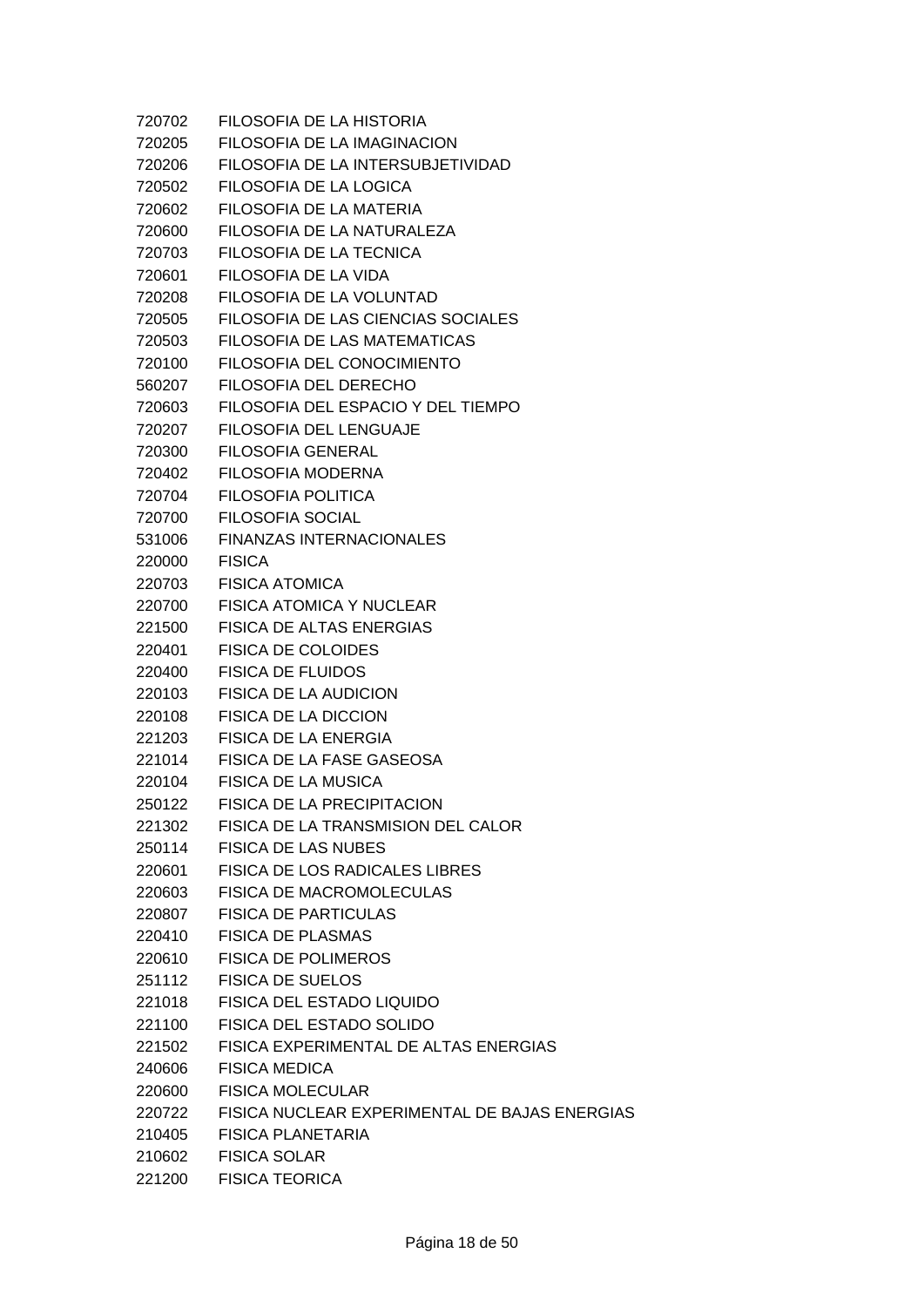| 221501 | FISICA TEORICA DE ALTAS ENERGIAS        |
|--------|-----------------------------------------|
| 310807 | <b>FISIOGENESIS</b>                     |
| 241105 | <b>FISIOLOGIA AMBIENTAL</b>             |
| 240113 | <b>FISIOLOGIA ANIMAL</b>                |
| 241402 | <b>FISIOLOGIA BACTERIANA</b>            |
| 241103 | FISIOLOGIA CARDIOVASCULAR               |
| 241113 | <b>FISIOLOGIA DE LA AUDICION</b>        |
| 241724 | <b>FISIOLOGIA DE LA MADURACION</b>      |
| 241116 | <b>FISIOLOGIA DE LA REPRODUCCION</b>    |
| 241117 | <b>FISIOLOGIA DE LA RESPIRACION</b>     |
| 241115 | <b>FISIOLOGIA DE LA VISION</b>          |
| 241305 | <b>FISIOLOGIA DE LOS INSECTOS</b>       |
| 241106 | <b>FISIOLOGIA DEL EJERCICIO</b>         |
| 241101 | <b>FISIOLOGIA DEL EQUILIBRIO</b>        |
| 241114 | FISIOLOGIA DEL LENGUAJE                 |
| 241118 | <b>FISIOLOGIA DEL MOVIMIENTO</b>        |
| 241112 | FISIOLOGIA DEL SISTEMA NERVIOSO CENTRAL |
| 241104 | <b>FISIOLOGIA ENDOCRINA</b>             |
| 251203 | <b>FISIOLOGIA ESPACIAL</b>              |
| 241107 | <b>FISIOLOGIA GASTROINTESTINAL</b>      |
| 241100 | <b>FISIOLOGIA HUMANA</b>                |
| 241110 | <b>FISIOLOGIA MUSCULAR</b>              |
| 241719 | FISIOLOGIA VEGETAL                      |
| 310909 | FISIOLOGIA VETERINARIA                  |
| 220710 | <b>FISION NUCLEAR</b>                   |
| 321311 | <b>FISIOTERAPIA</b>                     |
| 241708 | <b>FITOBIOLOGIA</b>                     |
| 320907 | <b>FITOFARMACOS</b>                     |
| 241709 | <b>FITOPATOLOGIA</b>                    |
| 310800 | <b>FITOPATOLOGIA AGRICOLA</b>           |
| 241704 | <b>FLORA LACUSTRE</b>                   |
| 241727 | <b>FLORA MEDITERRANEA</b>               |
| 310600 | <b>FLORESTAS</b>                        |
| 310703 | <b>FLORICULTURA</b>                     |
| 530706 | <b>FLUCTUACIONES ECONOMICAS</b>         |
| 220411 | <b>FLUIDOS CUANTICOS</b>                |
| 250703 | <b>FLUJOS DE CALOR TERRESTRE</b>        |
| 220403 | <b>FLUJOS DE FLUIDOS</b>                |
| 230106 | <b>FLUORIMETRIA</b>                     |
| 630103 | <b>FOLKLORE</b>                         |
| 570505 | <b>FONETICA</b>                         |
| 570506 | <b>FONOLOGIA</b>                        |
| 241204 | <b>FORMACION DE ANTICUERPOS</b>         |
| 530701 | <b>FORMACION DE CAPITAL</b>             |
| 611415 | FORMACION DE LA OPINION PUBLICA         |
| 580207 | FORMACION PROFESIONAL                   |
| 580300 | FORMACION Y EMPLEO DE PROFESORES        |
| 510209 | <b>FORRAJEO</b>                         |
| 230114 | <b>FOSFORIMETRIA</b>                    |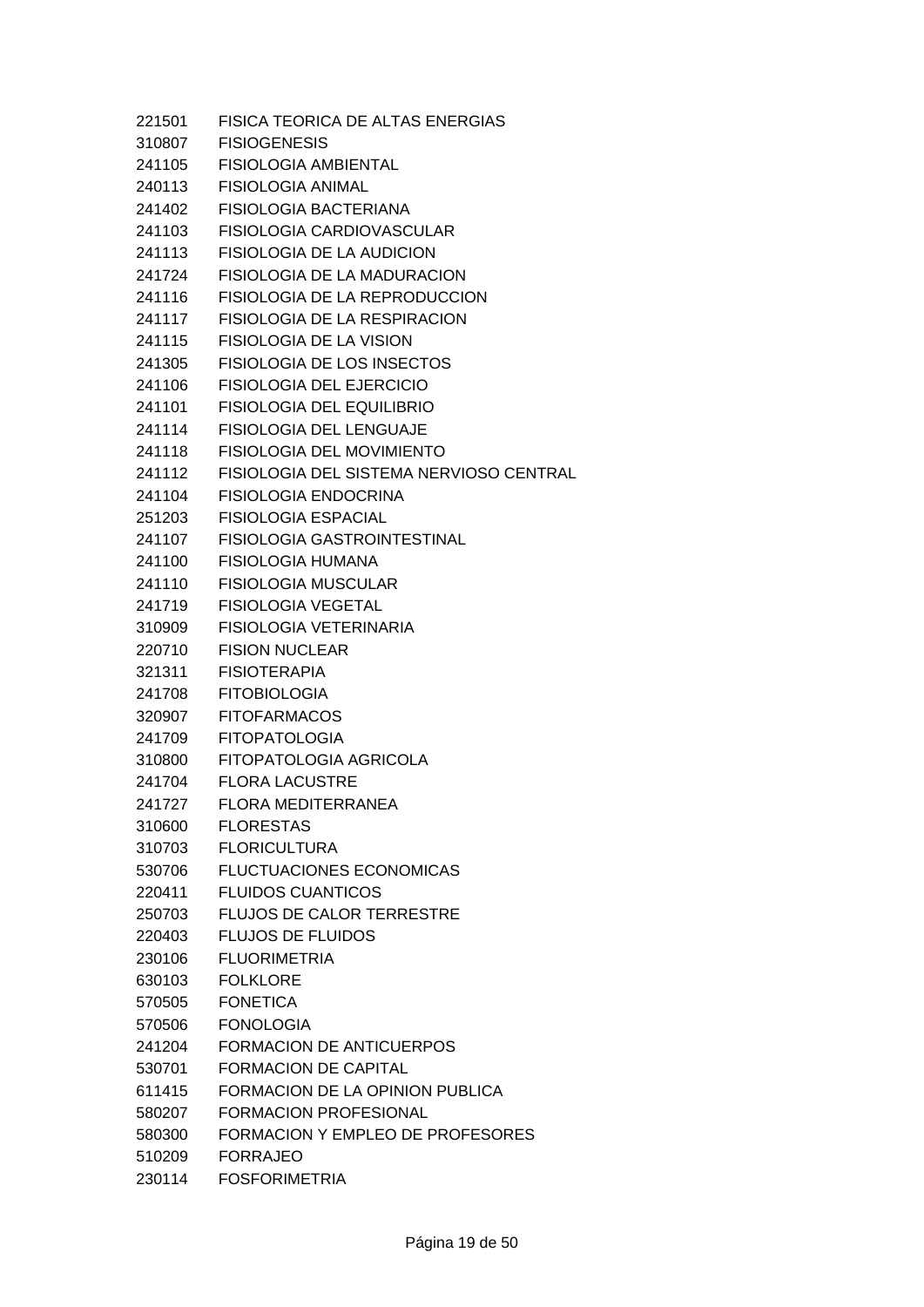| 220308 | <b>FOTOELECTRICIDAD</b>                              |
|--------|------------------------------------------------------|
| 250615 | <b>FOTOGEOLOGIA</b>                                  |
| 620308 | <b>FOTOGRAFIA</b>                                    |
| 250404 | FOTOGRAMETRIA GEODESICA                              |
| 220918 | <b>FOTOMETRIA</b>                                    |
| 221211 | <b>FOTONES</b>                                       |
| 221022 | <b>FOTOQUIMICA</b>                                   |
| 230225 | <b>FOTOSINTESIS</b>                                  |
| 220505 | <b>FRICCION</b>                                      |
| 310704 | <b>FRUTICULTURA</b>                                  |
| 220802 | <b>FUENTES DE HACES</b>                              |
| 520405 | FUENTES DE OBSERVACION DEMOGRAFICA                   |
| 220808 | <b>FUENTES DE PARTICULAS</b>                         |
| 210115 | <b>FUENTES DE RAYOS X</b>                            |
| 332205 | FUENTES NO CONVENCIONALES DE ENERGIA                 |
| 590903 | <b>FUNCION PUBLICA</b>                               |
| 120209 | FUNCIONES DE UNA VARIABLE COMPLEJA                   |
| 120210 | <b>FUNCIONES DE VARIABLES REALES</b>                 |
| 120211 | FUNCIONES DE VARIAS VARIABLES COMPLEJAS              |
| 120223 | <b>FUNCIONES ESPECIALES</b>                          |
| 110213 | <b>FUNCIONES RECURSIVAS</b>                          |
| 120224 | <b>FUNCIONES SUBARMONICAS</b>                        |
| 120408 | <b>FUNDAMENTOS DE GEOMETRIA</b>                      |
| 120908 | FUNDAMENTOS DE LA INFERENCIA ESTADISTICA             |
| 120804 | FUNDAMENTOS DE LA PROBABILIDAD                       |
| 110206 | <b>FUNDAMENTOS DE MATEMATICAS</b>                    |
| 110403 | FUNDAMENTOS LOGICOS DE LA PROBABILIDAD               |
| 331509 | FUNDICION AFINO Y PROCESADO DE MATERIALES NO FERREOS |
| 331513 | <b>FUNDICION DE PRECISION</b>                        |
| 331504 | <b>FUNDICIONES DE HIERRO</b>                         |
| 331510 | <b>FUNDICIONES NO FERREAS</b>                        |
| 310105 | <b>FUNGICIDAS</b>                                    |
| 220721 | <b>FUSION TERMONUCLEAR</b>                           |
| 210104 | <b>GALAXIAS</b>                                      |
| 330310 | <b>GALVANIZACION</b>                                 |
| 510211 | <b>GANADERIA</b>                                     |
| 332105 | <b>GAS LICUADO</b>                                   |
| 332107 | <b>GAS NATURAL</b>                                   |
| 332104 | <b>GASEODUCTOS</b>                                   |
| 220405 | <b>GASES</b>                                         |
| 320503 | <b>GASTROENTEROLOGIA</b>                             |
| 332202 | <b>GENERACION DE ENERGIA</b>                         |
| 332203 | <b>GENERADORES DE ENERGIA</b>                        |
| 110207 | <b>GENERALIZACION</b>                                |
| 251111 | GENESIS Y MORFOLOGIA DE SUELOS                       |
| 240900 | <b>GENETICA</b>                                      |
| 240108 | <b>GENETICA ANIMAL</b>                               |
| 240202 | <b>GENETICA ANTROPOLOGICA</b>                        |
| 230204 | <b>GENETICA BIOQUIMICA</b>                           |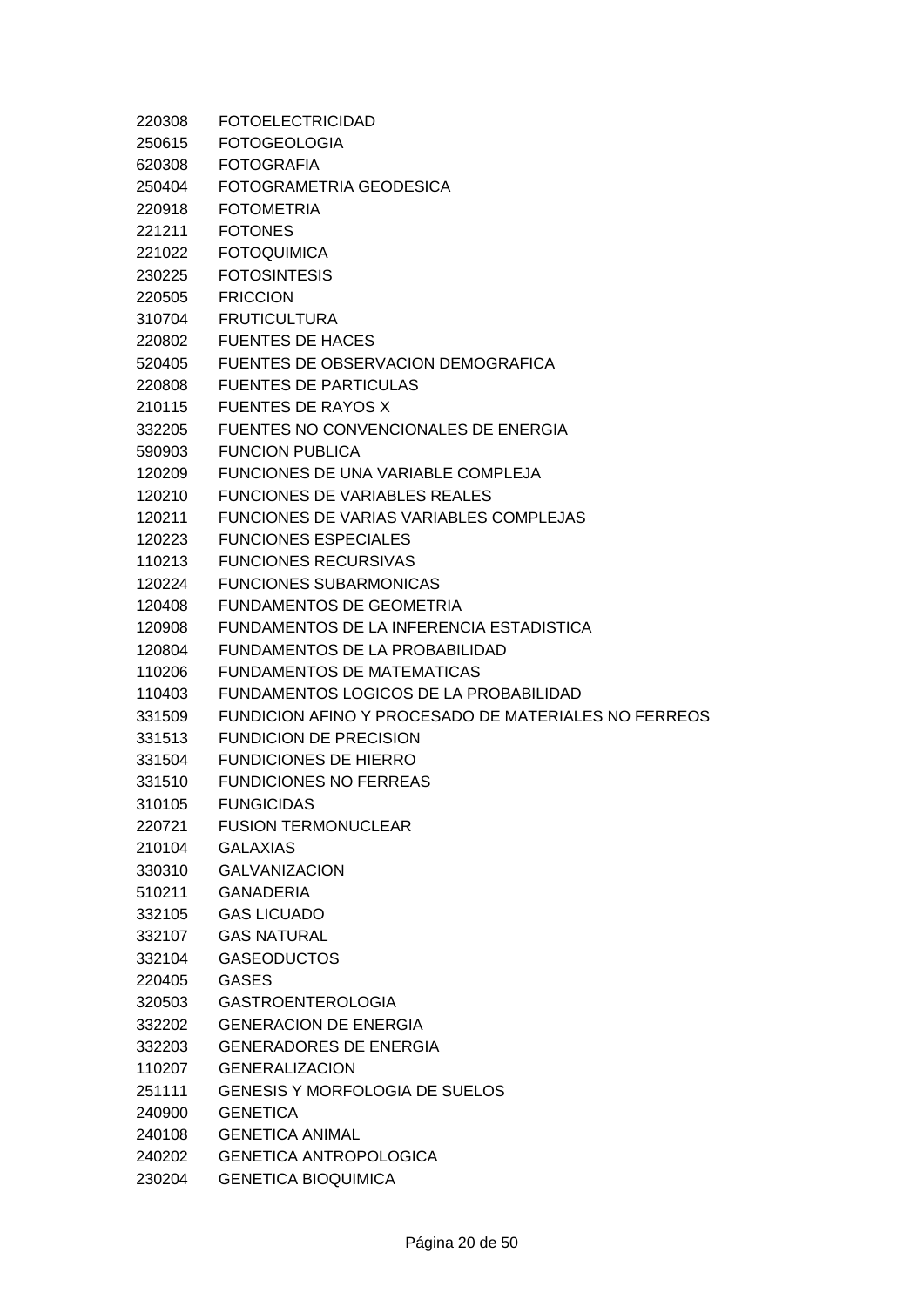| 320102 | <b>GENETICA CLINICA</b>                      |
|--------|----------------------------------------------|
| 240903 | <b>GENETICA DE POBLACIONES</b>               |
| 240905 | <b>GENETICA DEL DESARROLLO</b>               |
| 241007 | <b>GENETICA HUMANA</b>                       |
| 520608 | <b>GENETICA HUMANA DE POBLACIONES</b>        |
| 240906 | <b>GENETICA MOLECULAR</b>                    |
| 240908 | <b>GENETICA MOLECULAR DE LEVADURAS</b>       |
| 240907 | <b>GENETICA MOLECULAR DE PLANTAS</b>         |
| 241714 | <b>GENETICA VEGETAL</b>                      |
| 310902 | <b>GENETICA VETERINARIA</b>                  |
| 250304 | GEOCRONOLOGIA Y RADIOISOTOPOS                |
| 250400 | <b>GEODESIA</b>                              |
| 250407 | <b>GEODESIA DE SATELITES</b>                 |
| 250406 | <b>GEODESIA FISICA</b>                       |
| 250408 | <b>GEODESIA TEORICA</b>                      |
| 250700 | <b>GEOFISICA</b>                             |
| 250706 | <b>GEOFISICA DE LA MASA SOLIDA TERRESTRE</b> |
| 540000 | GEOGRAFIA                                    |
| 540301 | <b>GEOGRAFIA CULTURAL</b>                    |
| 540102 | <b>GEOGRAFIA DE ACTIVIDADES ECONOMICAS</b>   |
| 540304 | GEOGRAFIA DE LA RELIGION                     |
| 250503 | <b>GEOGRAFIA DE LOS RECURSOS NATURALES</b>   |
| 250510 | <b>GEOGRAFIA DE MONTAÑA</b>                  |
| 540103 | <b>GEOGRAFIA DE SUELOS</b>                   |
| 540104 | GEOGRAFIA DEL DESARROLLO REGIONAL            |
| 540100 | <b>GEOGRAFIA ECONOMICA</b>                   |
| 250507 | <b>GEOGRAFIA FISICA</b>                      |
| 540200 | <b>GEOGRAFIA HISTORICA</b>                   |
| 540300 | <b>GEOGRAFIA HUMANA</b>                      |
| 540303 | <b>GEOGRAFIA LINGUISTICA</b>                 |
| 250506 | <b>GEOGRAFIA MEDICA</b>                      |
| 540305 | <b>GEOGRAFIA POLITICA</b>                    |
| 540400 | <b>GEOGRAFIA REGIONAL</b>                    |
| 540402 | <b>GEOGRAFIA RURAL</b>                       |
| 540306 | <b>GEOGRAFIA SOCIAL</b>                      |
| 250508 | <b>GEOGRAFIA TOPOGRAFICA</b>                 |
| 540401 | <b>GEOGRAFIA URBANA</b>                      |
| 250600 | <b>GEOLOGIA</b>                              |
| 250604 | <b>GEOLOGIA AMBIENTAL</b>                    |
| 250603 | GEOLOGIA APLICADA A LA INGENIERIA            |
| 250602 | <b>GEOLOGIA DEL CARBON</b>                   |
| 250612 | <b>GEOLOGIA DEL PETROLEO</b>                 |
| 250620 | <b>GEOLOGIA ESTRUCTURAL</b>                  |
| 250609 | <b>GEOLOGIA GLACIAL</b>                      |
| 251012 | <b>GEOLOGIA MARINA</b>                       |
| 210404 | <b>GEOLOGIA PLANETARIA</b>                   |
| 250601 | <b>GEOLOGIA REGIONAL</b>                     |
| 250701 | <b>GEOMAGNETISMO Y PROSPECCION MAGNETICA</b> |
| 120400 | <b>GEOMETRIA</b>                             |

Página 21 de 50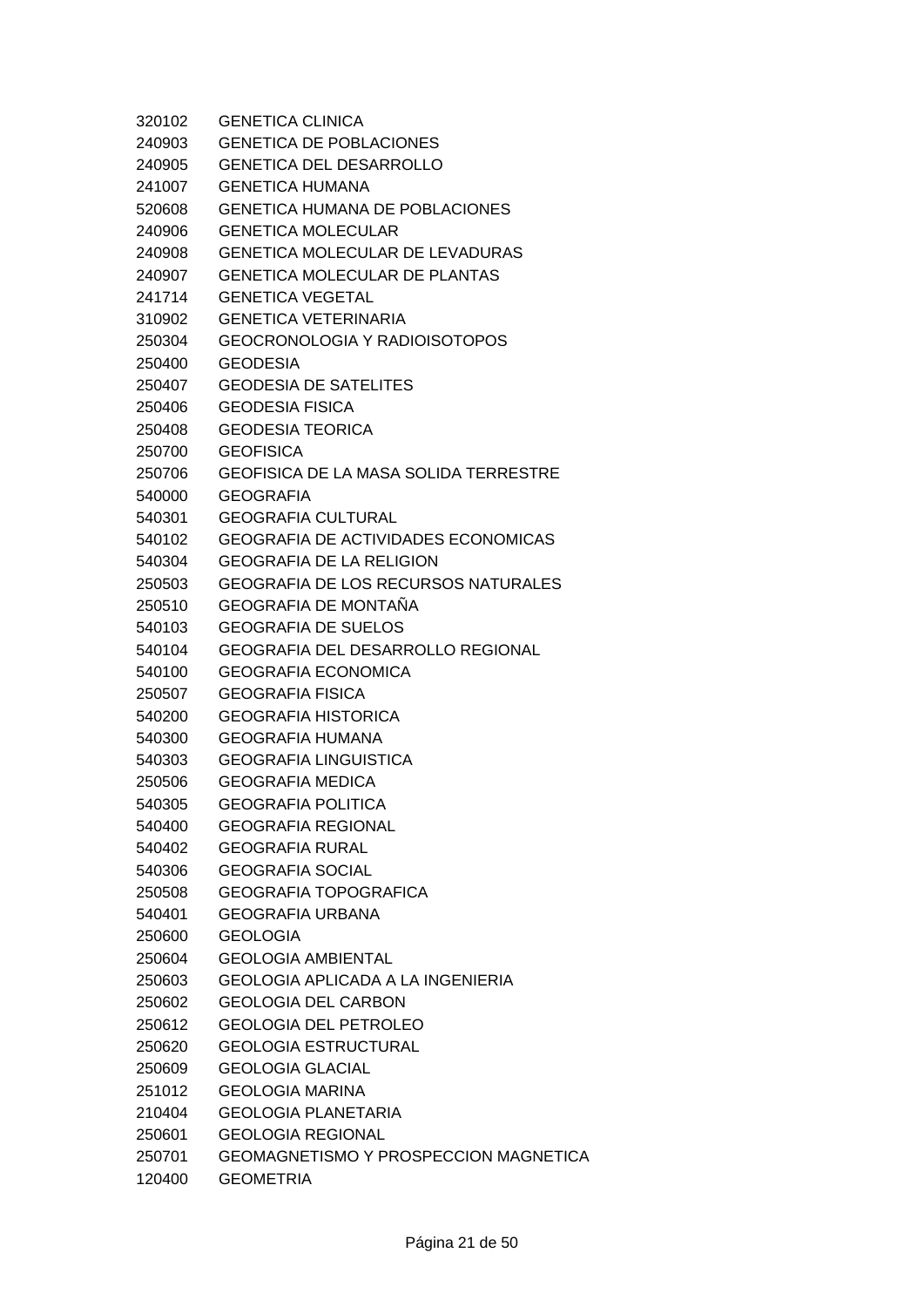| 120401 | <b>GEOMETRIA AFIN</b>                                |
|--------|------------------------------------------------------|
| 120101 | <b>GEOMETRIA ALGEBRAICA</b>                          |
| 120505 | <b>GEOMETRIA DE LOS NUMEROS</b>                      |
| 120411 | <b>GEOMETRIA DE RIEMANN</b>                          |
| 120404 | <b>GEOMETRIA DIFERENCIAL</b>                         |
| 120406 | <b>GEOMETRIA EUCLIDEA</b>                            |
| 120410 | <b>GEOMETRIA PROYECTIVA</b>                          |
| 120407 | <b>GEOMETRIAS FINITAS</b>                            |
| 120409 | <b>GEOMETRIAS NO EUCLIDEAS</b>                       |
| 250607 | <b>GEOMORFOLOGIA</b>                                 |
| 250300 | <b>GEOQUIMICA</b>                                    |
| 250305 | <b>GEOQUIMICA DE ALTAS TEMPERATURAS</b>              |
| 250306 | <b>GEOQUIMICA DE BAJAS TEMPERATURAS</b>              |
| 250303 | <b>GEOQUIMICA EXPLORATORIA</b>                       |
| 250307 | <b>GEOQUIMICA ORGANICA</b>                           |
| 250310 | <b>GEOQUIMICA SEDIMENTARIA</b>                       |
| 320107 | <b>GERIATRIA</b>                                     |
| 230311 | <b>GERMANIO</b>                                      |
| 590901 | <b>GESTION ADMINISTRATIVA</b>                        |
| 310308 | <b>GESTION DE LA PRODUCCION VEGETAL</b>              |
| 531104 | <b>GESTION DE RECURSOS HUMANOS</b>                   |
| 531102 | <b>GESTION FINANCIERA</b>                            |
| 310511 | <b>GESTION Y PROPAGACION DE LA FAUNA SILVESTRE</b>   |
| 320108 | <b>GINECOLOGIA</b>                                   |
| 250803 | <b>GLACIOLOGIA</b>                                   |
| 230214 | <b>GLUCIDOS</b>                                      |
| 230405 | <b>GOMAS</b>                                         |
| 230312 | <b>GRAFITO</b>                                       |
| 330503 | <b>GRANDES EDIFICIOS Y RASCACIELOS</b>               |
| 250702 | <b>GRAVEDAD TERRESTRE Y PROSPECCION GRAVIMETRICA</b> |
| 230107 | <b>GRAVIMETRIA</b>                                   |
| 210105 | <b>GRAVITACION</b>                                   |
| 221207 | <b>GRAVITONES</b>                                    |
| 241001 | <b>GRUPO SANGUINEO</b>                               |
| 121008 | <b>GRUPOS DE LIE</b>                                 |
| 121016 | <b>GRUPOS DE TRANSFORMACION</b>                      |
| 120106 | <b>GRUPOS GENERALIDADES</b>                          |
| 590503 | <b>GRUPOS POLITICOS</b>                              |
| 630900 | <b>GRUPOS SOCIALES</b>                               |
| 121012 | <b>GRUPOS TOPOLOGICOS</b>                            |
| 510305 | GUERRA                                               |
| 630403 | <b>GUERRA Y PAZ</b>                                  |
| 510205 | HABITAT                                              |
| 240208 | <b>HABITOS ALIMENTARIOS ANTROPOLOGICOS</b>           |
| 310507 | HABITOS ALIMENTARIOS DE LA FAUNA SILVESTRE           |
| 220701 | <b>HACES ATOMICOS</b>                                |
| 220706 | HACES DE ELECTRONES                                  |
| 220605 | <b>HACES MOLECULARES</b>                             |
| 530102 | HACIENDA PUBLICA Y PRESUPUESTOS                      |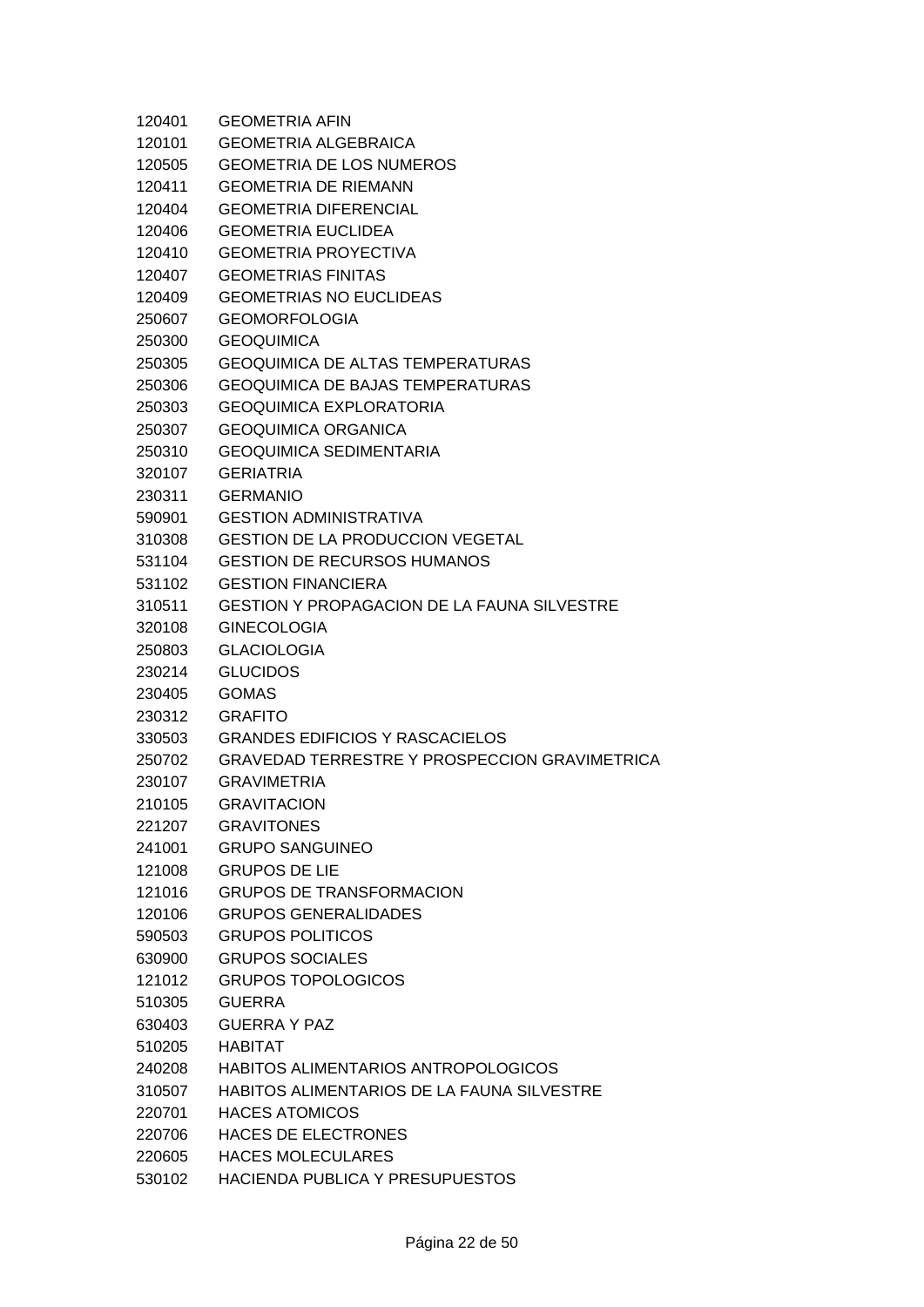| 221208 | <b>HADRONES</b>                           |
|--------|-------------------------------------------|
| 230313 | <b>HALOGENOS</b>                          |
| 631004 | <b>HAMBRE</b>                             |
| 510111 | <b>HECHICERIA</b>                         |
| 331910 | <b>HELICES NAVALES</b>                    |
| 330117 | <b>HELICES ROTATORIAS</b>                 |
| 320504 | <b>HEMATOLOGIA</b>                        |
| 320708 | <b>HEMOPATOLOGIA</b>                      |
| 550504 | <b>HERALDICA</b>                          |
| 310106 | <b>HERBICIDAS</b>                         |
| 720202 | <b>HERMENEUTICA</b>                       |
| 240116 | <b>HERPETOLOGIA</b>                       |
| 120315 | <b>HEURISTICA</b>                         |
| 310302 | <b>HIBRIDACION DE CULTIVOS</b>            |
| 310705 | <b>HIBRIDACION HORTICOLA</b>              |
| 250805 | <b>HIDROBIOLOGIA</b>                      |
| 230601 | <b>HIDROCARBUROS ALIFATICOS</b>           |
| 230602 | <b>HIDROCARBUROS AROMATICOS</b>           |
| 330112 | <b>HIDRODINAMICA</b>                      |
| 230314 | <b>HIDROGENO</b>                          |
| 250605 | <b>HIDROGEOLOGIA</b>                      |
| 250806 | <b>HIDROGRAFIA</b>                        |
| 250800 | <b>HIDROLOGIA</b>                         |
| 250904 | <b>HIDROMETEOROLOGIA</b>                  |
| 230315 | <b>HIDRUROS</b>                           |
| 250807 | <b>HIELO</b>                              |
| 251009 | <b>HIELO MARINO</b>                       |
| 330915 | HIGIENE DE LOS ALIMENTOS                  |
| 332604 | HILADO                                    |
| 332606 | <b>HILATURAS</b>                          |
| 241205 | <b>HIPERSENSIBILIDAD</b>                  |
| 611002 | <b>HIPNOSIS</b>                           |
| 240110 | <b>HISTOLOGIA ANIMAL</b>                  |
| 241008 | HISTOLOGIA HUMANA                         |
| 241716 | <b>HISTOLOGIA VEGETAL</b>                 |
| 320709 | <b>HISTOPATOLOGIA</b>                     |
| 550000 | <b>HISTORIA</b>                           |
| 550401 | HISTORIA ANTIGUA                          |
| 550201 | HISTORIA COMPARADA                        |
| 550402 | <b>HISTORIA CONTEMPORANEA</b>             |
| 550406 | HISTORIA CONTEMPORANEA DEL AREA AMERICANA |
| 550408 | HISTORIA CONTEMPORANEA DEL AREA EUROPEA   |
| 550636 | HISTORIA DE LA ANTROPOLOGIA               |
| 550601 | HISTORIA DE LA ARQUITECTURA               |
| 550630 | HISTORIA DE LA ARQUITECTURA ARABE         |
| 550603 | HISTORIA DE LA ASTRONOMIA                 |
| 550604 | HISTORIA DE LA BIOLOGIA                   |
| 550626 | HISTORIA DE LA BOTANICA                   |
| 550622 | HISTORIA DE LA CIENCIA                    |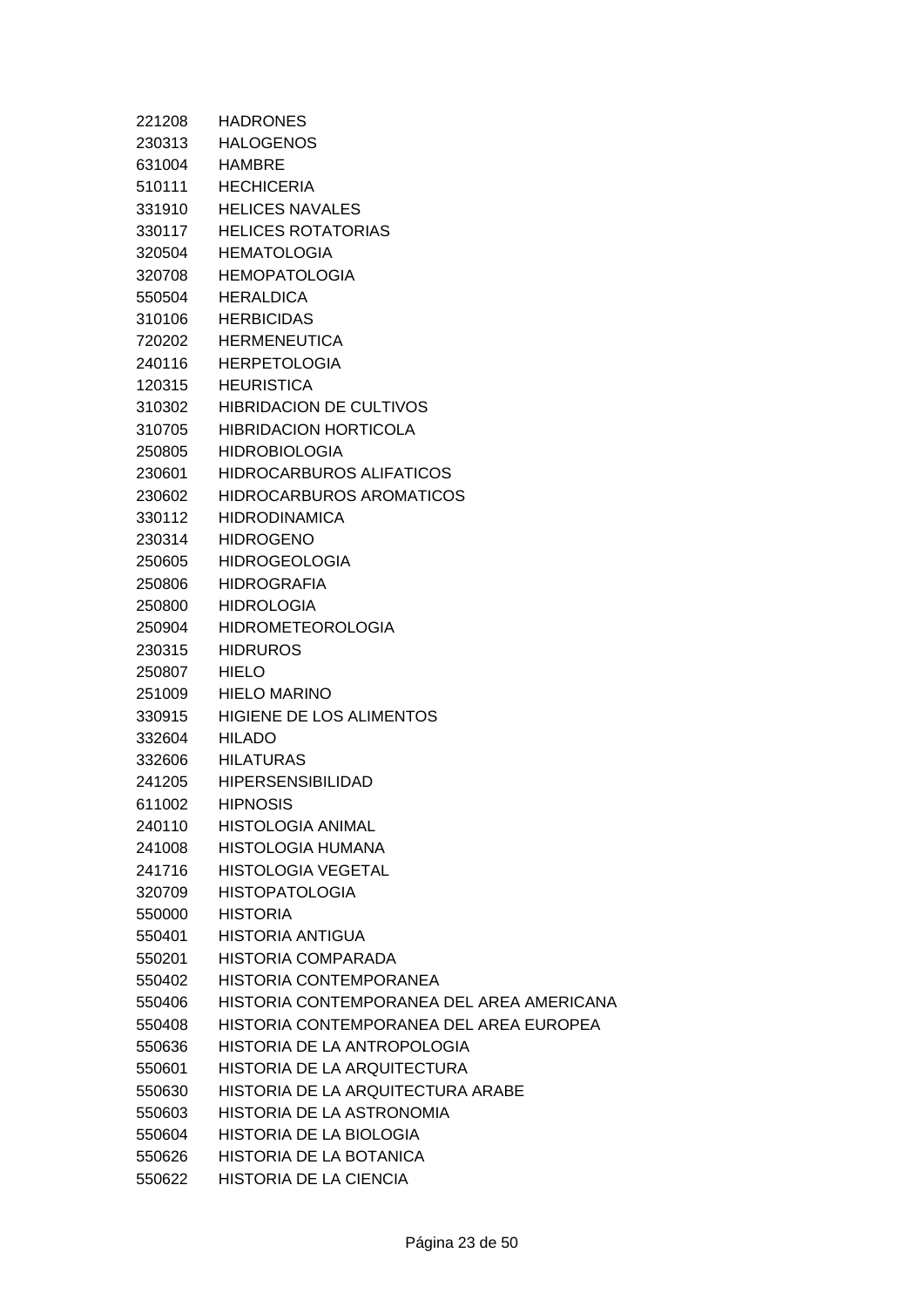550606 HISTORIA DE LA ECONOMIA 550607 HISTORIA DE LA EDUCACION 550637 HISTORIA DE LA FARMACIA 550618 HISTORIA DE LA FILOSOFIA 550619 HISTORIA DE LA FISICA 550608 HISTORIA DE LA GEOGRAFIA 550609 HISTORIA DE LA GEOLOGIA 550625 HISTORIA DE LA GUERRA 550627 HISTORIA DE LA IGLESIA 550614 HISTORIA DE LA LINGUISTICA 550613 HISTORIA DE LA LITERATURA 550633 HISTORIA DE LA LITERATURA ESPAÑOLA 550632 HISTORIA DE LA LITERATURA SEFARDI 550615 HISTORIA DE LA LOGICA 550616 HISTORIA DE LA MAGISTRATURA 550617 HISTORIA DE LA MEDICINA 550638 HISTORIA DE LA MUSICA 550634 HISTORIA DE LA PSICOLOGIA 550605 HISTORIA DE LA QUIMICA 550623 HISTORIA DE LA SOCIOLOGIA 550624 HISTORIA DE LA TECNOLOGIA 550620 HISTORIA DE LAS IDEAS POLITICAS 550635 HISTORIA DE LAS MATEMATICAS 550610 HISTORIA DE LAS RELACIONES INTERNACIONALES 550621 HISTORIA DE LAS RELIGIONES 550629 HISTORIA DE LOS DESCUBRIMIENTOS Y COLONIZACION DE AMERICA 550300 HISTORIA DE PAISES 550602 HISTORIA DEL ARTE 550631 HISTORIA DEL ARTE DE LOS SIGLOS XIX Y XX 550612 HISTORIA DEL DERECHO Y DE LAS INSTITUCIONES JURIDICAS 530803 HISTORIA DEL PENSAMIENTO ECONOMICO 550611 HISTORIA DEL PERIODISMO 550200 HISTORIA GENERAL 550301 HISTORIA LOCAL 550403 HISTORIA MEDIEVAL 550404 HISTORIA MODERNA 550407 HISTORIA MODERNA DEL AREA AMERICANA 550409 HISTORIA MODERNA DEL AREA EUROPEA 550400 HISTORIA POR EPOCAS 550302 HISTORIA REGIONAL 550628 HISTORIA SOCIAL Y CULTURAL DE AMERICA 550600 HISTORIAS ESPECIALIZADAS 550202 HISTORIOGRAFIA 220907 HOLOGRAFIA 121006 HOMOLOGIA 121007 HOMOTOPIA 310805 HONGOS 330525 HORMIGON PRETENSADO 230215 HORMONAS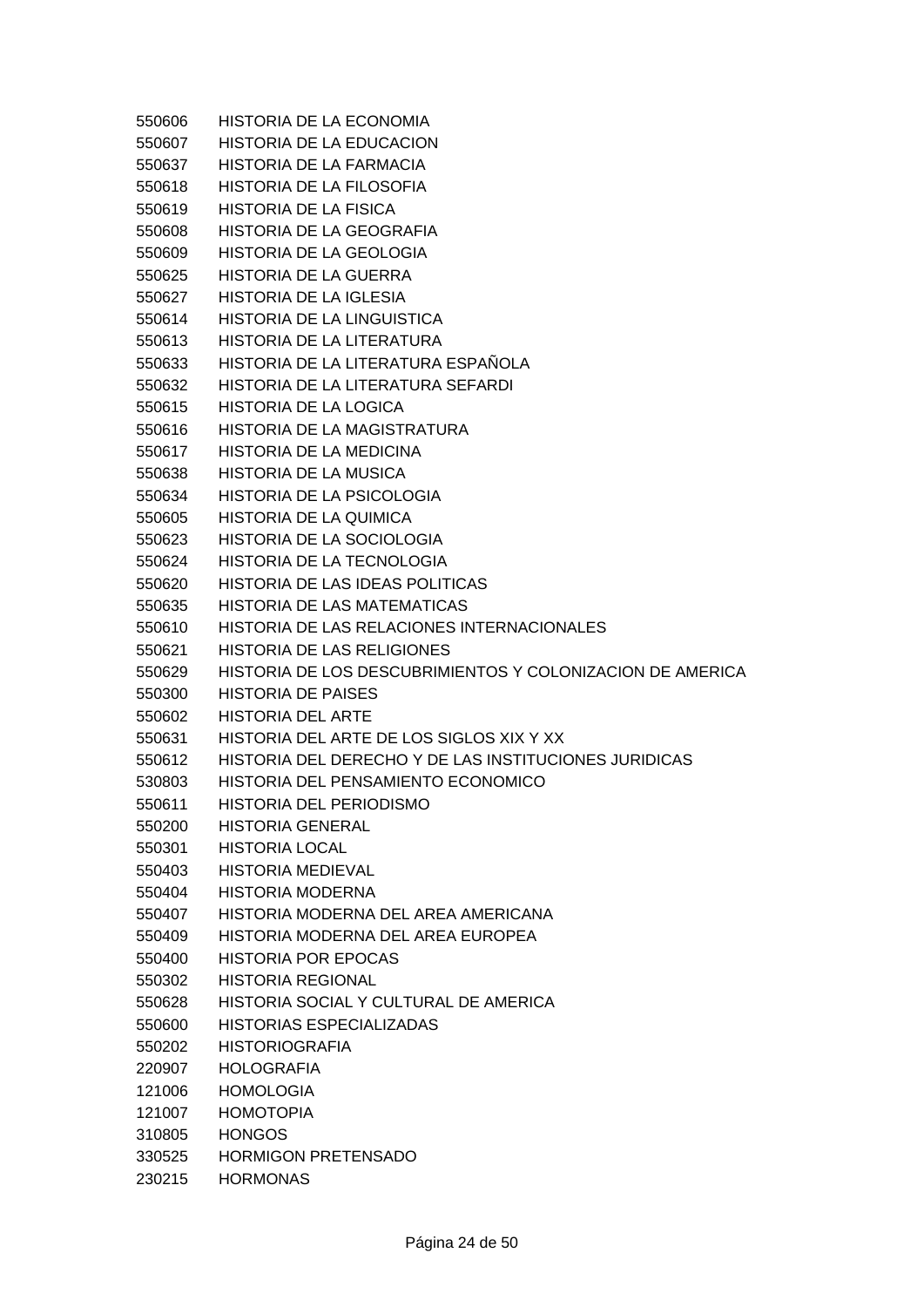| 230237 | <b>HORMONAS DE INSECTOS</b>                   |
|--------|-----------------------------------------------|
| 331605 | <b>HORNOS CALDERAS Y ESTUFAS</b>              |
| 310706 | <b>HORTALIZAS</b>                             |
| 310700 | <b>HORTICULTURA</b>                           |
| 250813 | HUMEDAD DEL SUELO                             |
| 550505 | <b>ICONOGRAFIA</b>                            |
| 240124 | <b>ICTIOLOGIA</b>                             |
| 590300 | <b>IDEOLOGIAS POLITICAS</b>                   |
| 520103 | <b>ILEGITIMIDAD</b>                           |
| 220908 | <b>ILUMINACION</b>                            |
| 330604 | <b>ILUMINACION ELECTRICA</b>                  |
| 221112 | <b>IMPERFECCIONES</b>                         |
| 631007 | <b>INADAPTACION</b>                           |
| 310610 | <b>INCENDIOS FORESTALES</b>                   |
| 530201 | INDICADORES ECONOMICOS                        |
| 110401 | <b>INDUCCION</b>                              |
| 310509 | <b>INFLUENCIAS DEL HABITAT</b>                |
| 591001 | <b>INFORMACION</b>                            |
| 120317 | <b>INFORMATICA</b>                            |
| 332109 | <b>INFRAESTRUCTURA DE CAMPOS PETROLIFEROS</b> |
| 310200 | INGENIERIA AGRICOLA                           |
| 330204 | <b>INGENIERIA BIOQUIMICA</b>                  |
| 330506 | <b>INGENIERIA CIVIL</b>                       |
| 331102 | <b>INGENIERIA DE CONTROL</b>                  |
| 330804 | INGENIERIA DE LA CONTAMINACION                |
| 331004 | INGENIERIA DE MANTENIMIENTO                   |
| 331005 | INGENIERIA DE PROCESOS                        |
| 251107 | INGENIERIA DE SUELOS                          |
| 331710 | INGENIERIA DEL TRAFICO                        |
| 330532 | <b>INGENIERIA ESTRUCTURAL</b>                 |
| 240902 | <b>INGENIERIA GENETICA</b>                    |
| 330515 | <b>INGENIERIA HIDRAULICA</b>                  |
| 330809 | <b>INGENIERIA SANITARIA</b>                   |
| 330100 | INGENIERIA Y TECNOLOGIA AERONAUTICAS          |
| 330800 | INGENIERIA Y TECNOLOGIA DEL MEDIO AMBIENTE    |
| 330600 | <b>INGENIERIA Y TECNOLOGIA ELECTRICAS</b>     |
| 331300 | <b>INGENIERIA Y TECNOLOGIA MECANICAS</b>      |
| 330300 | <b>INGENIERIA Y TECNOLOGIA QUIMICAS</b>       |
| 241206 | <b>INMUNIZACION</b>                           |
| 241200 | <b>INMUNOLOGIA</b>                            |
| 310903 | INMUNOLOGIA VETERINARIA                       |
| 320710 | <b>INMUNOPATOLOGIA</b>                        |
| 241207 | <b>INMUNOQUIMICA</b>                          |
| 530602 | INNOVACION TECNOLOGICA                        |
| 530304 | <b>INPUT-OUTPUT</b>                           |
| 310107 | <b>INSECTICIDAS</b>                           |
| 332403 | <b>INSTALACIONES DE MISILES</b>               |
| 590902 | <b>INSTITUCIONES CENTRALES</b>                |
| 590400 | <b>INSTITUCIONES POLITICAS</b>                |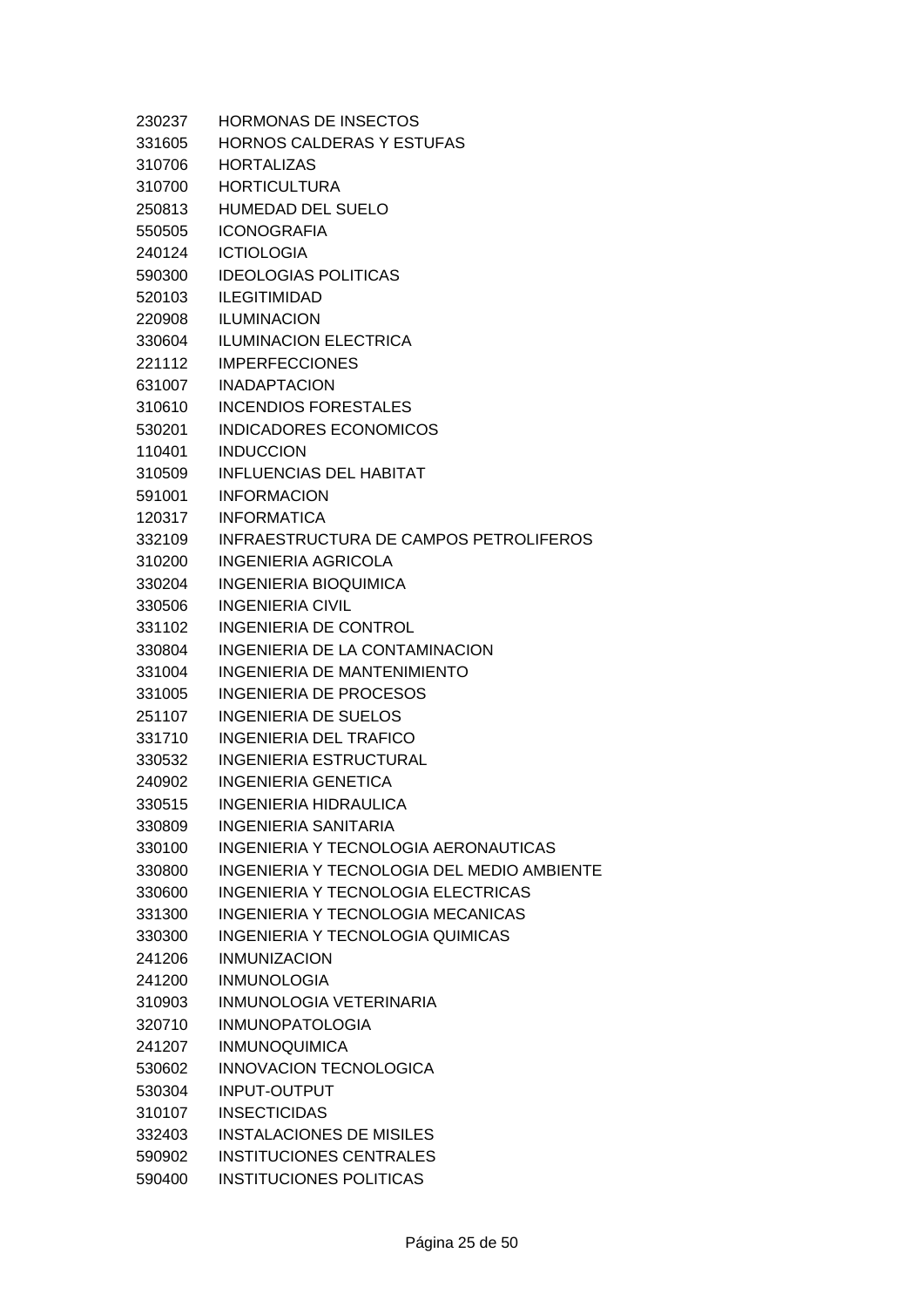| 590905 | <b>INSTITUCIONES REGIONALES</b>                       |
|--------|-------------------------------------------------------|
| 330403 | INSTRUCCIONES ARITMETICAS Y DE MAQUINA                |
| 330113 | INSTRUMENTACION AERONAUTICA                           |
| 331116 | INSTRUMENTOS DE MEDIDA DE TEMPERATURAS                |
| 331106 | <b>INSTRUMENTOS ELECTRICOS</b>                        |
| 331107 | <b>INSTRUMENTOS ELECTRONICOS</b>                      |
| 220916 | <b>INSTRUMENTOS FOTOGRAFICOS</b>                      |
| 331110 | <b>INSTRUMENTOS MEDICOS</b>                           |
| 331111 | <b>INSTRUMENTOS OPTICOS</b>                           |
| 331103 | INSTRUMENTOS PARA ODONTOLOGIA                         |
| 331118 | <b>INSTRUMENTOS TERMOESTATICOS</b>                    |
| 530902 | <b>INTEGRACION ECONOMICA</b>                          |
| 120304 | <b>INTELIGENCIA ARTIFICIAL</b>                        |
| 320807 | <b>INTERACCION DE ANTIGENOS</b>                       |
| 221133 | INTERACCION DE ELECTRONES CON SOLIDOS                 |
| 611410 | <b>INTERACCION DE GRUPOS</b>                          |
| 221113 | INTERACCION DE LA RADIACION CON LOS SOLIDOS           |
| 220207 | INTERACCION DE ONDAS ELECTROMAGNETICAS CON LA MATERIA |
| 251008 | <b>INTERACCIONES AIRE-OCEANO</b>                      |
| 250103 | <b>INTERACCIONES MAR-AIRE</b>                         |
| 221017 | <b>INTERCAMBIO IONICO</b>                             |
| 510204 | <b>INTERCAMBIOS</b>                                   |
| 221114 | <b>INTERFASES</b>                                     |
| 332512 | <b>INTERNET E INTRANET</b>                            |
| 120607 | INTERPOLACION APROXIMACION Y AJUSTE DE CURVAS         |
| 110402 | <b>INTUICION</b>                                      |
| 120708 | <b>INVENTARIOS</b>                                    |
| 531007 | <b>INVERSION EXTERIOR</b>                             |
| 240117 | <b>INVERTEBRADOS</b>                                  |
| 240125 | <b>INVERTEBRADOS NO INSECTOS</b>                      |
| 330110 | <b>INVESTIGACION AERONAUTICA Y PRUEBAS DE VUELO</b>   |
| 120700 | INVESTIGACION OPERATIVA                               |
| 531107 | INVESTIGACION OPERATIVA EN LA EMPRESA                 |
| 220702 | <b>IONES ATOMICOS</b>                                 |
| 220606 | <b>IONES MOLECULARES</b>                              |
| 220407 | <b>IONIZACION</b>                                     |
| 250118 | <b>IONOSFERA</b>                                      |
| 330519 | <b>IRRIGACION</b>                                     |
| 220713 | <b>ISOTOPOS</b>                                       |
| 250308 | <b>ISOTOPOS ESTABLES</b>                              |
| 220720 | <b>ISOTOPOS RADIACTIVOS</b>                           |
| 620102 | <b>JARDINES Y PARQUES</b>                             |
| 510301 | <b>JEFATURA Y REALEZA</b>                             |
| 560203 | <b>JURISPRUDENCIA</b>                                 |
| 210410 | LA LUNA                                               |
| 221131 | <b>LAMINAS DELGADAS</b>                               |
| 332607 | LANA                                                  |
| 332402 | LANZAMIENTO Y RECUPERACION DE MISILES                 |
| 220910 | LASERES                                               |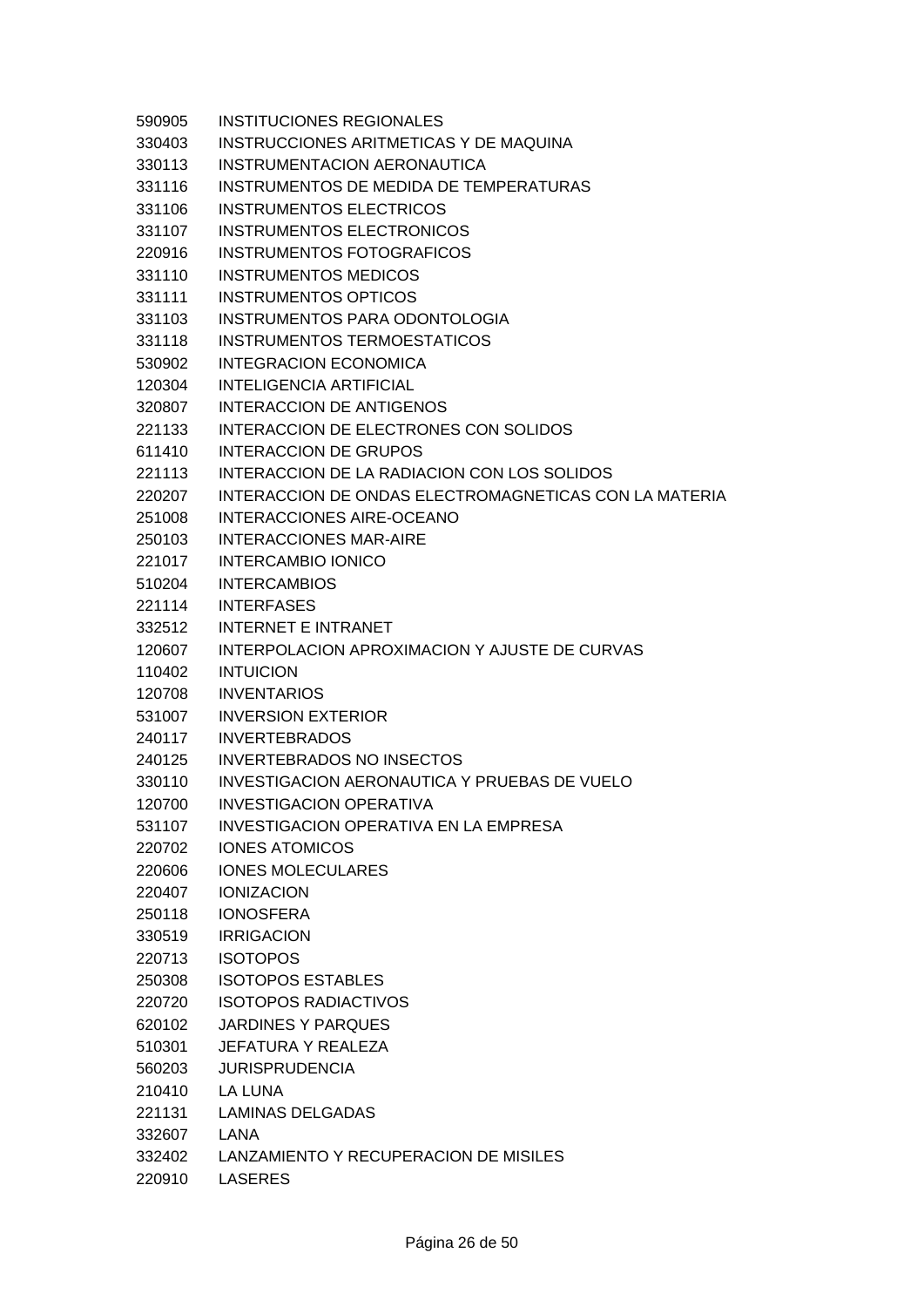| 630105 | LENGUA Y CULTURA                          |
|--------|-------------------------------------------|
| 570107 | LENGUA Y LITERATURA                       |
| 570108 | <b>LENGUAJE INFANTIL</b>                  |
| 120302 | LENGUAJES ALGORITMICOS                    |
| 120323 | LENGUAJES DE PROGRAMACION                 |
| 570105 | LENGUAJES DOCUMENTALES                    |
| 110204 | LENGUAJES FORMALES                        |
| 590602 | <b>LENGUAS</b>                            |
| 331109 | <b>LENTES</b>                             |
| 221209 | <b>LEPTONES</b>                           |
| 241410 | <b>LEVADURAS</b>                          |
| 250405 | LEVANTAMIENTO GEODESICO                   |
| 570503 | <b>LEXICOGRAFIA</b>                       |
| 570514 | <b>LEXICOGRAFIA GRIEGA</b>                |
| 570504 | <b>LEXICOLOGIA</b>                        |
| 610403 | LEYES DEL APRENDIZAJE                     |
| 590504 | LIDERAZGO POLITICO                        |
| 611412 | LIDERAZGO SOCIAL                          |
| 250808 | <b>LIMNOLOGIA</b>                         |
| 331911 | LINEA DE EJES                             |
| 332701 | LINEAS AEREAS Y CONTROL DEL TRAFICO AEREO |
| 570000 | <b>LINGUISTICA</b>                        |
| 570100 | LINGUISTICA APLICADA                      |
| 570501 | LINGUISTICA COMPARADA                     |
| 570104 | LINGUISTICA COMPUTACIONAL                 |
| 570200 | LINGUISTICA DIACRONICA                    |
| 570300 | LINGUISTICA GEOGRAFICA                    |
| 570201 | LINGUISTICA HISTORICA                     |
| 570500 | LINGUISTICA SINCRONICA                    |
| 630802 | LINGUISTICA SOCIOLOGICA                   |
| 332602 | <b>LINO</b>                               |
| 330917 | <b>LIOFILIZACION DE ALIMENTOS</b>         |
| 230218 | <b>LIPIDOS</b>                            |
| 220408 | <b>LIQUIDOS</b>                           |
| 221011 | <b>LLAMAS</b>                             |
| 332301 | <b>LOCOMOTORAS</b>                        |
| 110000 | <b>LOGICA</b>                             |
| 110200 | LOGICA DEDUCTIVA                          |
| 720301 | <b>LOGICA DIALECTICA</b>                  |
| 110203 | <b>LOGICA FORMAL</b>                      |
| 110300 | LOGICA GENERAL                            |
| 110400 | <b>LOGICA INDUCTIVA</b>                   |
| 110208 | <b>LOGICA MATEMATICA</b>                  |
| 110209 | <b>LOGICA MODAL</b>                       |
| 110214 | <b>LOGICA SIMBOLICA</b>                   |
| 610404 | <b>LOGOPEDIA</b>                          |
| 250102 | LUMINISCENCIA ATMOSFERICA                 |
| 221116 | <b>LUMINISCENCIA EN SOLIDOS</b>           |
| 220911 | LUZ                                       |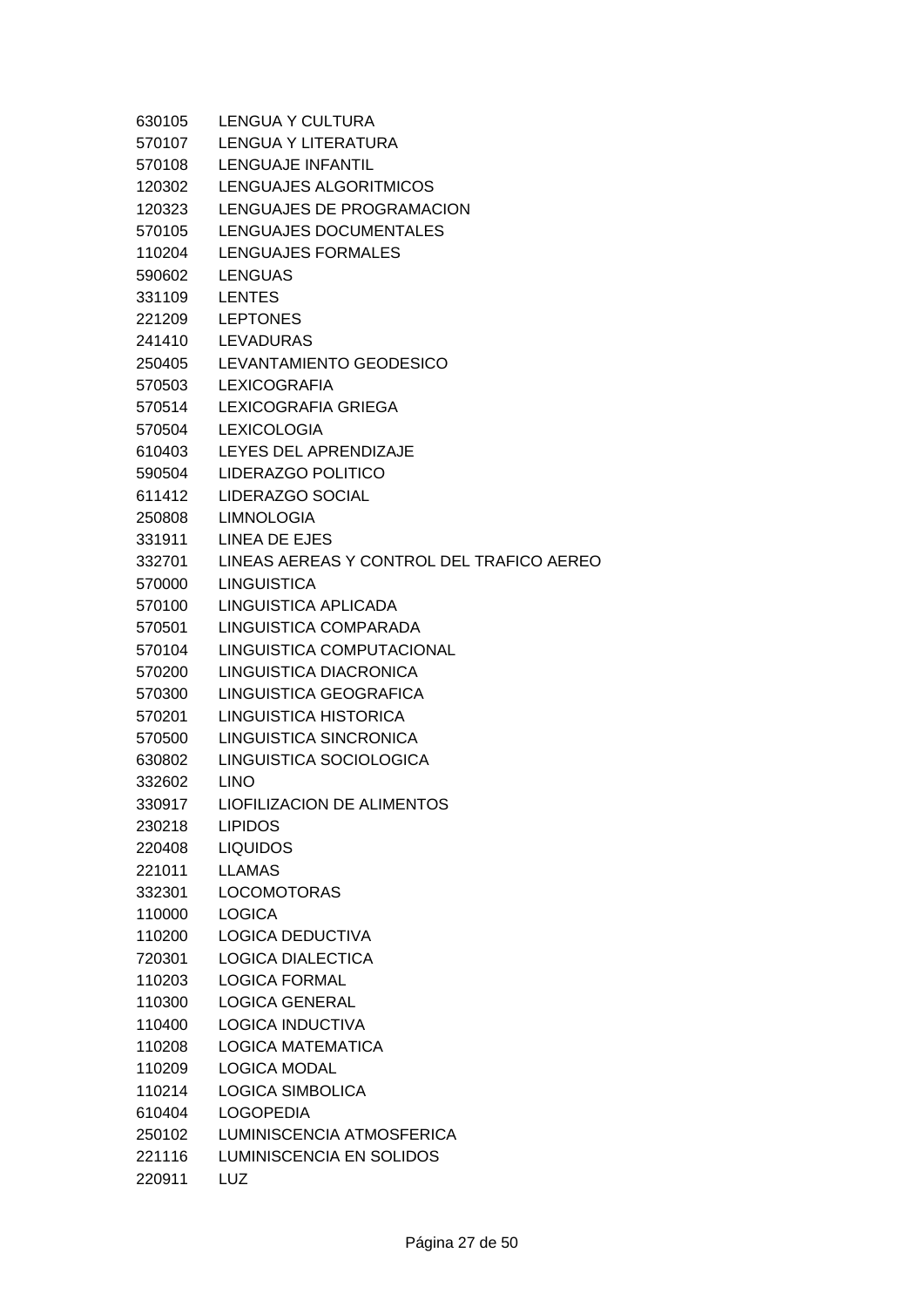| 230408 | <b>MACROMOLECULAS</b>                                |
|--------|------------------------------------------------------|
| 610802 | <b>MADUREZ</b>                                       |
| 510108 | <b>MAGIA</b>                                         |
| 560402 | <b>MAGISTRATURA</b>                                  |
| 220208 | <b>MAGNETISMO</b>                                    |
| 220202 | MAGNITUDES ELECTRICAS Y SU MEDIDA                    |
| 240118 | <b>MAMIFEROS</b>                                     |
| 240130 | <b>MAMIFEROS UNGULADOS</b>                           |
| 220801 | <b>MANIPULACION DE HACES</b>                         |
| 330409 | <b>MANTENIMIENTO DE ORDENADORES</b>                  |
| 331706 | MANTENIMIENTO DE VEHICULOS DE TRANSPORTE A MOTOR     |
| 330606 | MANUFACTURAS DE EQUIPO ELECTRICO                     |
| 331306 | MAQUINARIA AGROPECUARIA                              |
| 331321 | MAQUINARIA DE EXTRACCION DE PETROLEO                 |
| 331324 | MAQUINARIA DE IMPRESION Y REPRODUCCION               |
| 331318 | <b>MAQUINARIA DE MINERIA</b>                         |
| 331307 | MAQUINARIA DEL SECTOR ALIMENTARIO                    |
| 330607 | MAQUINARIA ELECTRICA ROTATORIA                       |
| 331311 | <b>MAQUINARIA HIDRAULICA</b>                         |
| 331002 | <b>MAQUINARIA INDUSTRIAL</b>                         |
| 331327 | MAQUINARIA INDUSTRIAL ESPECIALIZADA                  |
| 331319 | <b>MAQUINARIA NUCLEAR</b>                            |
| 331320 | <b>MAQUINARIA PAPELERA</b>                           |
| 331316 | <b>MAQUINARIA PARA MANIPULACION DE MATERIALES</b>    |
| 331329 | <b>MAQUINARIA TEXTIL</b>                             |
| 331328 | <b>MAQUINAS DE VAPOR</b>                             |
| 331331 | <b>MAQUINAS EXPENDEDORAS Y DISTRIBUIDORAS</b>        |
| 331904 | <b>MAQUINAS NAVALES AUXILIARES</b>                   |
| 331314 | MAQUINAS-HERRAMIENTA Y ACCESORIOS                    |
| 320810 | <b>MARCADORES TUMORALES</b>                          |
| 531105 | <b>MARKETING</b>                                     |
| 221210 | <b>MASA</b>                                          |
| 120000 | <b>MATEMATICAS</b>                                   |
| 120801 | <b>MATEMATICAS ACTUARIALES</b>                       |
| 210202 | <b>MATERIA INTERPLANETARIA</b>                       |
| 331304 | MATERIAL DE CONSTRUCCION                             |
| 332305 | <b>MATERIAL RODANTE</b>                              |
| 331201 | <b>MATERIALES ABRASIVOS</b>                          |
| 331202 | <b>MATERIALES AGLOMERANTES</b>                       |
| 332101 | <b>MATERIALES ASFALTICOS</b>                         |
| 331203 | <b>MATERIALES CERAMICOS</b>                          |
| 221102 | <b>MATERIALES COMPUESTOS</b>                         |
| 330116 | MATERIALES DE LOS SISTEMAS DE PROPULSION AERONAUTICA |
| 331204 | <b>MATERIALES METALOCERAMICOS</b>                    |
| 331214 | MATERIALES METALURGICOS AVANZADOS                    |
| 221134 | MATERIALES PIEZOELECTRICOS                           |
| 331210 | <b>MATERIALES PLASTICOS</b>                          |
| 331211 | <b>MATERIALES REFRACTARIOS</b>                       |
| 720302 | MATERIALISMO DIALECTICO                              |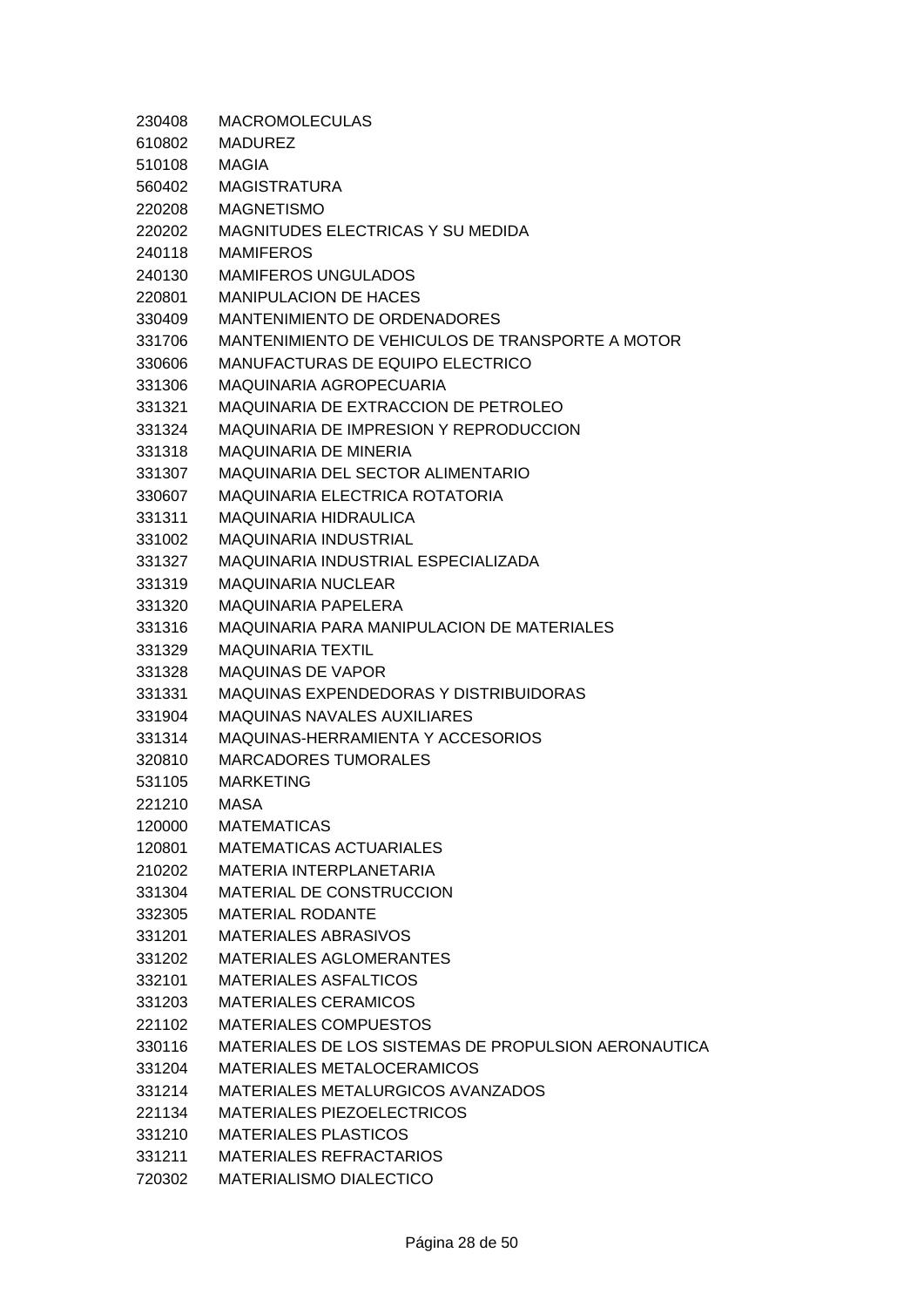| 120610 | <b>MATRICES</b>                               |
|--------|-----------------------------------------------|
| 331305 | <b>MATRICES PLANTILLAS Y CALIBRES</b>         |
| 630904 | <b>MATRIMONIO</b>                             |
| 220500 | <b>MECANICA</b>                               |
| 220501 | MECANICA ANALITICA                            |
| 220404 | <b>MECANICA DE FLUIDOS</b>                    |
| 220504 | <b>MECANICA DE LIQUIDOS</b>                   |
| 220502 | <b>MECANICA DE MEDIOS CONTINUOS</b>           |
| 221115 | <b>MECANICA DE REDES</b>                      |
| 250617 | <b>MECANICA DE ROCAS</b>                      |
| 220509 | <b>MECANICA DE SOLIDOS</b>                    |
| 251108 | <b>MECANICA DE SUELOS EN LA AGRICULTURA</b>   |
| 330531 | <b>MECANICA DEL SUELO EN LA CONSTRUCCION</b>  |
| 220510 | <b>MECANICA ESTADISTICA</b>                   |
| 320806 | MECANISMOS DE ACCION DE LA QUIMIOTERAPIA      |
| 320808 | MECANISMOS DE ACCION DE LOS FARMACOS          |
| 330608 | <b>MECANISMOS DE CONMUTACION</b>              |
| 230316 | MECANISMOS DE LAS REACCIONES INORGANICAS      |
| 230615 | <b>MECANISMOS DE LAS REACCIONES ORGANICAS</b> |
| 310201 | <b>MECANIZACION AGRICOLA</b>                  |
| 320400 | <b>MEDICINA DEL TRABAJO</b>                   |
| 251202 | <b>MEDICINA ESPACIAL</b>                      |
| 320300 | <b>MEDICINA FORENSE</b>                       |
| 320500 | <b>MEDICINA INTERNA</b>                       |
| 310904 | MEDICINA INTERNA VETERINARIA                  |
| 320401 | <b>MEDICINA NUCLEAR</b>                       |
| 321500 | <b>MEDICINA PALIATIVA</b>                     |
| 321000 | <b>MEDICINA PREVENTIVA</b>                    |
| 510113 | <b>MEDICINA TRADICIONAL</b>                   |
| 611104 | <b>MEDIDA DE LA PERSONALIDAD</b>              |
| 220507 | <b>MEDIDA DE PROPIEDADES MECANICAS</b>        |
| 120217 | <b>MEDIDA INTEGRACION Y AREA</b>              |
| 630501 | MEDIDA Y CONSTRUCCION DE INDICES SOCIOLOGICOS |
| 210200 | <b>MEDIO INTERPLANETARIO</b>                  |
| 332908 | <b>MEDIO URBANO</b>                           |
| 591002 | <b>MEDIOS DE COMUNICACION DE MASAS</b>        |
| 331803 | <b>MENAS DE HIERRO</b>                        |
| 331805 | <b>MENAS METALICAS NO FERREAS</b>             |
| 250907 | <b>MESOMETEOROLOGIA</b>                       |
| 241403 | METABOLISMO BACTERIANO                        |
| 320602 | <b>METABOLISMO ENERGETICO</b>                 |
| 241108 | METABOLISMO HUMANO                            |
| 230217 | <b>METABOLISMO INTERMEDIARIO</b>              |
| 241407 | <b>METABOLISMO MICROBIANO</b>                 |
| 720303 | <b>METAFISICA Y ONTOLOGIA</b>                 |
| 331512 | <b>METALES PRECIOSOS</b>                      |
| 331514 | <b>METALES RADIACTIVOS</b>                    |
| 331515 | <b>METALES RAROS</b>                          |
| 331517 | <b>METALES REFRACTARIOS</b>                   |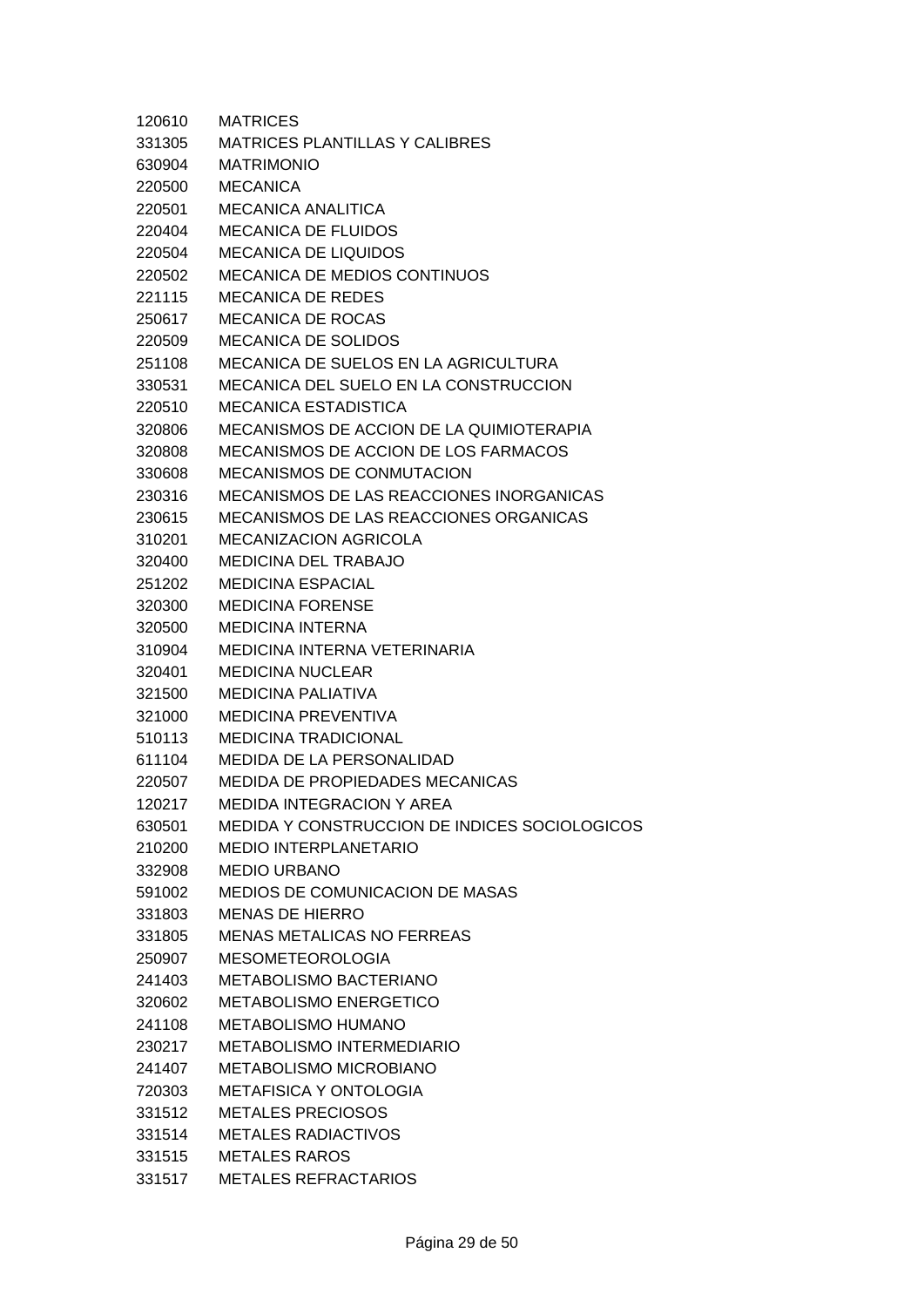| 221122 | <b>METALOGRAFIA</b>                            |
|--------|------------------------------------------------|
| 221121 | <b>METALURGIA</b>                              |
| 331518 | <b>METALURGIA EXTRACTIVA NO FERREA</b>         |
| 510210 | <b>METALURGIA TRADICIONAL</b>                  |
| 210402 | METEORITOS                                     |
| 250900 | <b>METEOROLOGIA</b>                            |
| 250921 | <b>METEOROLOGIA AERONAUTICA</b>                |
| 250901 | <b>METEOROLOGIA AGRICOLA</b>                   |
| 250905 | <b>METEOROLOGIA INDUSTRIAL</b>                 |
| 250906 | <b>METEOROLOGIA MARINA</b>                     |
| 250922 | <b>METEOROLOGIA MARITIMA</b>                   |
| 250912 | METEOROLOGIA POLAR                             |
| 250915 | <b>METEOROLOGIA POR COHETES</b>                |
| 250913 | METEOROLOGIA POR RADAR                         |
| 250916 | <b>METEOROLOGIA POR SATELITES</b>              |
| 250917 | METEOROLOGIA SINOPTICA                         |
| 250918 | <b>METEOROLOGIA TROPICAL</b>                   |
| 110501 | <b>METODO CIENTIFICO</b>                       |
| 110500 | <b>METODOLOGIA</b>                             |
| 520402 | METODOLOGIA DE LA DEMOGRAFIA HISTORICA         |
| 520201 | METODOLOGIA DE LA INVESTIGACION DEMOGRAFICA    |
| 520202 | METODOLOGIA DEL ANALISIS DEMOGRAFICO           |
| 530801 | <b>METODOLOGIA ECONOMICA</b>                   |
| 610701 | <b>METODOLOGIA PSICOLOGICA</b>                 |
| 630303 | <b>METODOLOGIA SOCIOLOGICA</b>                 |
| 580101 | <b>METODOS AUDIOVISUALES EN PEDAGOGIA</b>      |
| 120906 | METODOS DE DISTRIBUCION LIBRE Y NO PARAMETRICA |
| 630204 | <b>METODOS DE INVESTIGACION SOCIAL</b>         |
| 610402 | <b>METODOS EDUCATIVOS</b>                      |
| 610504 | <b>METODOS ESTADISTICOS EN PSICOLOGIA</b>      |
| 120608 | <b>METODOS ITERATIVOS</b>                      |
| 580107 | <b>METODOS PEDAGOGICOS</b>                     |
| 230118 | <b>METODOS TERMOANALITICOS</b>                 |
| 221402 | <b>METROLOGIA</b>                              |
| 330522 | <b>METROLOGIA DE LA EDIFICACION</b>            |
| 241406 | <b>MICOLOGIA</b>                               |
| 241400 | <b>MICROBIOLOGIA</b>                           |
| 320103 | MICROBIOLOGIA CLINICA                          |
| 330930 | MICROBIOLOGIA DE ALIMENTOS                     |
| 330936 | MICROBIOLOGIA DE PRODUCTOS LACTEOS             |
| 251109 | MICROBIOLOGIA DE SUELOS                        |
| 330203 | MICROBIOLOGIA INDUSTRIAL                       |
| 310905 | MICROBIOLOGIA VETERINARIA                      |
| 250204 | <b>MICROCLIMATOLOGIA</b>                       |
| 220311 | <b>MICROELECTRONICA</b>                        |
| 250908 | <b>MICROMETEOROLOGIA</b>                       |
| 220304 | MICROSCOPIA ELECTRONICA                        |
| 230112 | MICROSCOPIA OPTICA                             |
| 220912 | <b>MICROSCOPIOS</b>                            |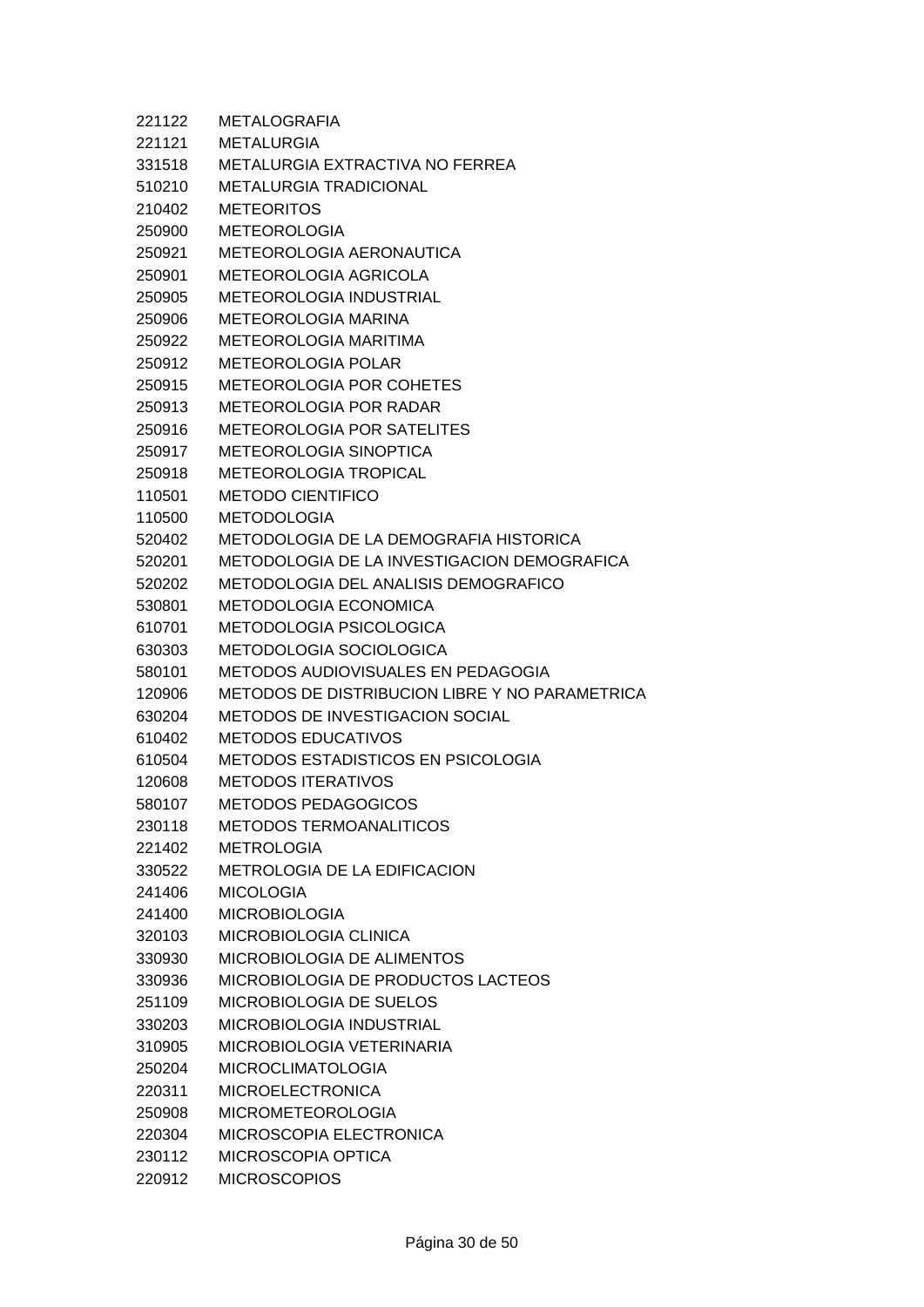| 520403 | <b>MIGRACIONES</b>                             |
|--------|------------------------------------------------|
| 331806 | MINERALES NO METALICOS                         |
| 250611 | <b>MINERALOGIA</b>                             |
| 251110 | MINERALOGIA DE SUELOS                          |
| 331801 | MINERIA DEL CARBON                             |
| 590603 | <b>MINORIAS</b>                                |
| 631005 | <b>MINUSVALIA</b>                              |
| 510107 | <b>MITOS</b>                                   |
| 120307 | <b>MODELOS CAUSALES</b>                        |
| 520708 | MODELOS DE POBLACION                           |
| 530202 | <b>MODELOS ECONOMETRICOS</b>                   |
| 250121 | MODELOS NUMERICOS DE LA ATMOSFERA              |
| 530703 | MODELOS Y TEORIAS DEL DESARROLLO ECONOMICO     |
| 230409 | <b>MODIFICACION DE MACROMOLECULAS</b>          |
| 250920 | MODIFICACION DEL TIEMPO METEOROLOGICO          |
| 241409 | <b>MOHOS</b>                                   |
| 220602 | <b>MOLECULAS INORGANICAS</b>                   |
| 230503 | <b>MOLECULAS MARCADAS</b>                      |
| 220604 | <b>MOLECULAS MESONICAS Y MUONICAS</b>          |
| 220609 | <b>MOLECULAS ORGANICAS</b>                     |
| 330911 | <b>MOLIENDA</b>                                |
| 550203 | <b>MONOGRAFIAS HISTORICAS</b>                  |
| 530905 | MONOPOLIO Y COMPETENCIA                        |
| 520607 | <b>MORBILIDAD</b>                              |
| 240703 | <b>MORFOLOGIA CELULAR</b>                      |
| 241304 | MORFOLOGIA DE LOS INSECTOS                     |
| 520500 | <b>MORTALIDAD</b>                              |
| 520502 | <b>MORTALIDAD GENERAL</b>                      |
| 520503 | <b>MORTALIDAD INFANTIL</b>                     |
| 520504 | MORTALIDAD PRENATAL Y PERINATAL                |
| 610608 | <b>MOTIVACION</b>                              |
| 710203 | <b>MOTIVACION ETICA</b>                        |
| 610902 | <b>MOTIVACION LABORAL Y ACTITUDES</b>          |
| 331705 | <b>MOTOCICLETAS</b>                            |
| 332404 | MOTORES DE COHETE                              |
| 331313 | MOTORES DE COMBUSTION INTERNA                  |
| 331308 | <b>MOTORES DE GAS</b>                          |
| 331708 | <b>MOTORES DE PISTON</b>                       |
| 331704 | <b>MOTORES DIESEL</b>                          |
| 330603 | <b>MOTORES ELECTRICOS</b>                      |
| 331905 | <b>MOTORES MARINOS</b>                         |
| 331709 | <b>MOTORES ROTATIVOS</b>                       |
| 630906 | <b>MOVILIDAD SOCIAL</b>                        |
| 520301 | <b>MOVILIDAD Y MIGRACIONES INTERIORES</b>      |
| 520302 | <b>MOVILIDAD Y MIGRACIONES INTERNACIONALES</b> |
| 590505 | <b>MOVIMIENTOS POLITICOS</b>                   |
| 610801 | <b>MUERTE</b>                                  |
| 510106 | <b>MUSEOLOGIA</b>                              |
| 620306 | <b>MUSICA Y MUSICOLOGIA</b>                    |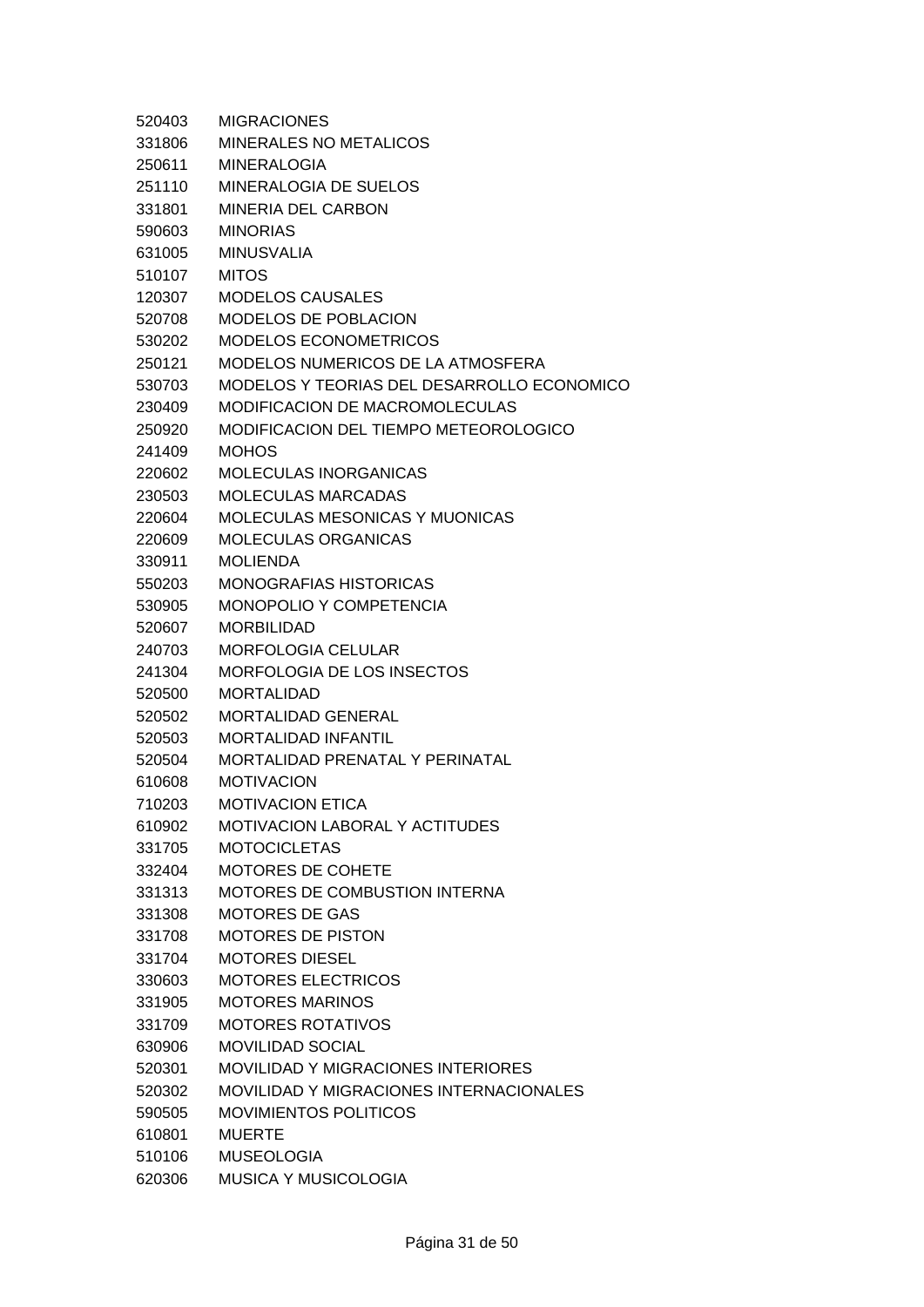| 250403 | <b>NAVEGACION GEODESICA</b>             |
|--------|-----------------------------------------|
| 332405 | <b>NAVES ESPACIALES</b>                 |
| 210106 | <b>NEBULOSAS</b>                        |
| 320606 | NECESIDADES ALIMENTARIAS                |
| 320506 | <b>NEFROLOGIA</b>                       |
| 531004 | <b>NEGOCIOS INTERNACIONALES</b>         |
| 310806 | <b>NEMATODOS</b>                        |
| 241009 | NEUROANATOMIA HUMANA                    |
| 242103 | NEUROBIOLOGIA MOLECULAR                 |
| 242100 | <b>NEUROCIENCIAS</b>                    |
| 321308 | <b>NEUROCIRUGIA</b>                     |
| 242101 | <b>NEUROFISIOLOGIA</b>                  |
| 241111 | NEUROFISIOLOGIA HUMANA                  |
| 320507 | <b>NEUROLOGIA</b>                       |
| 320711 | <b>NEUROPATOLOGIA</b>                   |
| 242102 | <b>NEUROQUIMICA</b>                     |
| 250812 | <b>NIEVE</b>                            |
| 611407 | NIVEL CULTURAL Y PERSONALIDAD           |
| 631012 | NIVEL DE VIDA                           |
| 610605 | NIVELES DE ACTIVIDAD                    |
| 531108 | NIVELES OPTIMOS DE PRODUCCION           |
| 510303 | <b>NOMADISMO</b>                        |
| 210107 | <b>NOVAS</b>                            |
| 220800 | <b>NUCLEONICA</b>                       |
| 220804 | <b>NUCLEOS ATOMICOS</b>                 |
| 550506 | <b>NUMISMATICA</b>                      |
| 310406 | <b>NUTRICION ANIMAL</b>                 |
| 310912 | <b>NUTRICION DE RUMIANTES</b>           |
| 241717 | <b>NUTRICION VEGETAL</b>                |
| 310906 | <b>NUTRICION VETERINARIA</b>            |
| 320608 | <b>NUTRIENTES</b>                       |
| 330536 | <b>OBRAS SUBTERRANEAS</b>               |
| 250910 | OBSERVACION METEOROLOGICA A CORTO PLAZO |
| 251000 | <b>OCEANOGRAFIA</b>                     |
| 251001 | OCEANOGRAFIA BIOLOGICA                  |
| 251003 | OCEANOGRAFIA DESCRIPTIVA                |
| 251007 | OCEANOGRAFIA FISICA                     |
| 251002 | OCEANOGRAFIA QUIMICA                    |
| 120329 | <b>OFIMATICA</b>                        |
| 320109 | <b>OFTALMOLOGIA</b>                     |
| 332110 | <b>OLEODUCTOS</b>                       |
| 230231 | <b>OLIGOELEMENTOS</b>                   |
| 320612 | OLIGOELEMENTOS EN LA ALIMENTACION       |
| 320713 | <b>ONCOLOGIA</b>                        |
| 320101 | ONCOLOGIA CLINICA                       |
| 220106 | <b>ONDAS DE CHOQUE</b>                  |
| 220204 | ONDAS ELECTROMAGNETICAS                 |
| 250120 | <b>ONDAS MAGNETOSFERICAS</b>            |
| 550507 | <b>ONOMASTICA</b>                       |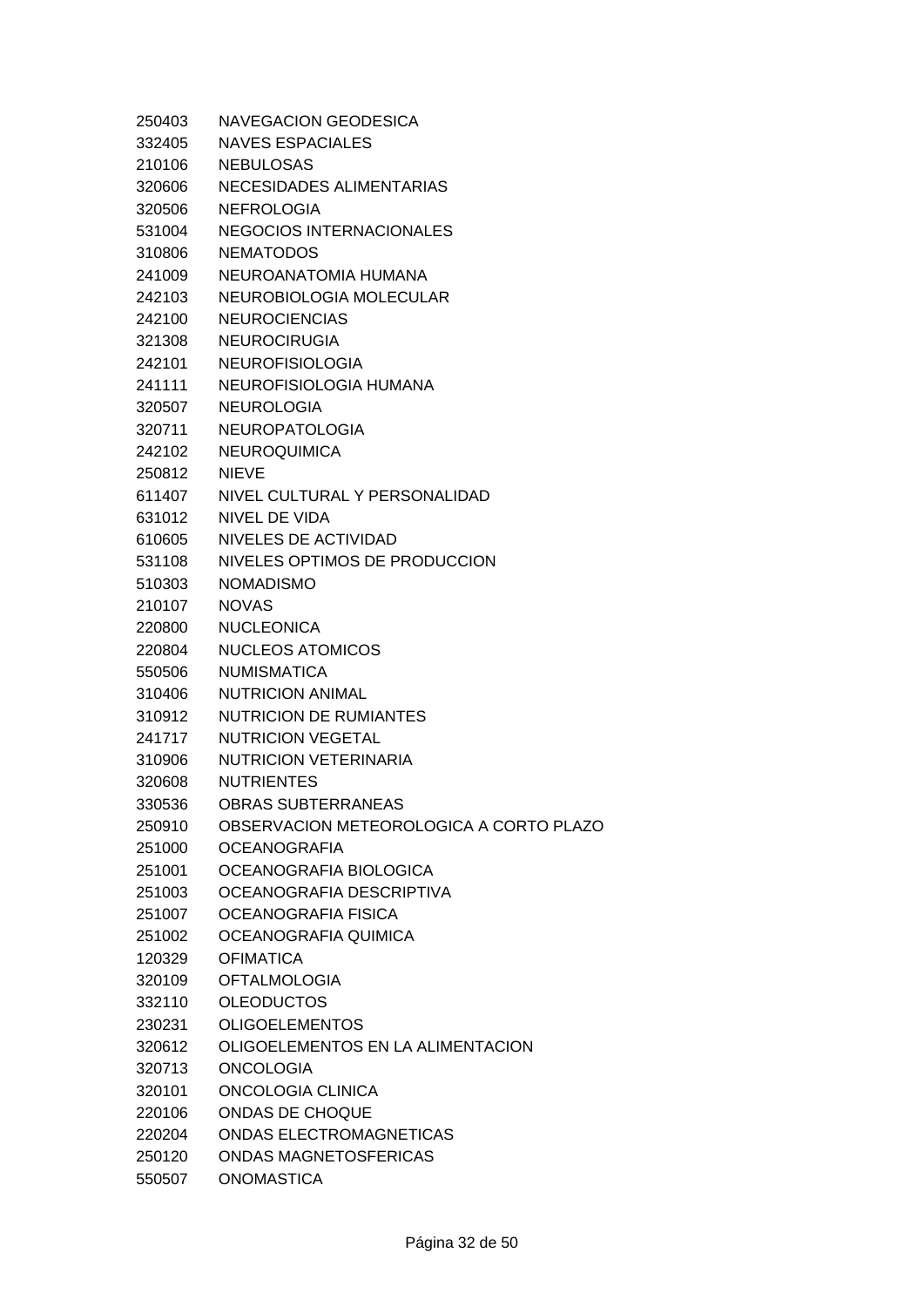| 330309 | OPERACIONES ELECTROQUIMICAS                              |
|--------|----------------------------------------------------------|
| 591000 | <b>OPINION PUBLICA</b>                                   |
| 220900 | <b>OPTICA</b>                                            |
| 250108 | OPTICA ATMOSFERICA                                       |
| 220902 | OPTICA CINEMATOGRAFICA                                   |
| 220919 | <b>OPTICA FISICA</b>                                     |
| 220924 | OPTICA FISIOLOGICA                                       |
| 220917 | OPTICA FOTOGRAFICA                                       |
| 220906 | OPTICA GEOMETRICA                                        |
| 220913 | <b>OPTICA NO LINEAL</b>                                  |
| 220915 | <b>OPTOMETRIA</b>                                        |
| 310609 | ORDENACION DE CUENCAS FLUVIALES                          |
| 310604 | ORDENACION DE MONTES                                     |
| 310607 | ORDENACION DE PASTIZALES                                 |
| 310512 | ORDENACION Y CONSERVACION DE LA FAUNA SILVESTRE          |
| 330401 | ORDENADORES ANALOGICOS                                   |
| 330414 | ORDENADORES DIGITALES                                    |
| 330415 | ORDENADORES HIBRIDOS                                     |
| 330423 | ORDENADORES PERSONALES                                   |
| 330424 | ORDENADORES VECTORIALES                                  |
| 332903 | ORGANIZACION COMUNITARIA                                 |
| 531109 | ORGANIZACION DE LA PRODUCCION                            |
| 330523 | ORGANIZACION DE OBRAS                                    |
| 530900 | ORGANIZACION INDUSTRIAL Y SECTOR PUBLICO                 |
| 560400 | ORGANIZACION JURIDICA                                    |
|        |                                                          |
| 531008 | ORGANIZACION MONETARIA INTERNACIONAL                     |
| 580202 | ORGANIZACION Y DIRECCION DE LAS INSTITUCIONES EDUCATIVAS |
| 531100 | ORGANIZACION Y GESTION DE EMPRESAS                       |
| 580200 | ORGANIZACION Y PLANIFICACION DE LA EDUCACION             |
| 590102 | ORGANIZACIONES INTERNACIONALES                           |
| 230611 | <b>ORGANOMETALICOS</b>                                   |
| 331401 | ORGANOS ARTIFICIALES                                     |
| 241011 | ORGANOS SENSORIALES                                      |
| 610309 | ORIENTACION VOCACIONAL Y PROFESIONAL                     |
| 240120 | <b>ORNITOLOGIA</b>                                       |
| 570511 | <b>ORTOGRAFIA</b>                                        |
| 240209 | <b>OSTEOLOGIA</b>                                        |
| 320714 | <b>OSTEOPATOLOGIA</b>                                    |
| 320118 | <b>OTORRINOLARINGOLOGIA</b>                              |
| 310407 | <b>OVINOS</b>                                            |
| 630702 | PAISES EN VIA DE DESARROLLO                              |
| 241710 | <b>PALEOBOTANICA</b>                                     |
| 250205 | <b>PALEOCLIMATOLOGIA</b>                                 |
| 550508 | <b>PALEOGRAFIA</b>                                       |
| 250704 | PALEOMAGNETISMO                                          |
| 241600 | <b>PALEONTOLOGIA</b>                                     |
| 241601 | PALEONTOLOGIA ANIMAL                                     |
| 241604 | PALEONTOLOGIA DE LAS PLANTAS                             |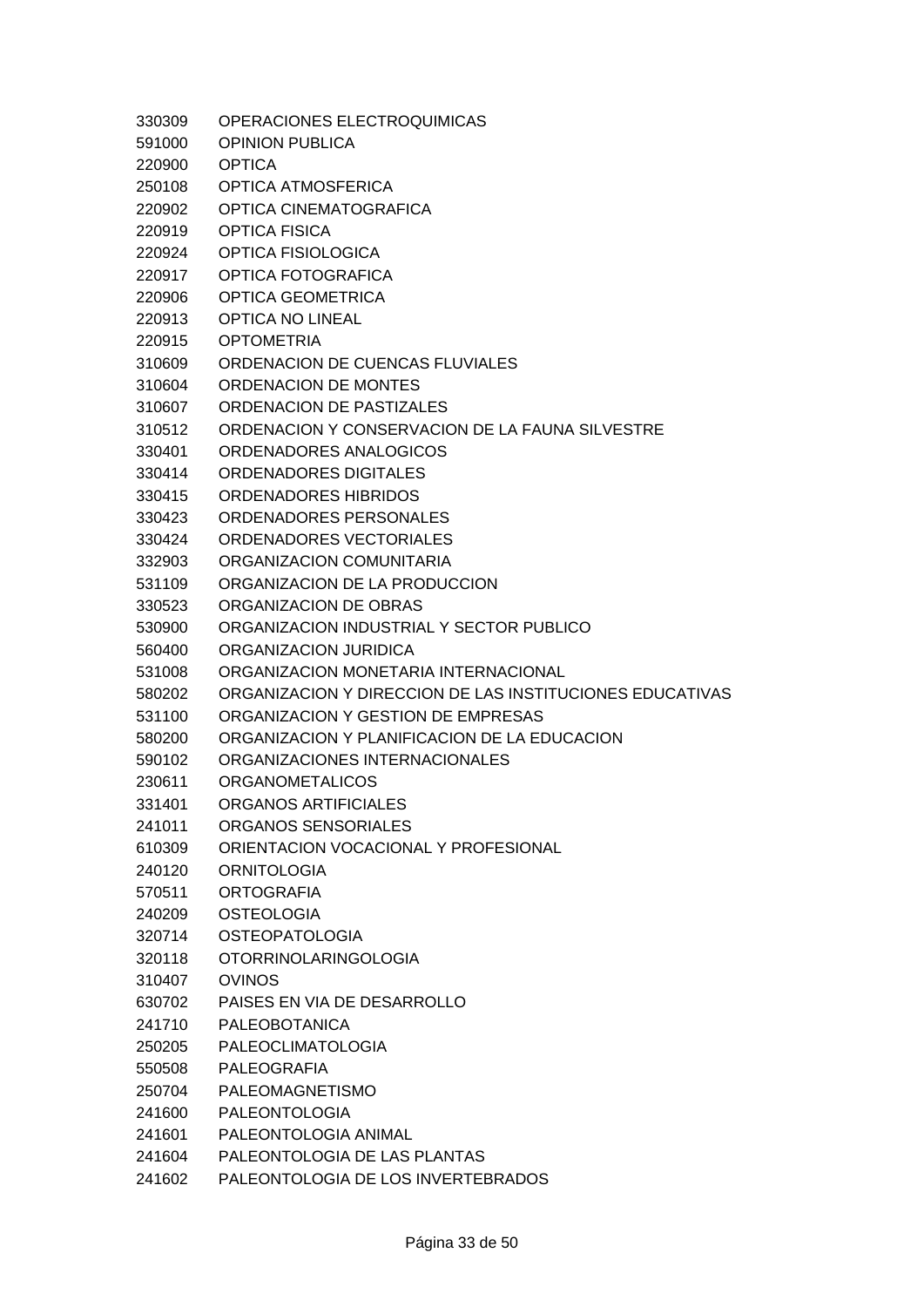| 241605 | PALEONTOLOGIA DE LOS VERTEBRADOS    |
|--------|-------------------------------------|
| 250624 | PALEONTOLOGIA ESTRATIGRAFICA        |
|        | 241603 PALINOLOGIA                  |
| 330904 | PANIFICACION                        |
| 550509 | PAPIROLOGIA                         |
|        | 611000 PARAPSICOLOGIA               |
| 240112 | PARASITOLOGIA ANIMAL                |
| 320712 | PARASITOLOGIA HUMANA                |
| 320719 | PARASITOLOGIA MOLECULAR             |
| 241718 | PARASITOLOGIA VEGETAL               |
| 221202 | <b>PARTICULAS ELEMENTALES</b>       |
| 210203 | PARTICULAS INTERPLANETARIAS         |
| 250119 | PARTICULAS MAGNETOSFERICAS          |
| 590506 | <b>PARTIDOS POLITICOS</b>           |
| 330919 | <b>PASTERIZACION</b>                |
| 310310 | PASTOS                              |
|        | 320700 PATOLOGIA                    |
| 240111 | PATOLOGIA ANIMAL                    |
|        | 320704 PATOLOGIA CARDIOVASCULAR     |
| 320104 | PATOLOGIA CLINICA                   |
| 320705 | PATOLOGIA COMPARATIVA               |
| 610205 | PATOLOGIA DEL LENGUAJE              |
| 320707 | PATOLOGIA EXPERIMENTAL              |
| 320715 | PATOLOGIA POR RADIACION             |
| 310907 | PATOLOGIA VETERINARIA               |
| 570110 | PATOLOGIA Y CORRECCION DEL LENGUAJE |
| 310500 | PECES Y FAUNA SILVESTRE             |
| 580000 | <b>PEDAGOGIA</b>                    |
| 580102 | PEDAGOGIA COMPARADA                 |
| 580105 | PEDAGOGIA EXPERIMENTAL              |
| 320110 | PEDIATRIA                           |
| 230224 | <b>PEPTIDOS</b>                     |
| 611001 | PERCEPCION EXTRASENSORIAL           |
| 611417 | PERCEPCIONES Y MOVIMIENTOS SOCIALES |
| 330407 | PERIFERICOS DE ORDENADORES          |
| 611100 | PERSONALIDAD                        |
| 510208 | <b>PESCA</b>                        |
| 332103 | PETROLEO CRUDO                      |
| 250302 | PETROLOGIA EXPERIMENTAL             |
| 250613 | PETROLOGIA IGNEA Y METAMORFICA      |
| 250614 | PETROLOGIA SEDIMENTARIA             |
| 250623 | PETROLOGIA SEDIMENTARIA DEL CARBON  |
| 330902 | <b>PIENSOS</b>                      |
| 220309 | PIEZOELECTRICIDAD                   |
| 620307 | <b>PINTURA</b>                      |
| 310502 | <b>PISCICULTURA</b>                 |
| 310109 | <b>PLAGUICIDAS</b>                  |
| 580103 | <b>PLANES DE ESTUDIOS</b>           |
| 210407 | <b>PLANETAS</b>                     |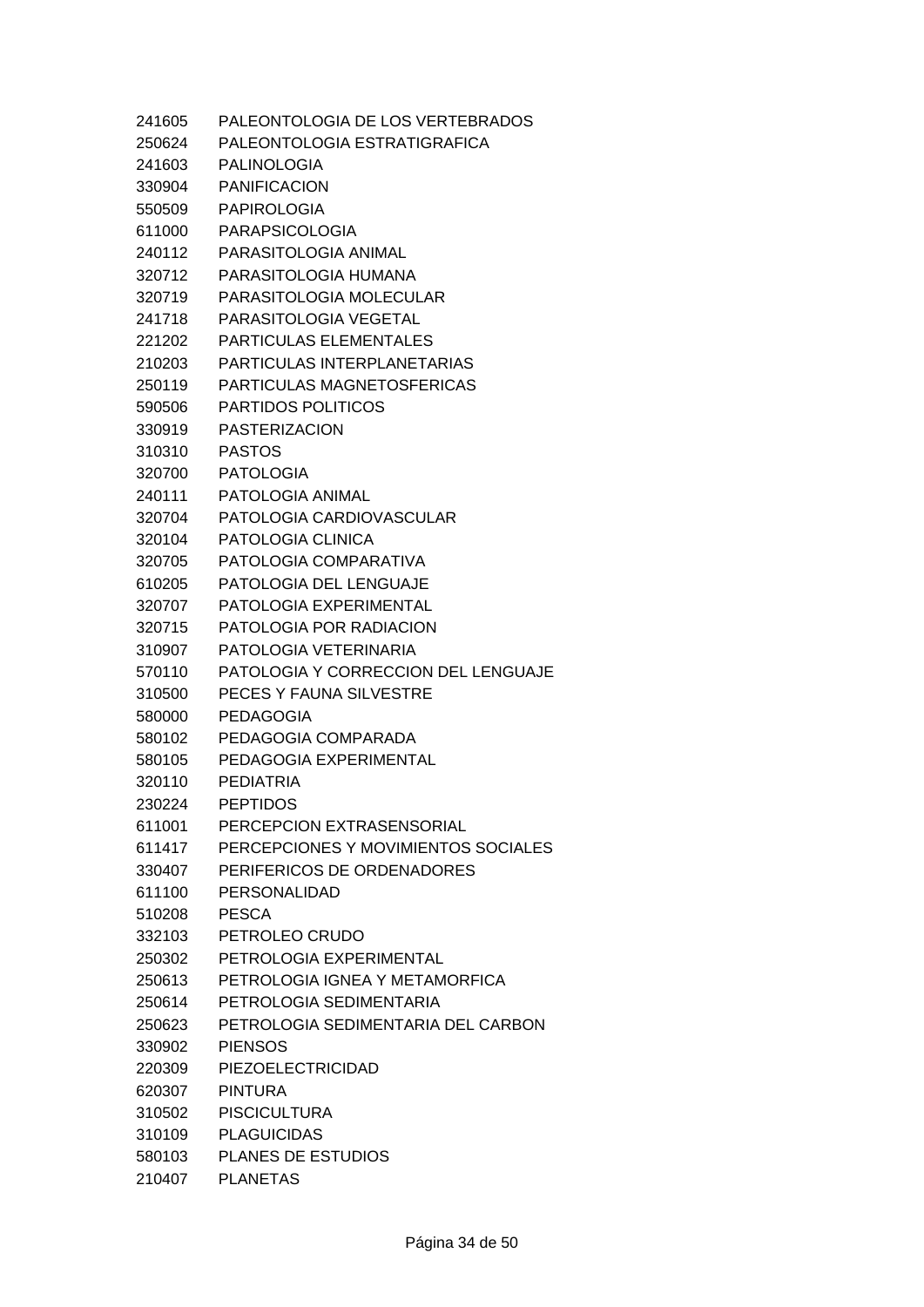| 210400 | <b>PLANETOLOGIA</b>                              |
|--------|--------------------------------------------------|
| 120713 | <b>PLANIFICACION</b>                             |
| 332905 | PLANIFICACION DEL DESARROLLO REGIONAL            |
| 590213 | PLANIFICACION POLITICA                           |
| 332900 | PLANIFICACION URBANA                             |
| 330537 | PLANIFICACION URBANISTICA                        |
| 610903 | PLANIFICACION Y EVALUACION DE PUESTOS DE TRABAJO |
| 580203 | PLANIFICACION Y FINANCIACION DE LA EDUCACION     |
| 310309 | PLANTAS ORNAMENTALES                             |
| 220508 | PLASTICIDAD                                      |
| 230401 | <b>PLASTICOS CELULARES</b>                       |
| 120807 | <b>PLAUSIBILIDAD</b>                             |
| 331506 | PLOMO Y CINC                                     |
| 520601 | POBLACION ACTIVA                                 |
| 631008 | <b>POBREZA</b>                                   |
| 590401 | PODER EJECUTIVO                                  |
| 590402 | PODER JUDICIAL                                   |
| 590403 | PODER LEGISLATIVO                                |
| 510109 | POEMAS Y RELATOS                                 |
| 230413 | <b>POLIELECTROLITOS</b>                          |
| 230414 | <b>POLIESTERES</b>                               |
| 230420 | <b>POLIESTIRENO</b>                              |
| 230415 | <b>POLIETILENO</b>                               |
| 230403 | POLIMEROS COMPUESTOS                             |
| 230406 | POLIMEROS DE ALTO PESO MOLECULAR                 |
| 230417 | POLIMEROS EN FORMA DISPERSA                      |
| 230407 | POLIMEROS INORGANICOS                            |
| 230412 | <b>POLIMEROS RETICULARES</b>                     |
| 120113 | <b>POLINOMIOS</b>                                |
| 230418 | POLIPEPTIDOS Y PROTEINAS                         |
| 230419 | <b>POLISACARIDOS</b>                             |
| 590201 | POLITICA AGRICOLA                                |
| 590214 | POLITICA CIENTIFICA Y TECNOLOGICA                |
| 590203 | POLITICA COMERCIAL                               |
| 590202 | POLITICA CULTURAL                                |
| 590204 | POLITICA DE COMUNICACIONES                       |
| 590212 | POLITICA DE LA INFORMACION                       |
| 590216 | POLITICA DE TRANSPORTES                          |
| 590208 | POLITICA DEL MEDIO AMBIENTE                      |
| 590205 | POLITICA DEMOGRAFICA                             |
| 590206 | POLITICA ECONOMICA                               |
| 531005 | POLITICA ECONOMICA INTERNACIONAL                 |
| 590207 | POLITICA EDUCATIVA                               |
| 590209 | POLITICA EXTERIOR                                |
| 530101 | POLITICA FISCAL Y DEUDA PUBLICA                  |
| 530100 | POLITICA FISCAL Y HACIENDA PUBLICA NACIONALES    |
| 590211 | POLITICA INDUSTRIAL                              |
| 590103 | POLITICA INTERNACIONAL                           |
| 590210 | POLITICA SANITARIA                               |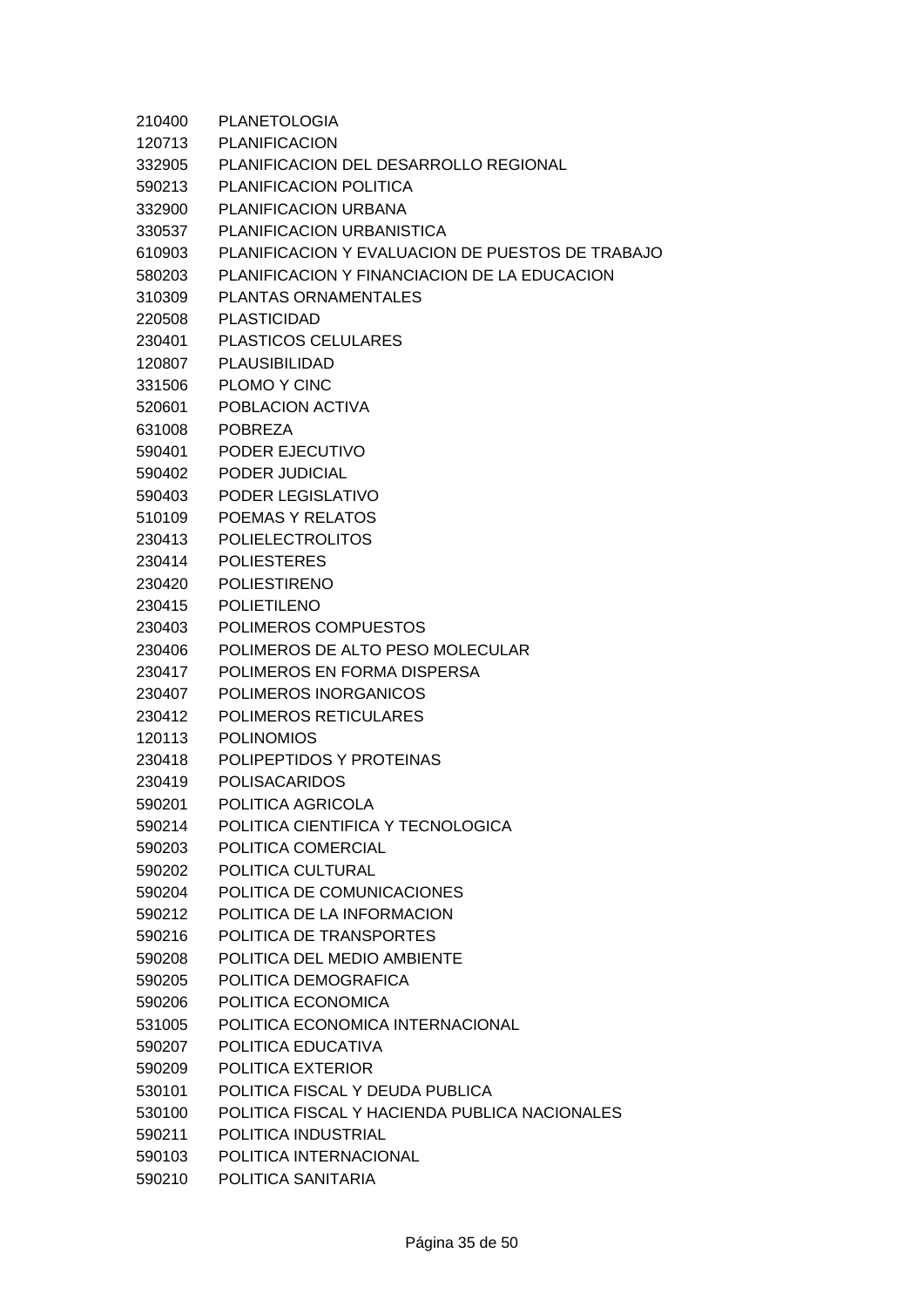| 590215 | POLITICA SOCIAL                                         |
|--------|---------------------------------------------------------|
| 590200 | POLITICAS SECTORIALES                                   |
| 611203 | POLITICAS SOCIALES PUBLICAS                             |
| 230421 | <b>POLIURETANOS</b>                                     |
| 310408 | <b>PORCINOS</b>                                         |
| 630909 | POSICION SOCIAL DE LA MUJER                             |
| 242007 | <b>POXVIRUS</b>                                         |
| 250810 | <b>PRECIPITACION</b>                                    |
| 250909 | PREDICCION NUMERICA METEOROLOGICA                       |
| 250911 | PREDICCION OPERACIONAL METEOROLOGICA                    |
| 550405 | <b>PREHISTORIA</b>                                      |
| 591003 | <b>PRENSA</b>                                           |
| 320908 | PREPARACION DE FARMACOS                                 |
| 580302 | PREPARACION DE PROFESORES                               |
| 332116 | PREPARACION DEL CARBON                                  |
| 221041 | PREPARACION Y CARACTERIZACION DE MATERIALES INORGANICOS |
| 330507 | <b>PRESAS</b>                                           |
| 610901 | PREVENCION DE ACCIDENTES                                |
| 530707 | PREVISION ECONOMICA                                     |
| 250903 | PREVISION METEOROLOGICA A LARGO PLAZO                   |
| 520706 | PREVISIONES DE POBLACION                                |
| 240121 | <b>PRIMATES</b>                                         |
| 120800 | <b>PROBABILIDAD</b>                                     |
| 120809 | PROBABILIDAD SUBJETIVA                                  |
| 720203 | PROBLEMA ALMA-CUERPO                                    |
| 610202 | PROBLEMAS DE APRENDIZAJE                                |
| 120405 | PROBLEMAS DE CONTORNO                                   |
| 590105 | PROBLEMAS DE LAS RELACIONES INTERNACIONALES             |
| 120503 | PROBLEMAS DIOFANTICOS                                   |
| 630400 | PROBLEMAS INTERNACIONALES                               |
| 631000 | PROBLEMAS Y CONFLICTOS SOCIALES                         |
| 310505 | PROCESADO DE PESCADO                                    |
| 610401 | <b>PROCESOS COGNITIVOS</b>                              |
| 332801 | PROCESOS DE ABSORCION                                   |
| 332802 | PROCESOS DE AGITACION                                   |
| 332821 | PROCESOS DE BOMBEO                                      |
| 332803 | PROCESOS DE CENTRIFUGACION                              |
| 220705 | PROCESOS DE COLISION                                    |
| 332804 | PROCESOS DE COMPRESION                                  |
| 332805 | PROCESOS DE CRISTALIZACION                              |
| 611408 | PROCESOS DE DECISION                                    |
| 332808 | PROCESOS DE DESECACION                                  |
| 332806 | PROCESOS DE DESIONIZACION                               |
| 332807 | PROCESOS DE DESTILACION Y CONDENSACION                  |
| 332809 | PROCESOS DE EVAPORIZACION                               |
| 332817 | PROCESOS DE EXTRACCION LIQUIDO-LIQUIDO                  |
| 332825 | PROCESOS DE EXTRACCION SOLIDO-LIQUIDO                   |
| 332810 | PROCESOS DE FILTRACION                                  |
| 332811 | PROCESOS DE FLOTACION                                   |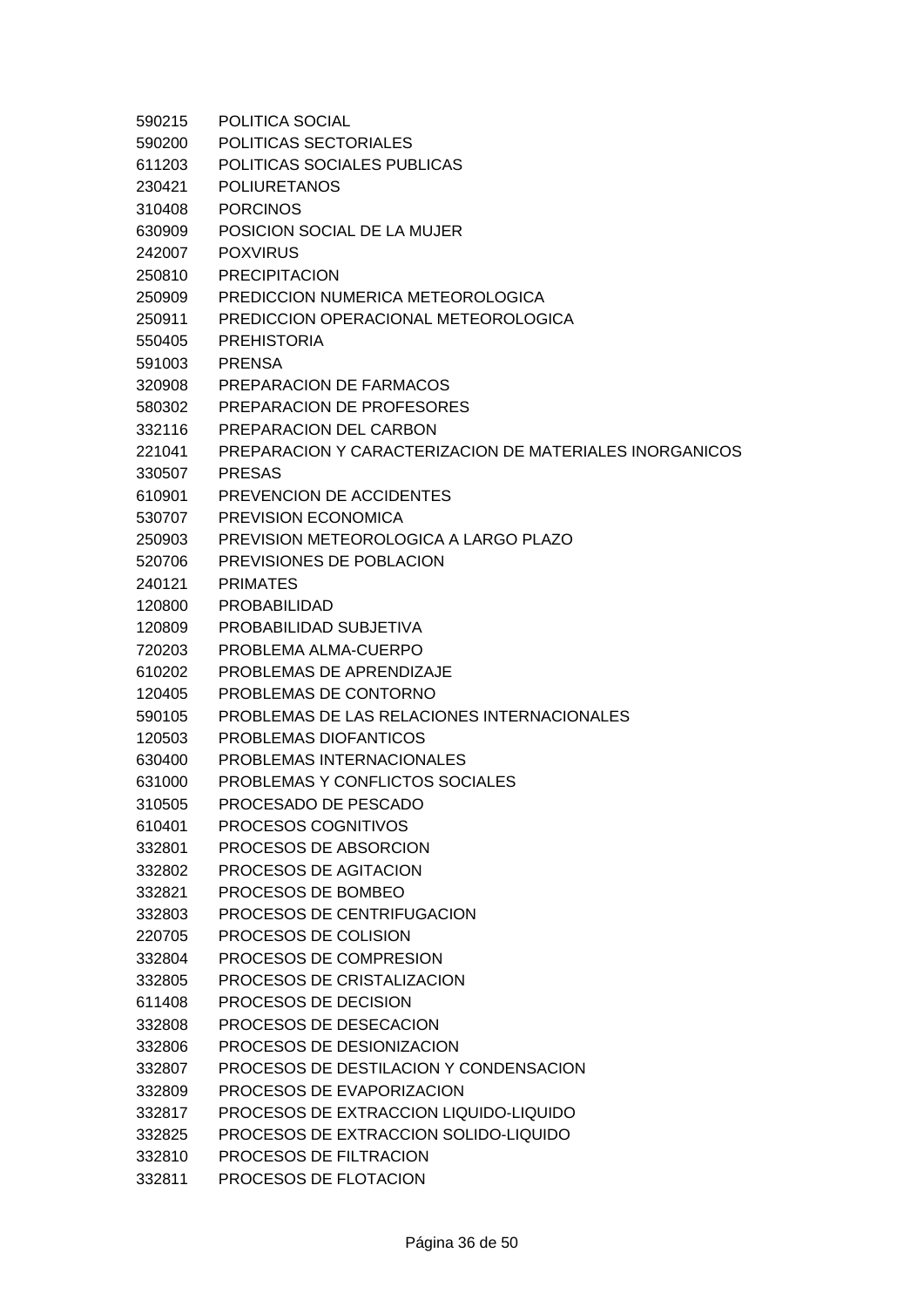| 332813 | PROCESOS DE FLUIDIFICACION DE SOLIDOS            |
|--------|--------------------------------------------------|
| 332812 | PROCESOS DE FLUJO A TRAVES DE MEDIOS POROSOS     |
| 611411 | PROCESOS DE GRUPOS                               |
| 610606 | PROCESOS DE LA MEMORIA                           |
| 332814 | PROCESOS DE LIOFILIZACION                        |
| 332815 | PROCESOS DE MANIPULACION DE SOLIDOS              |
| 120806 | <b>PROCESOS DE MARKOV</b>                        |
| 332819 | PROCESOS DE MEZCLADO                             |
| 610609 | PROCESOS DE PERCEPCION                           |
| 330312 | PROCESOS DE QUIMICA NUCLEAR                      |
| 332826 | PROCESOS DE REFRIGERACION                        |
| 221025 | PROCESOS DE RELAJACION                           |
| 332823 | PROCESOS DE SEDIMENTACION                        |
| 332822 | PROCESOS DE TAMIZADO                             |
| 332816 | PROCESOS DE TRANSFERENCIA DE CALOR               |
| 332818 | PROCESOS DE TRANSFERENCIA DE MASA                |
| 332827 | PROCESOS DE TRANSFERENCIA VAPOR-LIQUIDO          |
| 332824 | PROCESOS DE TRITURACION                          |
| 251006 | PROCESOS DEL FONDO MARINO                        |
| 120808 | PROCESOS ESTOCASTICOS                            |
| 331003 | PROCESOS INDUSTRIALES                            |
| 251010 | PROCESOS LITORALES Y SUBLITORALES                |
| 610607 | <b>PROCESOS MENTALES</b>                         |
| 230219 | PROCESOS METABOLICOS                             |
| 320809 | PROCESOS METABOLICOS DE LOS FARMACOS             |
| 241408 | PROCESOS MICROBIANOS                             |
| 330303 | PROCESOS QUIMICOS                                |
| 610612 | PROCESOS SENSORIALES                             |
| 332800 | PROCESOS TECNOLOGICOS                            |
| 321312 | <b>PROCTOLOGIA</b>                               |
| 530407 | <b>PRODUCCION</b>                                |
| 310400 | <b>PRODUCCION ANIMAL</b>                         |
| 310301 | PRODUCCION DE CULTIVOS                           |
| 310701 | PRODUCCION DE CULTIVOS HORTICOLAS                |
| 310108 | PRODUCTOS AGRICOLAS NO ALIMENTICIOS              |
| 331613 | PRODUCTOS DE ACERO PARA LA CONSTRUCCION          |
| 331615 | PRODUCTOS DE ALAMBRE                             |
| 331205 | PRODUCTOS DE ARCILLA                             |
| 310104 | PRODUCTOS DE LA PESCA                            |
| 331807 | PRODUCTOS DE LAS CANTERAS                        |
| 310410 | PRODUCTOS DE ORIGEN ANIMAL                       |
| 332112 | PRODUCTOS DEL PETROLEO GASOLINAS ACEITES Y CERAS |
| 330907 | PRODUCTOS DERIVADOS DE LOS CEREALES              |
| 330909 | PRODUCTOS DERIVADOS DE LOS LACTEOS               |
| 332111 | PRODUCTOS DERIVADOS DEL PETREOLEO                |
| 331612 | PRODUCTOS ESTAMPADOS                             |
| 310605 | PRODUCTOS FORESTALES                             |
| 331604 | PRODUCTOS GALVANIZADOS Y CHAPADOS                |
| 310101 | PRODUCTOS LACTEOS                                |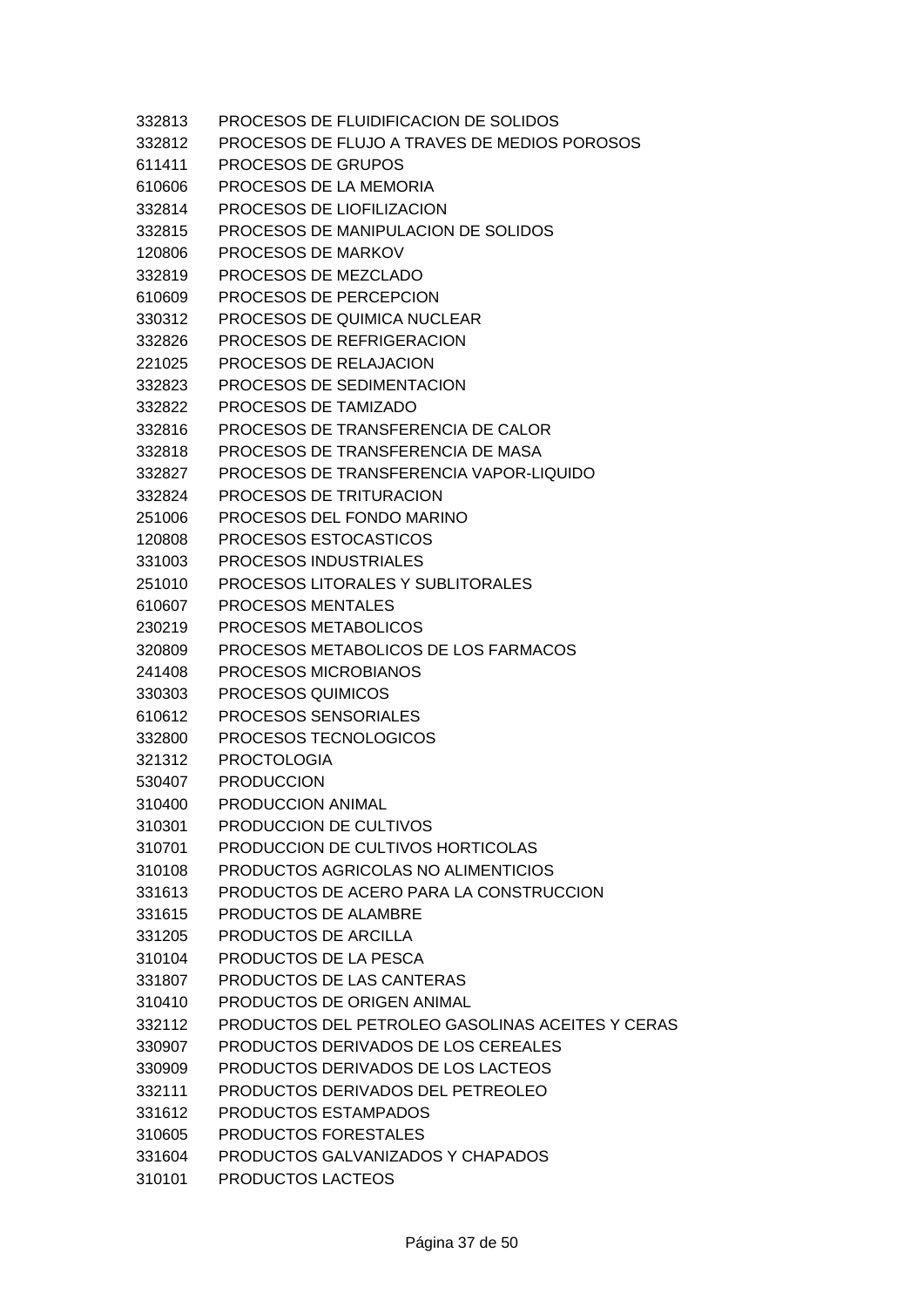| 331611 | PRODUCTOS METALICOS PLANOS              |
|--------|-----------------------------------------|
| 331507 | PRODUCTOS METALURGICOS ESPECIALES       |
| 332102 | PRODUCTOS QUIMICOS DERIVADOS DEL CARBON |
| 331607 | PRODUCTOS TORNEADOS Y MECANIZADOS       |
| 580301 | PROFESION Y SITUACION DEL PROFESORADO   |
| 120705 | PROGRAMACION DINAMICA                   |
| 120707 | PROGRAMACION ENTERA                     |
| 120709 | PROGRAMACION LINEAL                     |
| 120711 | PROGRAMACION NO LINEAL                  |
| 220209 | PROPAGACION DE ONDAS ELECTROMAGNETICAS  |
| 310316 | PROPAGACION DE VEGETALES                |
| 591004 | PROPAGANDA                              |
| 220101 | PROPIEDADES ACUSTICAS DE LOS SOLIDOS    |
| 330920 | PROPIEDADES DE LOS ALIMENTOS            |
| 331208 | PROPIEDADES DE MATERIALES               |
| 221109 | PROPIEDADES DE PORTADORES ELECTRONICOS  |
| 221111 | PROPIEDADES DE TRANSPORTE DE ELECTRONES |
| 221117 | PROPIEDADES MAGNETICAS DE LOS SOLIDOS   |
| 221119 | PROPIEDADES MECANICAS DE LOS SOLIDOS    |
| 331215 | PROPIEDADES MECANICAS DE MATERIALES     |
| 221124 | PROPIEDADES OPTICAS DE LOS SOLIDOS      |
| 220914 | PROPIEDADES OPTICAS DE MATERIALES       |
| 221129 | PROPIEDADES TERMICAS DE LOS SOLIDOS     |
| 310304 | PROTECCION DE CULTIVOS                  |
| 310606 | <b>PROTECCION DE FLORESTAS</b>          |
| 310504 | <b>PROTECCION DE LOS PECES</b>          |
| 230227 | <b>PROTEINAS</b>                        |
| 331402 | <b>PROTESIS</b>                         |
| 240122 | PROTOZOOLOGIA                           |
| 530203 | PROYECCION ECONOMICA                    |
| 520709 | PROYECCIONES DE POBLACION               |
| 332006 | PRUEBAS NUCLEARES                       |
| 610306 | <b>PSICOANALISIS</b>                    |
| 611300 | <b>PSICOFARMACOLOGIA</b>                |
| 570507 | <b>PSICOLINGUISTICA</b>                 |
| 610000 | <b>PSICOLOGIA</b>                       |
| 320105 | PSICOLOGIA CLINICA                      |
| 610602 | PSICOLOGIA COMPARADA                    |
| 610302 | PSICOLOGIA CONSULTIVA                   |
| 611404 | PSICOLOGIA DE COMUNIDADES               |
| 630202 | PSICOLOGIA DE GRUPOS SOCIALES           |
| 610100 | PSICOLOGIA DE LA ANORMALIDAD            |
| 610200 | PSICOLOGIA DEL NIÑO Y DEL ADOLESCENTE   |
| 610501 | PSICOLOGIA DIFERENCIAL                  |
| 610204 | PSICOLOGIA ESCOLAR                      |
| 610201 | PSICOLOGIA EVOLUTIVA                    |
| 610600 | PSICOLOGIA EXPERIMENTAL                 |
| 610610 | PSICOLOGIA FISIOLOGICA                  |
| 611409 | PSICOLOGIA FORENSE                      |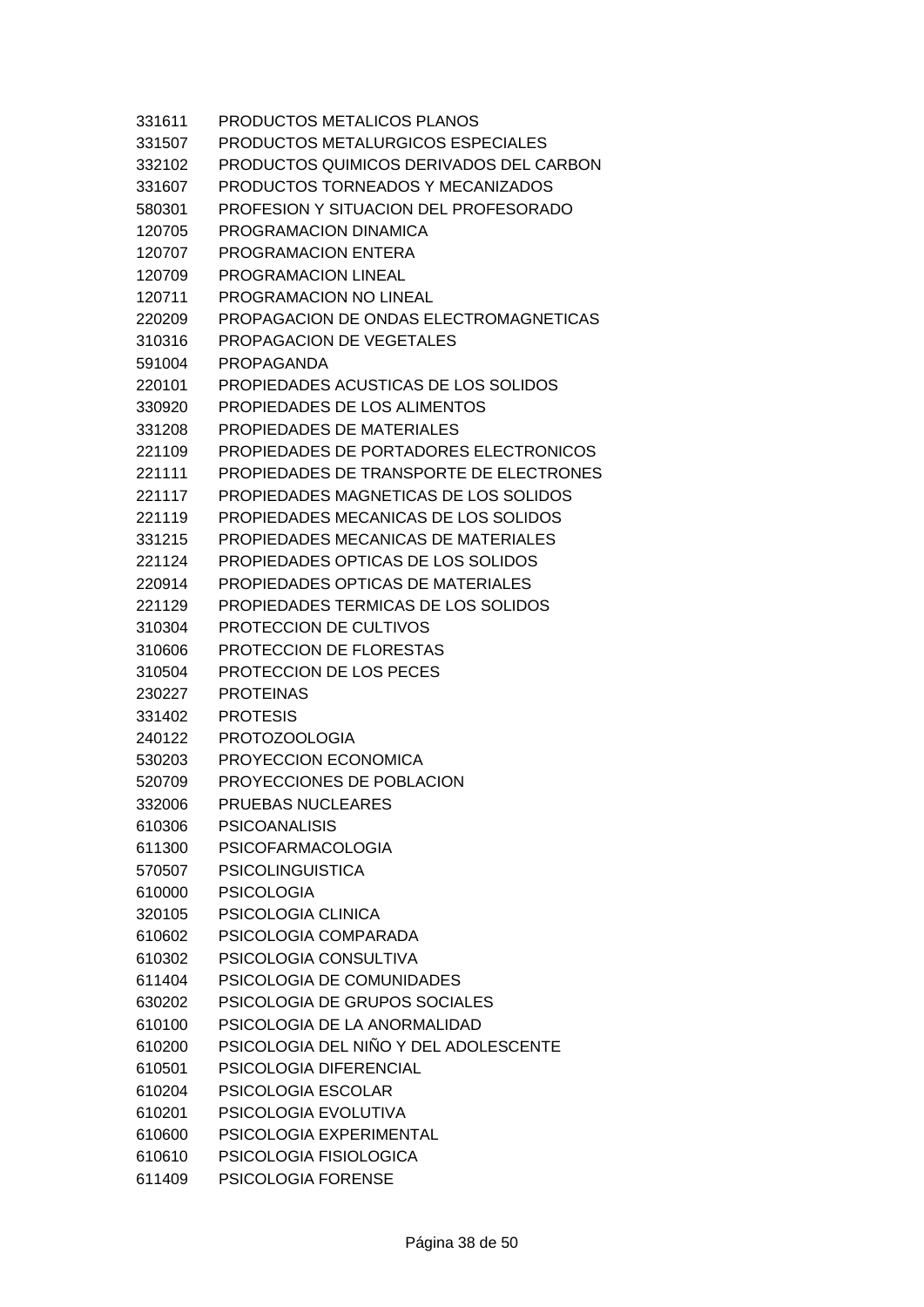| 610700 | <b>PSICOLOGIA GENERAL</b>                |
|--------|------------------------------------------|
| 610800 | PSICOLOGIA GERIATRICA                    |
| 610900 | PSICOLOGIA INDUSTRIAL                    |
| 611400 | PSICOLOGIA SOCIAL                        |
| 610505 | <b>PSICOMETRIA</b>                       |
| 610104 | <b>PSICOPATOLOGIA</b>                    |
| 610400 | <b>PSICOPEDAGOGIA</b>                    |
| 610307 | <b>PSICOTERAPIA</b>                      |
| 321100 | <b>PSIQUIATRIA</b>                       |
| 241721 | <b>PTERIDOLOGIA</b>                      |
| 531101 | <b>PUBLICIDAD</b>                        |
| 330504 | <b>PUENTES</b>                           |
| 330511 | <b>PUERTOS</b>                           |
| 250117 | PULSACIONES GEOMAGNETICAS                |
| 210108 | <b>PULSARES</b>                          |
| 331511 | PULVIMETALURGIA                          |
| 210109 | <b>QUASARES</b>                          |
| 230000 | <b>QUIMICA</b>                           |
| 310100 | QUIMICA AGRICOLA                         |
| 230900 | <b>QUIMICA AMBIENTAL</b>                 |
| 230100 | <b>QUIMICA ANALITICA</b>                 |
| 250105 | <b>QUIMICA ATMOSFERICA</b>               |
| 230207 | QUIMICA CLINICA                          |
| 230501 | <b>QUIMICA DE ATOMOS CALIENTES</b>       |
| 230605 | <b>QUIMICA DE CARBOANIONES</b>           |
| 221004 | QUIMICA DE COLOIDES                      |
| 221016 | <b>QUIMICA DE INTERFASES</b>             |
| 230607 | QUIMICA DE IONES CARBONIO                |
| 221036 | QUIMICA DE LA FASE GASEOSA               |
| 230504 | QUIMICA DE LA RADIACION                  |
| 221015 | QUIMICA DE LAS ALTAS TEMPERATURAS        |
| 230301 | QUIMICA DE LOS ACTINIDOS                 |
| 230608 | QUIMICA DE LOS COLORANTES                |
| 230604 | QUIMICA DE LOS COMPUESTOS BICICLICOS     |
| 230617 | <b>QUIMICA DE LOS ESTEROIDES</b>         |
| 230606 | QUIMICA DE LOS HIDRATOS DE CARBONO       |
| 230323 | <b>QUIMICA DE LOS PIGMENTOS</b>          |
| 230235 | QUIMICA DE MACROMOLECULAS BIOLOGICAS     |
| 230410 | QUIMICA DE MONOMEROS                     |
| 230612 | QUIMICA DE ORGANOFOSFORADOS              |
| 230613 | QUIMICA DE ORGANOSILICICOS               |
| 230614 | QUIMICA DE ORGANOSULFURADOS              |
| 230619 | QUIMICA DE PRODUCTOS NATURALES ORGANICOS |
| 221024 | <b>QUIMICA DE RADIOISOTOPOS</b>          |
| 251104 | <b>QUIMICA DE SUELOS</b>                 |
| 230331 | QUIMICA DEL AGUA                         |
| 221028 | QUIMICA DEL ESTADO SOLIDO                |
| 230800 | <b>QUIMICA FARMACEUTICA</b>              |
| 221000 | <b>QUIMICA FISICA</b>                    |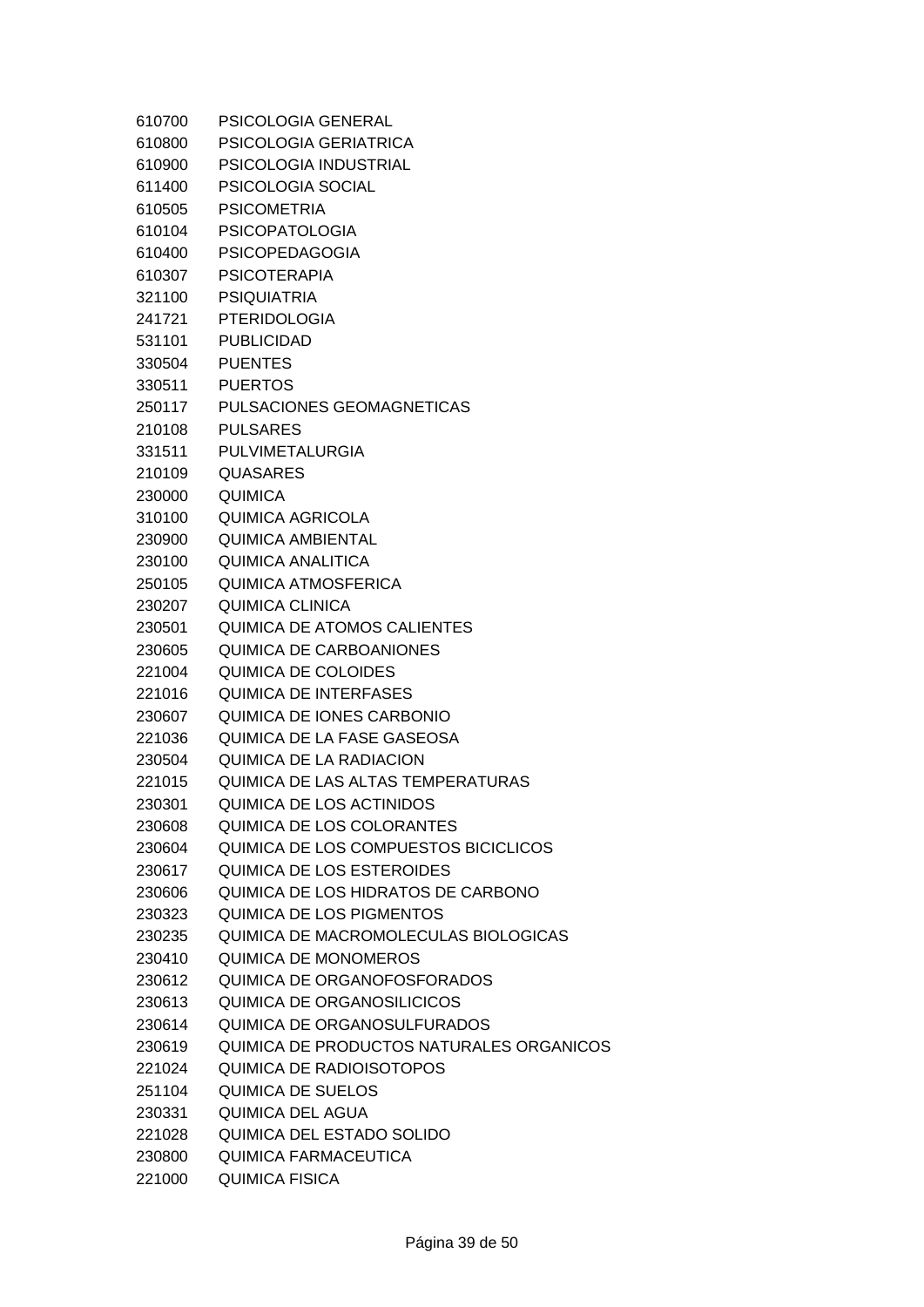| 221035 | QUIMICA FISICA DE POLIMEROS                 |
|--------|---------------------------------------------|
| 330311 | QUIMICA INDUSTRIAL                          |
| 230300 | <b>QUIMICA INORGANICA</b>                   |
| 230400 | <b>QUIMICA MACROMOLECULAR</b>               |
| 230220 | QUIMICA MICROBIOLOGICA                      |
| 230500 | <b>QUIMICA NUCLEAR</b>                      |
| 230600 | QUIMICA ORGANICA                            |
| 230206 | <b>QUIMIOTERAPIA</b>                        |
| 221213 | RADIACION ELECTROMAGNETICA                  |
| 220909 | RADIACION INFRARROJA                        |
| 220206 | RADIACION INFRARROJA VISIBLE Y ULTRAVIOLETA |
| 220922 | RADIACION ULTRAVIOLETA                      |
| 220923 | <b>RADIACION VISIBLE</b>                    |
| 250109 | RADIACTIVIDAD ATMOSFERICA                   |
| 230609 | RADICALES LIBRES                            |
| 210500 | <b>RADIOASTRONOMIA</b>                      |
| 241800 | <b>RADIOBIOLOGIA</b>                        |
| 332505 | <b>RADIOCOMUNICACIONES</b>                  |
| 332501 | RADIODIFUSION SONIDO Y TELEVISION           |
| 320910 | <b>RADIOFARMACOS</b>                        |
| 230506 | <b>RADIOISOTOPOS</b>                        |
| 320111 | <b>RADIOLOGIA</b>                           |
| 250914 | <b>RADIOMETEOROLOGIA</b>                    |
| 220920 | <b>RADIOMETRIA</b>                          |
| 220210 | RADIOONDAS Y MICROONDAS                     |
| 230505 | <b>RADIOQUIMICA</b>                         |
| 210502 | <b>RADIOTELESCOPIOS</b>                     |
| 320112 | <b>RADIOTERAPIA</b>                         |
| 210103 | RAYOS COSMICOS                              |
| 220205 | RAYOS GAMMA                                 |
| 220212 | <b>RAYOS X</b>                              |
| 590604 | <b>RAZAS</b>                                |
| 241203 | REACCION ANTIGENO-ANTICUERPO                |
| 220717 | <b>REACCION NUCLEAR Y DISPERSION</b>        |
| 610611 | <b>REACCION Y REFLEJOS</b>                  |
| 220803 | <b>REACCIONES DE FUSION NUCLEAR</b>         |
| 221010 | REACCIONES RAPIDAS Y EXPLOSIVOS             |
| 221040 | REACTIVIDAD DE SOLIDOS                      |
| 332004 | <b>REACTORES DE FISION NUCLEAR</b>          |
| 332005 | <b>REACTORES DE FUSION NUCLEAR</b>          |
| 220718 | REACTORES NUCLEARES                         |
| 330711 | <b>RECEPTORES DE RADIO</b>                  |
| 330721 | RECEPTORES DE TELEVISION                    |
| 330421 | RECONOCIMIENTO Y SINTETIZACION DE HABLA     |
| 121014 | RECUBRIMIENTOS TOPOLOGICOS                  |
| 241725 | RECURSOS FITOGENETICOS                      |
| 251013 | RECURSOS MARINOS RENOVABLES                 |
| 332510 | <b>REDES DE COMUNICACIONES</b>              |
| 330422 | <b>REDES DE ORDENADORES</b>                 |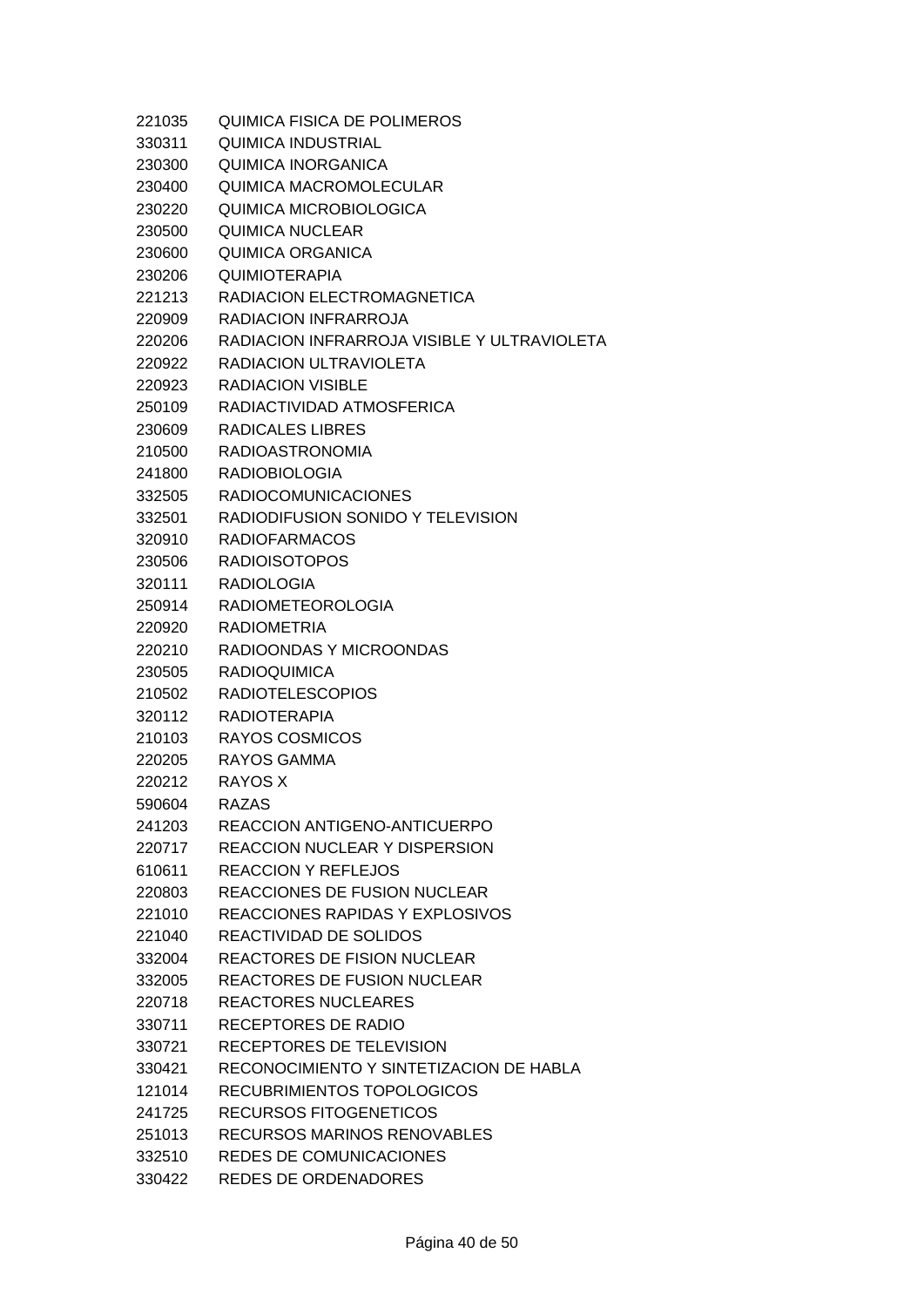| 250409 | REDES GEODESICAS Y DEFORMACIONES                                        |
|--------|-------------------------------------------------------------------------|
| 220310 | REDES NEURONALES                                                        |
| 530408 | <b>REDISTRIBUCION</b>                                                   |
| 331516 | REFINO INCLUYENDO AFINO POR ZONAS                                       |
| 330922 | REFRIGERACION DE ALIMENTOS                                              |
| 330806 | <b>REGENERACION DEL AGUA</b>                                            |
| 310501 | REGLAMENTACION Y CONTROL DE LA FAUNA SILVESTRE                          |
| 241109 | REGULACION DE LA TEMPERATURA HUMANA                                     |
| 530903 | REGULACION GUBERNAMENTAL DEL SECTOR PRIVADO                             |
| 330528 | REGULACIONES CODIGOS Y ESPECIFICACIONES EN LA CONSTRUCCION              |
| 310110 | REGULADORES DEL CRECIMIENTO DE LAS PLANTAS                              |
| 330541 | REHABILITACION DE EDIFICIOS                                             |
| 320404 | REHABILITACION MEDICA                                                   |
| 610308 | REHABILITACION PSICOLOGICA                                              |
| 531009 | RELACIONES COMERCIALES INTERNACIONALES                                  |
| 630102 | <b>RELACIONES CULTURALES</b>                                            |
| 630104 | RELACIONES CULTURALES INTERETNICAS                                      |
| 590404 | RELACIONES ENTRE LOS PODERES                                            |
| 631006 | <b>RELACIONES INTERETNICAS</b>                                          |
| 590100 | RELACIONES INTERNACIONALES                                              |
| 221310 | RELACIONES TERMODINAMICAS                                               |
| 610904 | RELACIONES TRABAJADORES-DIRECTIVOS                                      |
| 332909 | RELACIONES URBANO-RURALES                                               |
| 510110 | <b>RELIGION</b>                                                         |
| 310411 | <b>REPRODUCCION ANIMAL</b>                                              |
| 330802 | <b>RESIDUOS INDUSTRIALES</b>                                            |
| 330533 | RESISTENCIA DE ESTRUCTURAS                                              |
| 331209 | RESISTENCIA DE MATERIALES                                               |
| 611405 | <b>RESOLUCION DE CONFLICTOS</b>                                         |
| 120602 | RESOLUCION DE ECUACIONES DIFERENCIALES                                  |
| 120613 | RESOLUCION DE ECUACIONES DIFERENCIALES EN DERIVADAS<br><b>PARCIALES</b> |
| 120612 | RESOLUCION DE ECUACIONES DIFERENCIALES ORDINARIAS                       |
| 120604 | <b>RESOLUCION DE ECUACIONES FUNCIONALES</b>                             |
| 120605 | RESOLUCION DE ECUACIONES INTEGRALES                                     |
| 120606 | RESOLUCION DE ECUACIONES INTEGRODIFERENCIALES                           |
| 120609 | <b>RESOLUCION DE ECUACIONES LINEALES</b>                                |
| 220708 | RESONANCIA DE SPIN ELECTRONICO                                          |
| 221118 | RESONANCIA MAGNETICA                                                    |
| 220716 | RESONANCIA MAGNETICA NUCLEAR                                            |
| 220707 | RESONANCIA PARAMAGNETICA ELECTRONICA                                    |
| 611302 | RESPUESTAS DEL COMPORTAMIENTO                                           |
| 620104 | RESTAURACION ARQUITECTONICA                                             |
| 620311 | RESTAURACION DE OBRAS DE ARTE                                           |
| 120108 | <b>RETICULOS</b>                                                        |
| 620205 | <b>RETORICA</b>                                                         |
| 230213 | <b>RETRORREGULACION</b>                                                 |
| 242011 | <b>RETROVIRUS</b>                                                       |
| 320509 | <b>REUMATOLOGIA</b>                                                     |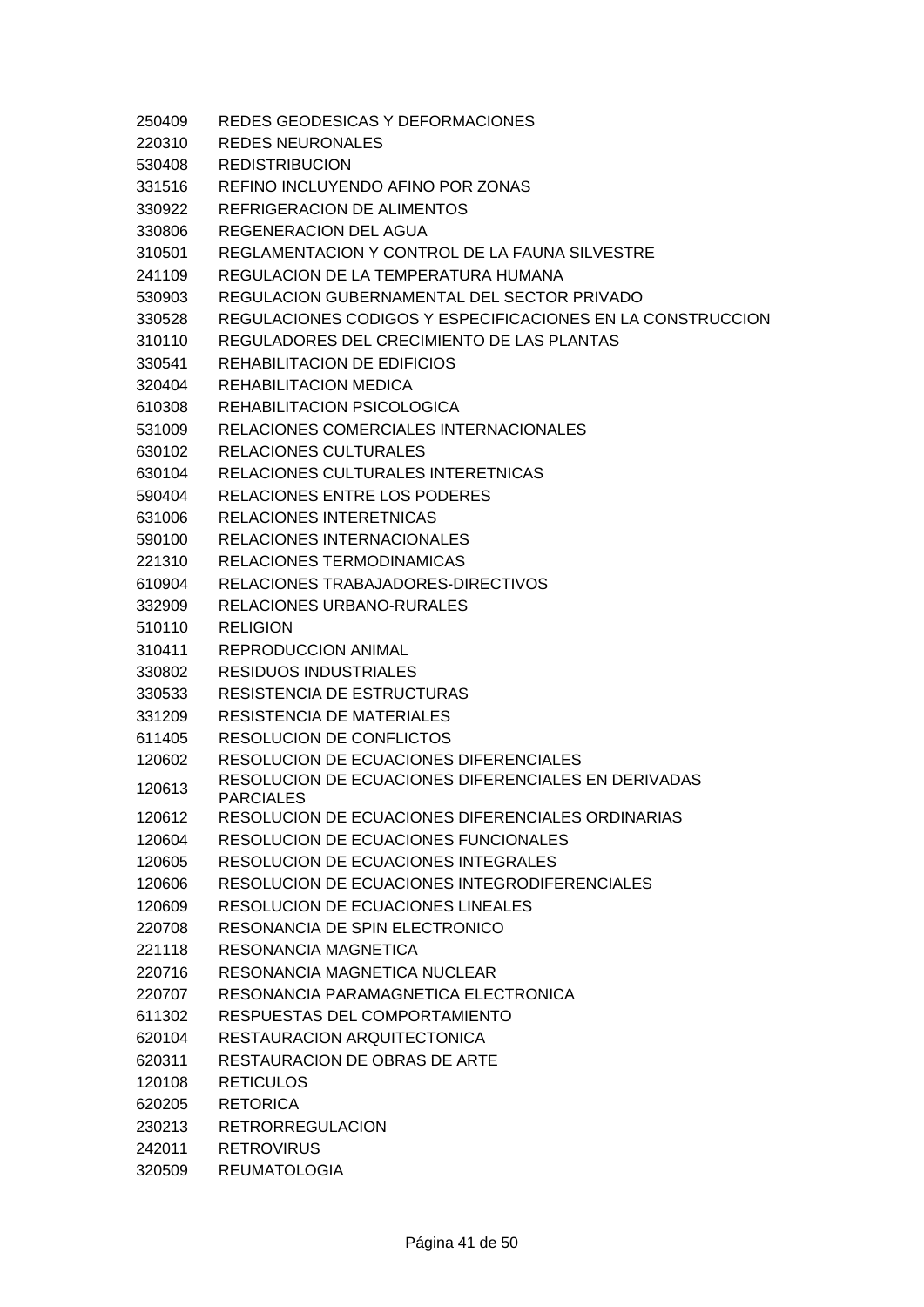| 330316           | REVESTIMIENTOS HIDROFOBOS                            |
|------------------|------------------------------------------------------|
| 330314           | REVESTIMIENTOS PROTECTORES                           |
| 330315           | REVESTIMIENTOS REFRACTARIOS                          |
| 310205           | RIEGO                                                |
| 530302           | RIQUEZA NACIONAL Y BALANCE DE SITUACION              |
| 330419           | <b>ROBOTICA</b>                                      |
| 331303           | <b>RODAMIENTOS</b>                                   |
| 220105           | <b>RUIDO</b>                                         |
| 221013           | <b>SALES FUNDIDAS</b>                                |
| 320403           | <b>SALUD LABORAL</b>                                 |
| 321200           | <b>SALUD PUBLICA</b>                                 |
| 210408           | <b>SATELITES</b>                                     |
| 332401           | SATELITES ARTIFICIALES                               |
| 531215           | <b>SECTOR AGROALIMENTARIO</b>                        |
| 531201           | SECTOR DE AGRICULTURA SILVICULTURA GANADERIA Y PESCA |
| 531206           | SECTOR DE FINANZAS Y SEGUROS                         |
| 531213           | SECTOR DE HOSTELERIA Y TURISMO                       |
| 531210           | SECTOR DE INVESTIGACION Y DESARROLLO                 |
| 531203           | SECTOR DE LA CONSTRUCCION                            |
| 531204           | SECTOR DE LA EDUCACION                               |
| 531205           | <b>SECTOR DE LA ENERGIA</b>                          |
| 531209           | <b>SECTOR DE LA MINERIA</b>                          |
| 531207           | SECTOR DE LA SALUD                                   |
| 531208           | <b>SECTOR DE MANUFACTURAS</b>                        |
| 531211           | SECTOR DE NEGOCIOS Y COMERCIO                        |
| 531202           | SECTOR DE SERVICIOS INDIVIDUALES Y SOCIALES          |
| 531212           | SECTOR DE TRANSPORTES Y COMUNICACIONES               |
| 250618           | <b>SEDIMENTOLOGIA</b>                                |
|                  | <b>SEGUIMIENTO ESPACIAL</b>                          |
| 332406<br>630704 |                                                      |
|                  | <b>SEGURIDAD SOCIAL</b>                              |
| 530405           | <b>SEGUROS</b>                                       |
| 310412           | SELECCION ANIMAL                                     |
| 610906           | SELECCION DE PERSONAL                                |
| 570508           | <b>SEMANTICA</b>                                     |
| 221125           | <b>SEMICONDUCTORES</b>                               |
| 310311           | <b>SEMILLAS</b>                                      |
| 570509           | <b>SEMIOLOGIA</b>                                    |
| 610803           | <b>SENECTUD</b>                                      |
| 230507           | SEPARACION DE ISOTOPOS                               |
| 330304           | <b>SEPARACION QUIMICA</b>                            |
| 310413           | <b>SERICULTURA</b>                                   |
| 120226           | SERIES E INTEGRALES TRIGONOMETRICAS                  |
| 120915           | <b>SERIES TEMPORALES</b>                             |
| 530205           | <b>SERIES TEMPORALES ECONOMICAS</b>                  |
| 332303           | SERVICIO DE FERROCARRILES                            |
| 331608           | SERVICIOS DE FABRICACION DE PRODUCTOS METALICOS      |
| 331508           | <b>SERVICIOS METALURGICOS</b>                        |
| 331804           | <b>SERVICIOS MINEROS</b>                             |

590904 SERVICIOS PUBLICOS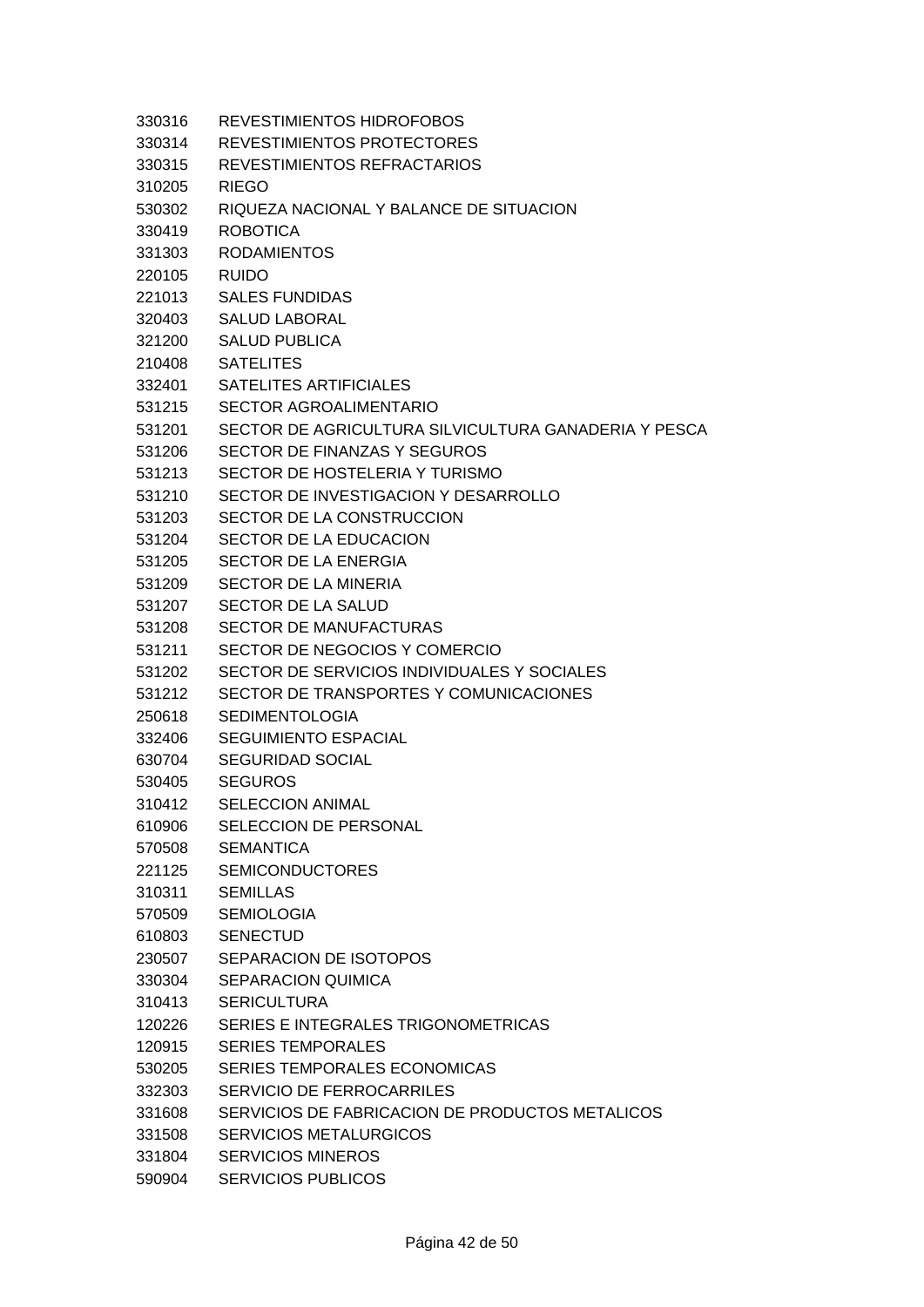| 332906 | <b>SERVICIOS SANITARIOS</b>                               |
|--------|-----------------------------------------------------------|
| 630705 | <b>SERVICIOS SOCIALES</b>                                 |
| 331114 | <b>SERVOMECANISMOS</b>                                    |
| 241706 | <b>SETAS</b>                                              |
| 520609 | <b>SEXO</b>                                               |
| 320113 | <b>SIFILOGRAFIA</b>                                       |
| 550511 | <b>SIGILOGRAFIA</b>                                       |
| 630801 | <b>SIGNOS</b>                                             |
| 310608 | <b>SILVICULTURA</b>                                       |
| 241900 | <b>SIMBIOSIS</b>                                          |
| 510112 | <b>SIMBOLISMO</b>                                         |
| 630803 | <b>SIMBOLOS</b>                                           |
| 120326 | <b>SIMULACION</b>                                         |
| 320720 | SINDROME DE INMUNODEFICIENCIA ADQUIRIDA                   |
| 570513 | SINTAXIS Y ANALISIS SINTACTICO                            |
| 230423 | SINTESIS DE MACROMOLECULAS                                |
| 230332 | SINTESIS DE NUEVOS MATERIALES A PARTIR DE ORGANOMETALICOS |
| 240909 | SINTESIS DE OLIGONUCLEOTIDOS                              |
| 230238 | SINTESIS DE PEPTIDOS                                      |
| 330305 | <b>SINTESIS QUIMICA</b>                                   |
| 230620 | SINTESIS Y ESTRUCTURA DE PRODUCTOS NATURALES              |
| 250705 | SISMOLOGIA Y PROSPECCION SISMICA                          |
| 210600 | <b>SISTEMA SOLAR</b>                                      |
| 120306 | SISTEMAS AUTOMATIZADOS DE CONTROL DE CALIDAD              |
| 120305 | SISTEMAS AUTOMATIZADOS DE PRODUCCION                      |
| 120702 | SISTEMAS DE CONTROL                                       |
| 120322 | SISTEMAS DE CONTROL DE PRODUCCION                         |
| 120314 | SISTEMAS DE CONTROL DEL ENTORNO                           |
| 120320 | SISTEMAS DE CONTROL MEDICO                                |
| 120328 | SISTEMAS DE INFORMACION GEOGRAFICA                        |
| 120321 | SISTEMAS DE NAVEGACION Y TELEMETRIA DEL ESPACIO           |
| 310414 | SISTEMAS DE PRODUCCION GANADERA                           |
| 330115 | SISTEMAS DE PROPULSION AERONAUTICA                        |
| 330405 | SISTEMAS DE RECONOCIMIENTO DE CARACTERES                  |
| 332703 | SISTEMAS DE TRANSITO URBANO                               |
| 530500 | SISTEMAS ECONOMICOS                                       |
| 530501 | SISTEMAS ECONOMICOS CAPITALISTAS                          |
| 530502 | SISTEMAS ECONOMICOS COLECTIVISTAS                         |
| 530503 | SISTEMAS ECONOMICOS COMPARADOS                            |
| 530504 | SISTEMAS ECONOMICOS SOCIALISTAS                           |
| 330417 | SISTEMAS EN TIEMPO REAL                                   |
| 720400 | SISTEMAS FILOSOFICOS                                      |
| 110205 | SISTEMAS FORMALES                                         |
| 330516 | SISTEMAS HIPERESTATICOS                                   |
| 590700 | <b>SISTEMAS POLITICOS</b>                                 |
| 590701 | SISTEMAS POLITICOS DEL AREA AMERICANA                     |
| 590702 | SISTEMAS POLITICOS DEL AREA EUROPEA                       |
| 720404 | SISTEMAS TEOLOGICO-FILOSOFICOS                            |
| 630304 | <b>SOCIOGRAFIA</b>                                        |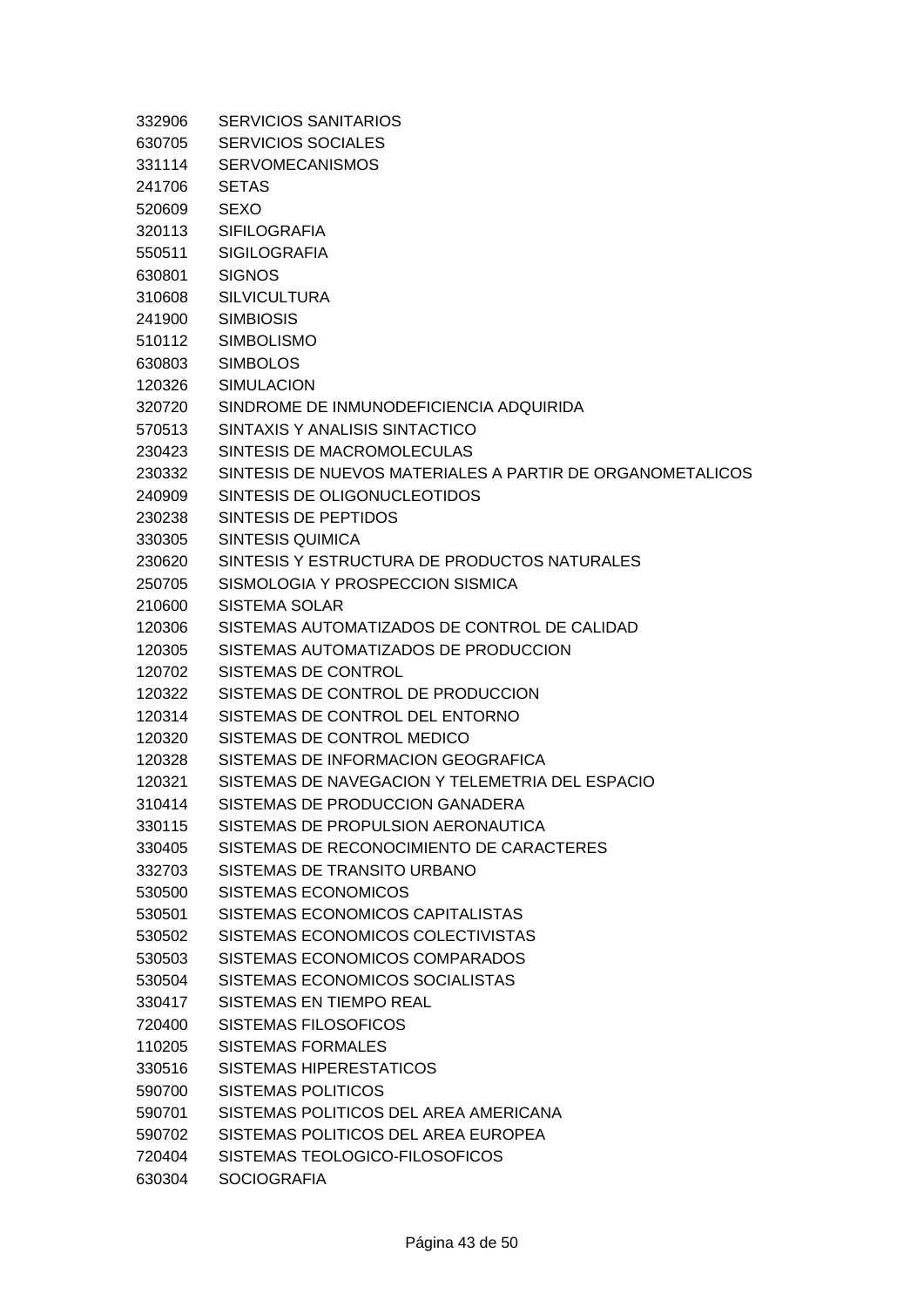| 570510 | <b>SOCIOLINGUISTICA</b>                                    |
|--------|------------------------------------------------------------|
| 630000 | <b>SOCIOLOGIA</b>                                          |
| 630301 | SOCIOLOGIA COMPARADA                                       |
| 630100 | SOCIOLOGIA CULTURAL                                        |
| 630608 | SOCIOLOGIA DE LA CIENCIA                                   |
| 630605 | SOCIOLOGIA DE LA EDUCACION                                 |
| 630109 | SOCIOLOGIA DE LA LITERATURA                                |
| 630110 | SOCIOLOGIA DE LA RELIGION                                  |
| 631100 | SOCIOLOGIA DE LOS ASENTAMIENTOS HUMANOS                    |
| 630607 | SOCIOLOGIA DE LOS MEDIOS DE COMUNICACION DE MASAS          |
| 630107 | SOCIOLOGIA DEL ARTE                                        |
| 630606 | SOCIOLOGIA DEL DERECHO                                     |
| 630600 | SOCIOLOGIA DEL TRABAJO                                     |
| 631102 | SOCIOLOGIA ECOLOGICA                                       |
| 630602 | SOCIOLOGIA EDUCATIVA                                       |
| 630200 | SOCIOLOGIA EXPERIMENTAL                                    |
| 630300 | SOCIOLOGIA GENERAL                                         |
| 630302 | SOCIOLOGIA HISTORICA                                       |
| 630603 | SOCIOLOGIA INDUSTRIAL                                      |
| 630108 | SOCIOLOGIA JURIDICA                                        |
| 631103 | SOCIOLOGIA LOCAL                                           |
| 630500 | SOCIOLOGIA MATEMATICA                                      |
| 630604 | SOCIOLOGIA MEDICA                                          |
| 590600 | SOCIOLOGIA POLITICA                                        |
| 631104 | SOCIOLOGIA RURAL                                           |
| 631106 | SOCIOLOGIA URBANA                                          |
| 120311 | <b>SOFTWARE</b>                                            |
| 331614 | <b>SOLDADURAS</b>                                          |
| 630402 | SOLUCION DE CONFLICTOS INTERNACIONALES                     |
| 221030 | <b>SOLUCIONES</b>                                          |
| 240212 | SOMATOLOGIA DE LOS PRIMATES                                |
| 220107 | <b>SONAR</b>                                               |
| 220110 | SONIDOS SUBACUATICOS                                       |
| 250809 | <b>SUELO HELADO</b>                                        |
| 120222 | <b>SUMABILIDAD DE SERIES</b>                               |
| 570101 | <b>SUMARIOS</b>                                            |
| 220211 | SUPERCONDUCTIVIDAD                                         |
| 221127 | <b>SUPERCONDUCTORES</b>                                    |
| 221128 | <b>SUPERFICIES</b>                                         |
| 210113 | <b>SUPERNOVAS</b>                                          |
| 310808 | SUSCEPTIBILIDAD Y RESISTENCIA VEGETAL                      |
| 331505 | TALLERES DE FORJA LAMINACION Y FUNDICION DE HIERRO Y ACERO |
| 520700 | TAMAÑO DE LA POBLACION Y EVOLUCION DEMOGRAFICA             |
| 520101 | <b>TASA DE NATALIDAD</b>                                   |
| 520104 | <b>TASA DE NUPCIALIDAD</b>                                 |
| 240114 | <b>TAXONOMIA ANIMAL</b>                                    |
| 240127 | TAXONOMIA DE INVERTEBRADOS NO INSECTOS                     |
| 241306 | <b>TAXONOMIA DE LOS INSECTOS</b>                           |
| 240129 | <b>TAXONOMIA DE PECES</b>                                  |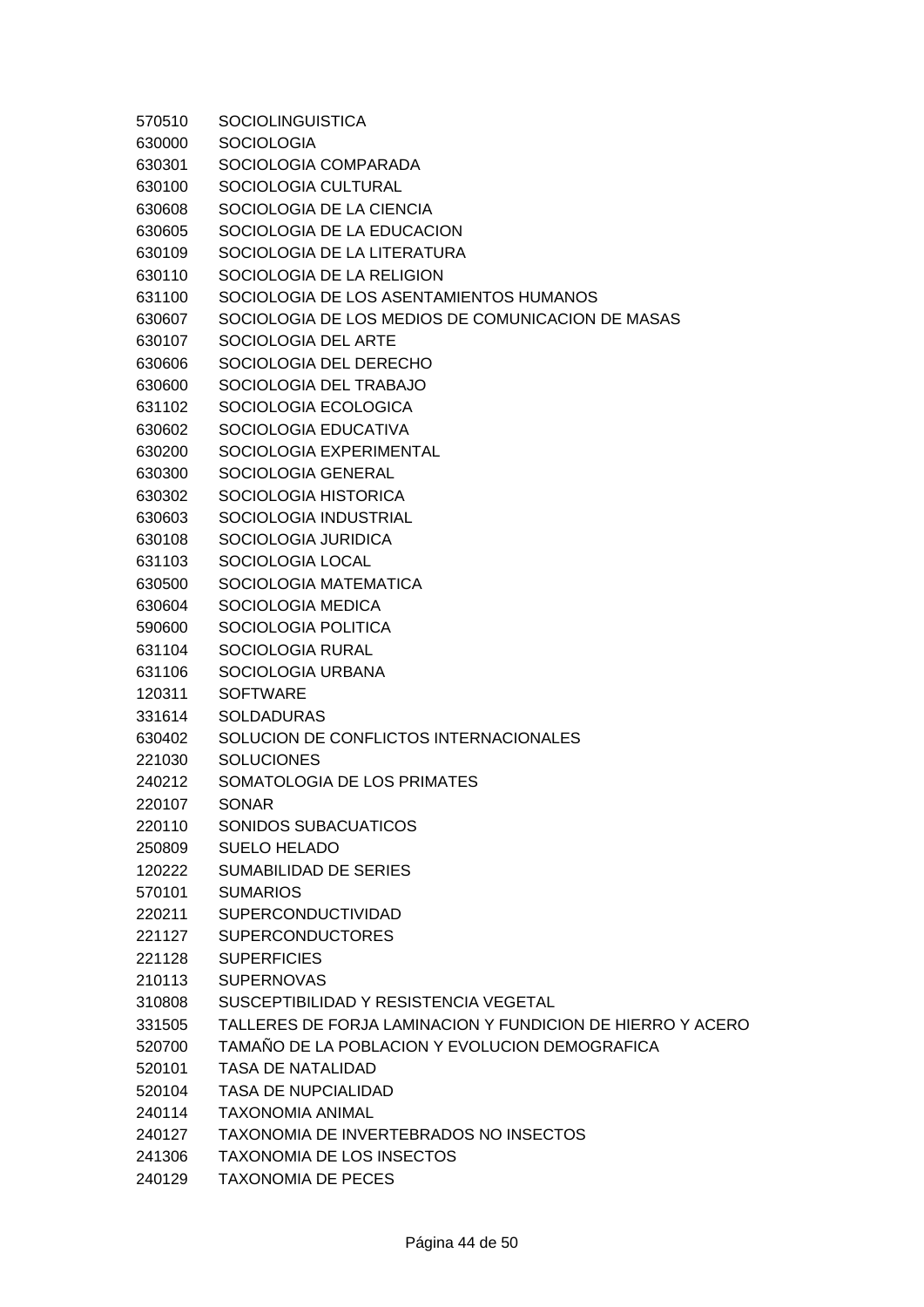241726 TAXONOMIA DE PLANTAS VASCULARES 241720 TAXONOMIA VEGETAL 620310 TEATRO 330724 TECNICA MICROELECTRONICA 332503 TECNICAS CINEMATOGRAFICAS 120912 TECNICAS DE ASOCIACION ESTADISTICA 310508 TECNICAS DE CAZA 310305 TECNICAS DE CULTIVO 310602 TECNICAS DE CULTIVO DE FLORESTAS 310702 TECNICAS DE CULTIVO HORTICOLA 330501 TECNICAS DE DISEÑO ARQUITECTONICO 330508 TECNICAS DE DRENAJE 120913 TECNICAS DE INFERENCIA ESTADISTICA 331115 TECNICAS DE MANIPULACION A DISTANCIA 611413 TECNICAS DE MARKETING 221308 TECNICAS DE MEDIDAS TERMICAS 310506 TECNICAS DE PESCA 120914 TECNICAS DE PREDICCION ESTADISTICA 332002 TECNICAS DE SEPARACION DE ISOTOPOS 611401 TECNICAS PUBLICITARIAS 330200 TECNOLOGIA BIOQUIMICA 330810 TECNOLOGIA DE AGUAS RESIDUALES 330201 TECNOLOGIA DE ANTIBIOTICOS 330301 TECNOLOGIA DE CATALISIS 330803 TECNOLOGIA DE CONTROL DE INSECTOS 330808 TECNOLOGIA DE CONTROL DE ROEDORES 331101 TECNOLOGIA DE LA AUTOMATIZACION 330306 TECNOLOGIA DE LA COMBUSTION 330313 TECNOLOGIA DE LA CONSERVACION 330500 TECNOLOGIA DE LA CONSTRUCCION 330307 TECNOLOGIA DE LA CORROSION 330202 TECNOLOGIA DE LA FERMENTACION 331100 TECNOLOGIA DE LA INSTRUMENTACION 331213 TECNOLOGIA DE LA MADERA 332500 TECNOLOGIA DE LAS TELECOMUNICACIONES 330900 TECNOLOGIA DE LOS ALIMENTOS 332300 TECNOLOGIA DE LOS FERROCARRILES 330400 TECNOLOGIA DE LOS ORDENADORES 332700 TECNOLOGIA DE LOS SISTEMAS DE TRANSPORTE 331200 TECNOLOGIA DE MATERIALES 331600 TECNOLOGIA DE PRODUCTOS METALICOS 330705 TECNOLOGIA DE VALVULAS ELECTRONICAS 331700 TECNOLOGIA DE VEHICULOS DE MOTOR 332100 TECNOLOGIA DEL CARBON Y DEL PETROLEO 330505 TECNOLOGIA DEL HORMIGON 330725 TECNOLOGIA DEL SILICIO 330700 TECNOLOGIA ELECTRONICA 332200 TECNOLOGIA ENERGETICA 332400 TECNOLOGIA ESPACIAL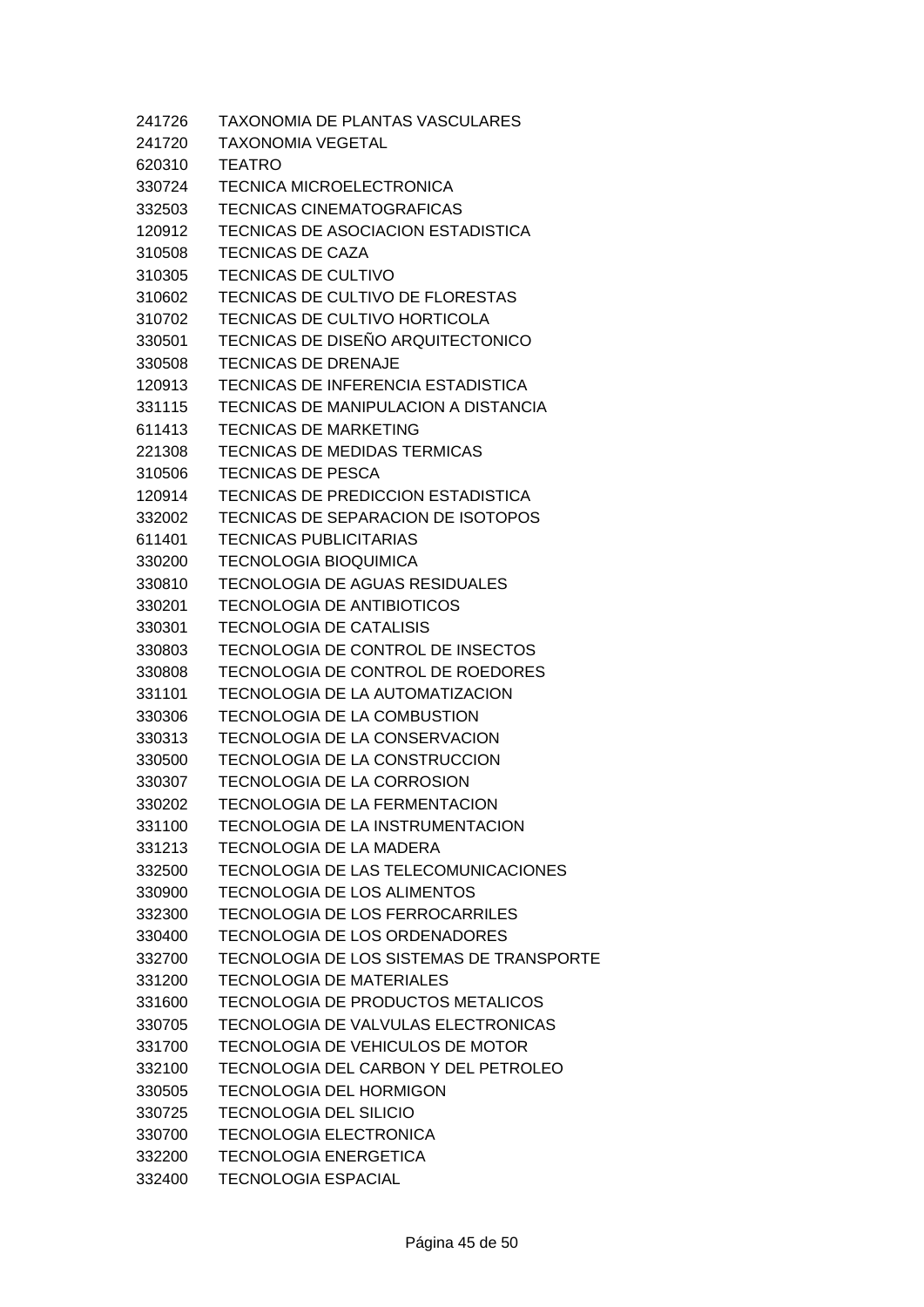| 331000 | <b>TECNOLOGIA INDUSTRIAL</b>                    |
|--------|-------------------------------------------------|
| 331008 | TECNOLOGIA LASER PARA PRODUCCION INDUSTRIAL     |
| 331400 | <b>TECNOLOGIA MEDICA</b>                        |
| 331500 | <b>TECNOLOGIA METALURGICA</b>                   |
| 333100 | <b>TECNOLOGIA MILITAR</b>                       |
| 331800 | <b>TECNOLOGIA MINERA</b>                        |
| 331900 | <b>TECNOLOGIA NAVAL</b>                         |
| 332000 | <b>TECNOLOGIA NUCLEAR</b>                       |
| 332600 | <b>TECNOLOGIA TEXTIL</b>                        |
| 630707 | <b>TECNOLOGIA Y CAMBIO SOCIAL</b>               |
| 330726 | TECNOLOGIAS III-V Y ALTERNATIVAS                |
| 210409 | <b>TECTITAS</b>                                 |
| 250707 | <b>TECTONICA</b>                                |
| 250616 | <b>TELEDETECCION</b>                            |
| 332508 | <b>TELEFONO</b>                                 |
| 332507 | <b>TELEGRAFO</b>                                |
| 210302 | <b>TELESCOPIOS</b>                              |
| 332509 | <b>TELEVISION</b>                               |
| 332502 | <b>TELEVISION POR CABLE</b>                     |
| 330527 | <b>TENDIDO DE VIAS FERREAS</b>                  |
| 330317 | <b>TENSIOACTIVOS</b>                            |
| 720304 | <b>TEOLOGIA NATURAL</b>                         |
| 120805 | <b>TEOREMAS DEL LIMITE</b>                      |
| 330103 | <b>TEORIA AERODINAMICA</b>                      |
| 120501 | <b>TEORIA ALGEBRAICA DE LOS NUMEROS</b>         |
| 620300 | TEORIA ANALISIS Y CRITICA DE LAS BELLAS ARTES   |
| 620200 | <b>TEORIA ANALISIS Y CRITICA LITERARIOS</b>     |
| 120802 | TEORIA ANALITICA DE LA PROBABILIDAD             |
| 120502 | <b>TEORIA ANALITICA DE LOS NUMEROS</b>          |
| 120102 | <b>TEORIA AXIOMATICA DE CONJUNTOS</b>           |
| 221305 | <b>TEORIA CINETICA</b>                          |
| 221023 | <b>TEORIA CUANTICA</b>                          |
| 221212 | <b>TEORIA CUANTICA DE CAMPOS</b>                |
| 221204 | <b>TEORIA DE CAMPOS</b>                         |
| 120103 | <b>TEORIA DE CATEGORIAS</b>                     |
| 120706 | <b>TEORIA DE JUEGOS</b>                         |
| 120202 | <b>TEORIA DE LA APROXIMACION</b>                |
| 520406 | TEORIA DE LA DEMOGRAFIA HISTORICA               |
| 110211 | <b>TEORIA DE LA DEMOSTRACION</b>                |
| 120907 | <b>TEORIA DE LA DISTRIBUCION Y PROBABILIDAD</b> |
| 530718 | TEORIA DE LA ESTABILIZACION                     |
| 221205 | TEORIA DE LA GRAVITACION UNIVERSAL              |
| 120330 | <b>TEORIA DE LA INFORMACION</b>                 |
| 530713 | <b>TEORIA DE LA INVERSION</b>                   |
| 250505 | TEORIA DE LA LOCALIZACION GEOGRAFICA            |
| 610503 | TEORIA DE LA MEDIDA EN PSICOLOGIA               |
| 720105 | <b>TEORIA DE LA PERCEPCION</b>                  |
| 611106 | <b>TEORIA DE LA PERSONALIDAD</b>                |
| 530709 | TEORIA DE LA PLANIFICACION ECONOMICA            |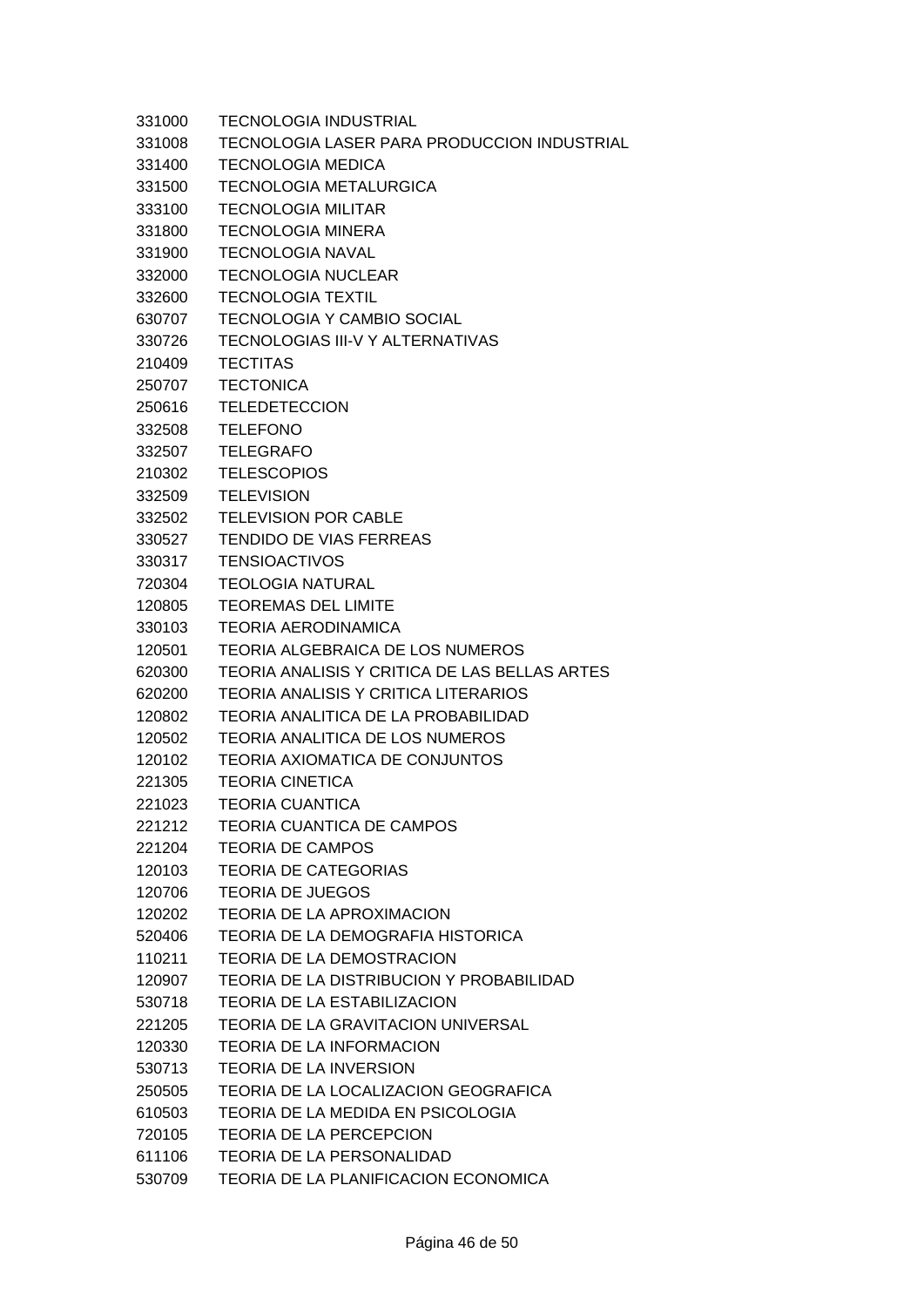| 120324 | TEORIA DE LA PROGRAMACION                            |
|--------|------------------------------------------------------|
| 720106 | <b>TEORIA DE LA RAZON</b>                            |
| 221214 | TEORIA DE LA RELATIVIDAD                             |
| 120114 | TEORIA DE LA REPRESENTACION                          |
| 221034 | <b>TEORIA DE LA VALENCIA</b>                         |
| 221012 | TEORIA DE LAS CELULAS DE COMBUSTIBLE                 |
| 720705 | <b>TEORIA DE LAS IDEOLOGIAS</b>                      |
| 110215 | <b>TEORIA DE LENGUAJES FORMALES</b>                  |
| 120500 | <b>TEORIA DE LOS NUMEROS</b>                         |
| 611416 | <b>TEORIA DE LOS ROLES</b>                           |
| 120111 | <b>TEORIA DE MATRICES</b>                            |
| 110210 | <b>TEORIA DE MODELOS</b>                             |
| 220506 | <b>TEORIA DE N CUERPOS</b>                           |
| 120221 | <b>TEORIA DE POTENCIAL</b>                           |
| 120714 | <b>TEORIA DE SISTEMAS</b>                            |
| 610702 | <b>TEORIA DE SISTEMAS EN PSICOLOGIA</b>              |
| 530717 | <b>TEORIA DEL AHORRO</b>                             |
| 530719 | <b>TEORIA DEL BIENESTAR</b>                          |
| 530712 | <b>TEORIA DEL COMERCIO INTERNACIONAL</b>             |
| 720103 | <b>TEORIA DEL CONCEPTO</b>                           |
| 530708 | TEORIA DEL CRECIMIENTO ECONOMICO                     |
| 530702 | <b>TEORIA DEL CREDITO</b>                            |
| 720104 | <b>TEORIA DEL JUICIO</b>                             |
| 610508 | <b>TEORIA DEL TEST</b>                               |
| 520203 | <b>TEORIA DEMOGRAFICA</b>                            |
| 530700 | <b>TEORIA ECONOMICA</b>                              |
| 120504 | TEORIA ELEMENTAL DE LOS NUMEROS                      |
| 120911 | TEORIA ESTOCASTICA Y ANALISIS DE SERIES TEMPORALES   |
| 530711 | <b>TEORIA FISCAL</b>                                 |
| 570400 | <b>TEORIA LINGUISTICA</b>                            |
| 530714 | <b>TEORIA MACROECONOMICA</b>                         |
| 530715 | <b>TEORIA MICROECONOMICA</b>                         |
| 530716 | <b>TEORIA MONETARIA</b>                              |
| 590800 | <b>TEORIA POLITICA</b>                               |
| 630305 | <b>TEORIA SOCIOLOGICA</b>                            |
| 580100 | <b>TEORIA Y METODOS EDUCATIVOS</b>                   |
| 560200 | TEORIA Y METODOS GENERALES DEL DERECHO               |
| 530710 | <b>TEORIA Y MODELOS DE EMPLEO</b>                    |
| 120904 | <b>TEORIA Y PROCESOS DE DECISION</b>                 |
| 120910 | TEORIA Y TECNICAS DE MUESTREO                        |
| 580104 | <b>TEORIAS EDUCATIVAS</b>                            |
| 550204 | <b>TEORIAS Y METODOS HISTORICOS</b>                  |
| 610304 | TERAPIA DE GRUPO                                     |
| 610301 | <b>TERAPIA DEL COMPORTAMIENTO</b>                    |
| 320717 | <b>TERATOLOGIA</b>                                   |
| 330410 | <b>TERMINALES DISPOSITIVOS GRAFICOS Y TRAZADORES</b> |
| 221300 | <b>TERMODINAMICA</b>                                 |
| 250111 | <b>TERMODINAMICA ATMOSFERICA</b>                     |
| 221031 | <b>TERMOQUIMICA</b>                                  |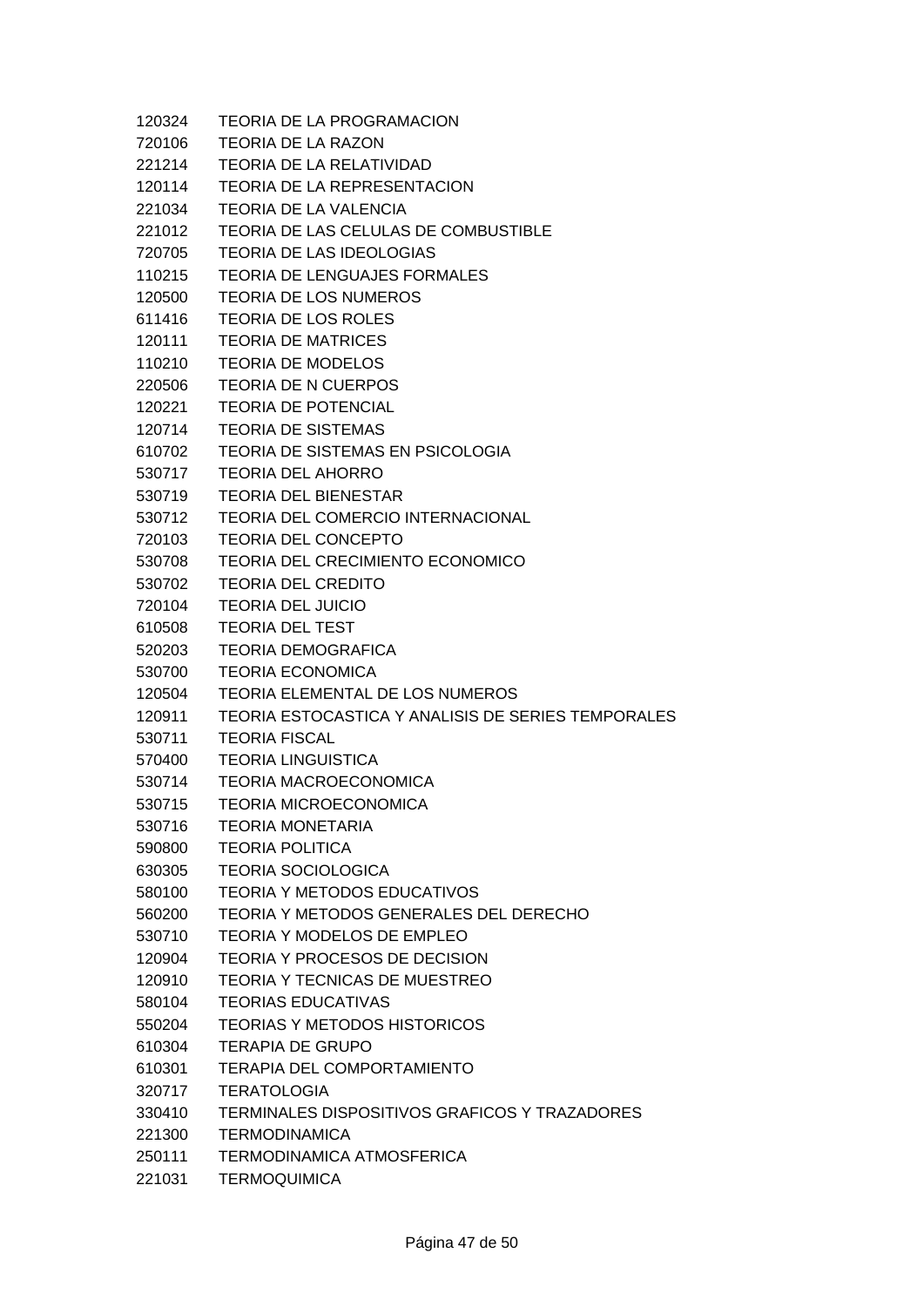| 230230           | <b>TERPENOS</b>                                                            |
|------------------|----------------------------------------------------------------------------|
| 631013           | <b>TERRORISMO</b>                                                          |
| 230324           | <b>TIERRAS RARAS</b>                                                       |
| 630201           | TOMA DE DATOS DE CAMPO                                                     |
| 330534           | TOPOGRAFIA DE LA EDIFICACION                                               |
| 121000           | <b>TOPOLOGIA</b>                                                           |
| 121010           | <b>TOPOLOGIA CUASILINEAL</b>                                               |
| 121005           | <b>TOPOLOGIA GENERAL</b>                                                   |
| 121009           | <b>TOPOLOGIA LINEAL DE ENTORNOS</b>                                        |
| 121011           | <b>TOPOLOGIA TRIDIMENSIONAL</b>                                            |
| 320611           | <b>TOXICIDAD DE LOS ALIMENTOS</b>                                          |
| 321400           | <b>TOXICOLOGIA</b>                                                         |
| 320603           | <b>TOXICOS NATURALES</b>                                                   |
| 510114           | <b>TRADICION</b>                                                           |
| 570109           | <b>TRADUCCION AUTOMATICA</b>                                               |
| 570112           | <b>TRADUCCION E INTERPRETACION</b>                                         |
| 330704           | TRANSDUCTORES ELECTROACUSTICOS                                             |
| 221009           | <b>TRANSFERENCIA DE ENERGIA</b>                                            |
| 530603           | TRANSFERENCIA DE TECNOLOGIA                                                |
| 250123           | TRANSFERENCIA RADIACTIVA                                                   |
| 120216           | <b>TRANSFORMADAS INTEGRALES</b>                                            |
| 520702           | <b>TRANSICION DEMOGRAFICA</b>                                              |
| 221038           | <b>TRANSICIONES DE FASE EN CRISTALES LIQUIDOS</b>                          |
| 330719           | <b>TRANSISTORES</b>                                                        |
| 332304           | <b>TRANSITO RAPIDO</b>                                                     |
| 330540           | TRANSMISION DE CALOR EN LA EDIFICACION                                     |
| 330934           | TRANSMISION DE CALOR EN REFRIGERACION Y CONGELACION                        |
| 332204           | <b>TRANSMISION DE ENERGIA</b>                                              |
| 330609           | <b>TRANSMISION Y DISTRIBUCION ELECTRICA</b>                                |
| 330712           | <b>TRANSMISORES DE RADIO</b>                                               |
| 250815           | <b>TRANSPIRACION</b>                                                       |
| 220306           | <b>TRANSPORTE DE ELECTRONES</b>                                            |
| 331909           | <b>TRANSPORTE OCEANICO</b>                                                 |
| 332907           | <b>TRANSPORTE URBANO</b>                                                   |
| 331906           | <b>TRANSPORTES MARITIMOS</b>                                               |
| 241208           | <b>TRASPLANTE DE ORGANOS</b><br><b>TRATADOS Y ACUERDOS INTERNACIONALES</b> |
| 590104           | <b>TRATAMIENTO DE LA DROGADICCION</b>                                      |
| 611305           | TRATAMIENTO DE SEÑALES                                                     |
| 120327           | TRATAMIENTO DIGITAL DE IMAGENES                                            |
| 220925<br>610305 | TRATAMIENTO PSICOLOGICO DE LA DEFICIENCIA MENTAL                           |
| 330935           | TRATAMIENTO TERMICO DE ALIMENTOS Y PRODUCTOS LACTEOS                       |
| 321315           | <b>TRAUMATOLOGIA</b>                                                       |
| 230502           | <b>TRAZADORES ISOTOPICOS</b>                                               |
| 221130           | <b>TRIBOLOGIA</b>                                                          |
| 560403           | <b>TRIBUNALES</b>                                                          |
| 630908           | <b>TRIBUS</b>                                                              |
| 320718           | <b>TROMBOSIS</b>                                                           |
| 510203           | <b>TRUEQUES</b>                                                            |
|                  |                                                                            |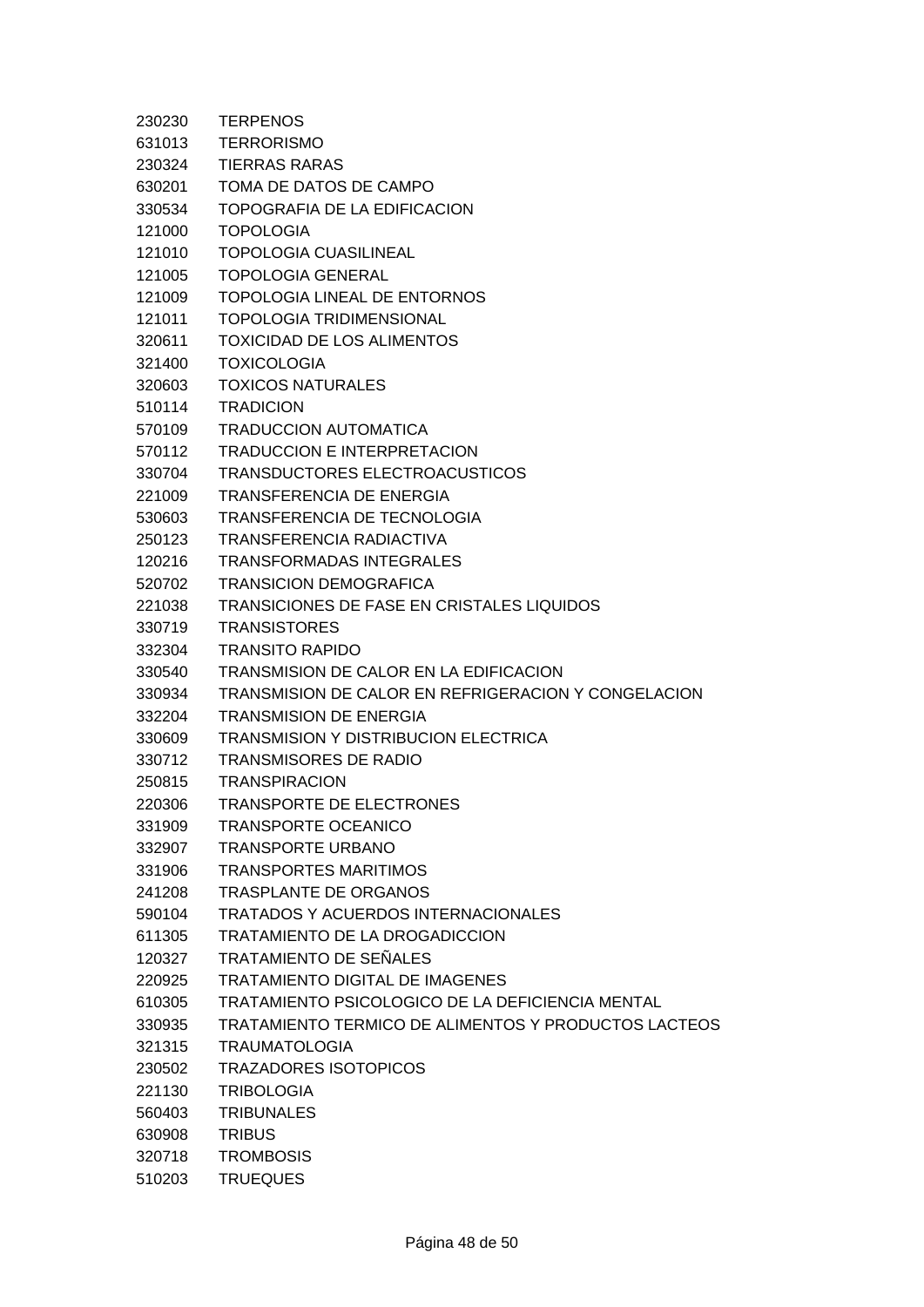| 331609 | TUBOS VALVULAS Y ACCESORIOS DE MONTAJE              |
|--------|-----------------------------------------------------|
| 330535 | <b>TUNELES</b>                                      |
| 331330 | <b>TURBINAS</b>                                     |
| 250112 | <b>TURBULENCIA ATMOSFERICA</b>                      |
| 320804 | <b>UBICACION ACTIVA Y RECEPTORES</b>                |
| 220109 | <b>ULTRASONIDOS</b>                                 |
| 330404 | UNIDADES CENTRALES DE PROCESO                       |
| 221403 | UNIDADES ESTANDAR                                   |
| 221400 | UNIDADES Y CONSTANTES                               |
| 331809 | URANIO Y MENAS RADIACTIVAS                          |
| 620103 | <b>URBANISMO</b>                                    |
| 320116 | <b>UROLOGIA</b>                                     |
| 310317 | USO COMBINADO DE AGUA Y FERTILIZANTES               |
| 250504 | <b>USOS DEL SUELO</b>                               |
| 332904 | USOS DEL SUELO URBANO                               |
| 310103 | UTILIZACION DE FERTILIZANTES                        |
| 330601 | UTILIZACION DE LA CORRIENTE CONTINUA                |
| 241210 | <b>VACUNAS</b>                                      |
| 610509 | <b>VALIDACION DEL TEST</b>                          |
| 320609 | <b>VALORES NUTRITIVOS</b>                           |
| 220303 | <b>VALVULAS ELECTRONICAS</b>                        |
| 520505 | VARIABLES CONEXAS CON LA MORTALIDAD                 |
| 120402 | <b>VARIEDADES COMPLEJAS</b>                         |
| 121003 | <b>VARIEDADES DIFERENCIALES</b>                     |
| 121015 | <b>VARIEDADES TOPOLOGICAS</b>                       |
| 331610 | <b>VASIJAS DE PRESION</b>                           |
| 330107 | VEHICULOS CON DISPOSITIVOS DE AMORTIGUACION DE AIRE |
| 331913 | <b>VEHICULOS SUBMARINOS</b>                         |
| 331701 | <b>VEHICULOS TODO TERRENO</b>                       |
| 331301 | <b>VENTILADORES</b>                                 |
| 240123 | <b>VERTEBRADOS</b>                                  |
| 510102 | <b>VESTIDOS</b>                                     |
| 220111 | <b>VIBRACIONES</b>                                  |
| 590500 | <b>VIDA POLITICA</b>                                |
| 331206 | <b>VIDRIO</b>                                       |
| 210603 | <b>VIENTO SOLAR</b>                                 |
| 330929 | <b>VINO</b>                                         |
| 242000 | <b>VIROLOGIA</b>                                    |
| 242010 | <b>VIROLOGIA ANIMAL</b>                             |
| 310911 | VIROLOGIA VETERINARIA                               |
| 310809 | <b>VIRUS DE LAS PLANTAS</b>                         |
| 242003 | <b>VIRUS DERMATROPICOS</b>                          |
| 242005 | <b>VIRUS NEUROTROPICOS</b>                          |
| 242006 | <b>VIRUS PANTROPICOS</b>                            |
| 242008 | <b>VIRUS RESPIRATORIOS</b>                          |
| 242009 | <b>VIRUS VISCEROTROPICOS</b>                        |
| 330420 | <b>VISION ARTIFICIAL</b>                            |
| 230232 | <b>VITAMINAS</b>                                    |
| 320613 | VITAMINAS EN LA ALIMENTACION                        |